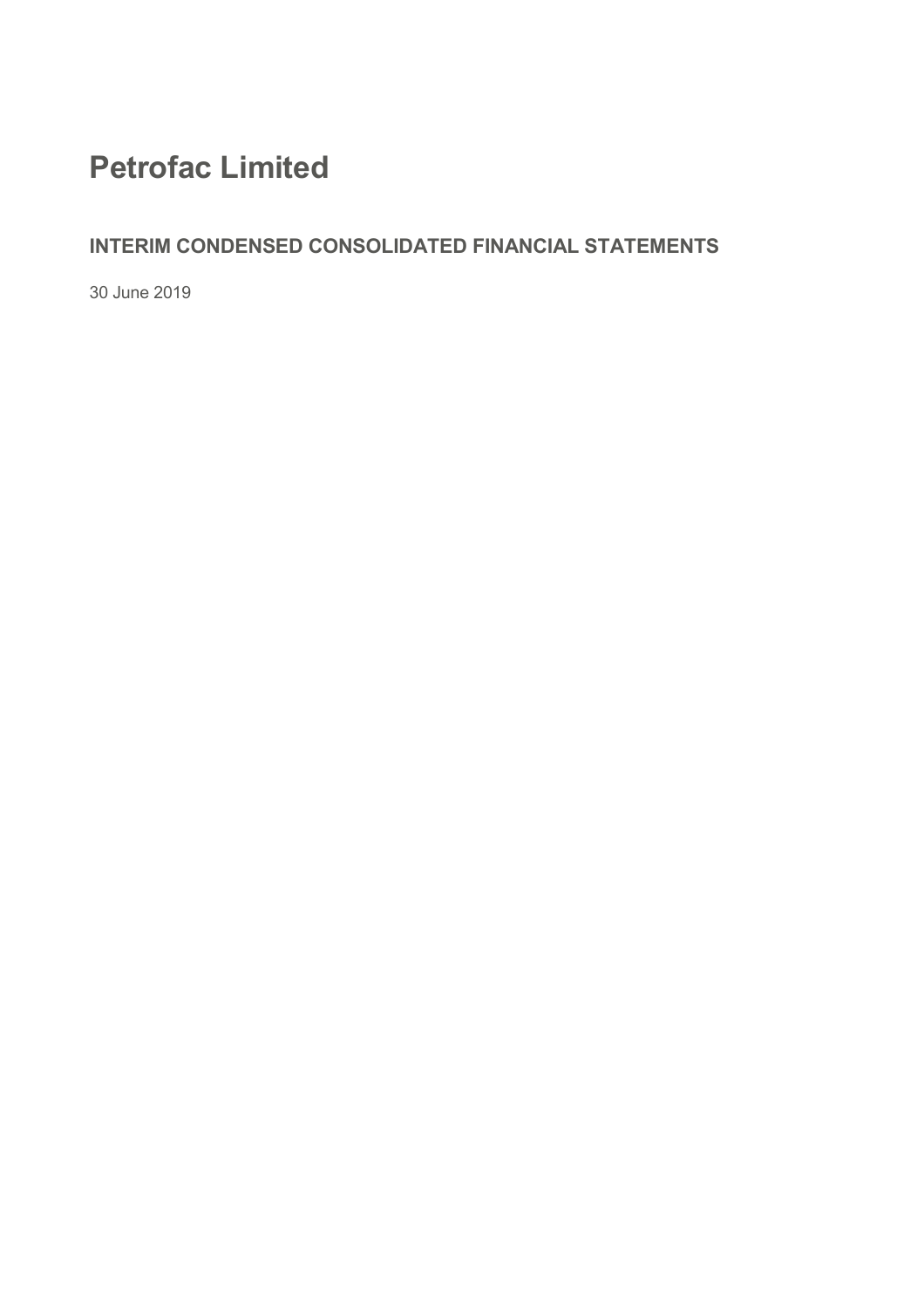# **CONTENTS**

| Group financial highlights                                       | 2  |
|------------------------------------------------------------------|----|
| <b>Business review</b>                                           | 3  |
| Interim condensed consolidated income statement                  | 15 |
| Interim condensed consolidated statement of comprehensive income | 16 |
| Interim condensed consolidated balance sheet                     | 17 |
| Interim condensed consolidated statement of cash flows           | 18 |
| Interim condensed consolidated statement of changes in equity    | 19 |
| Notes to the interim condensed consolidated financial statements | 20 |
| Statement of Directors' responsibilities                         | 42 |
| Independent review report to Petrofac Limited                    | 42 |
| Shareholder information                                          | 43 |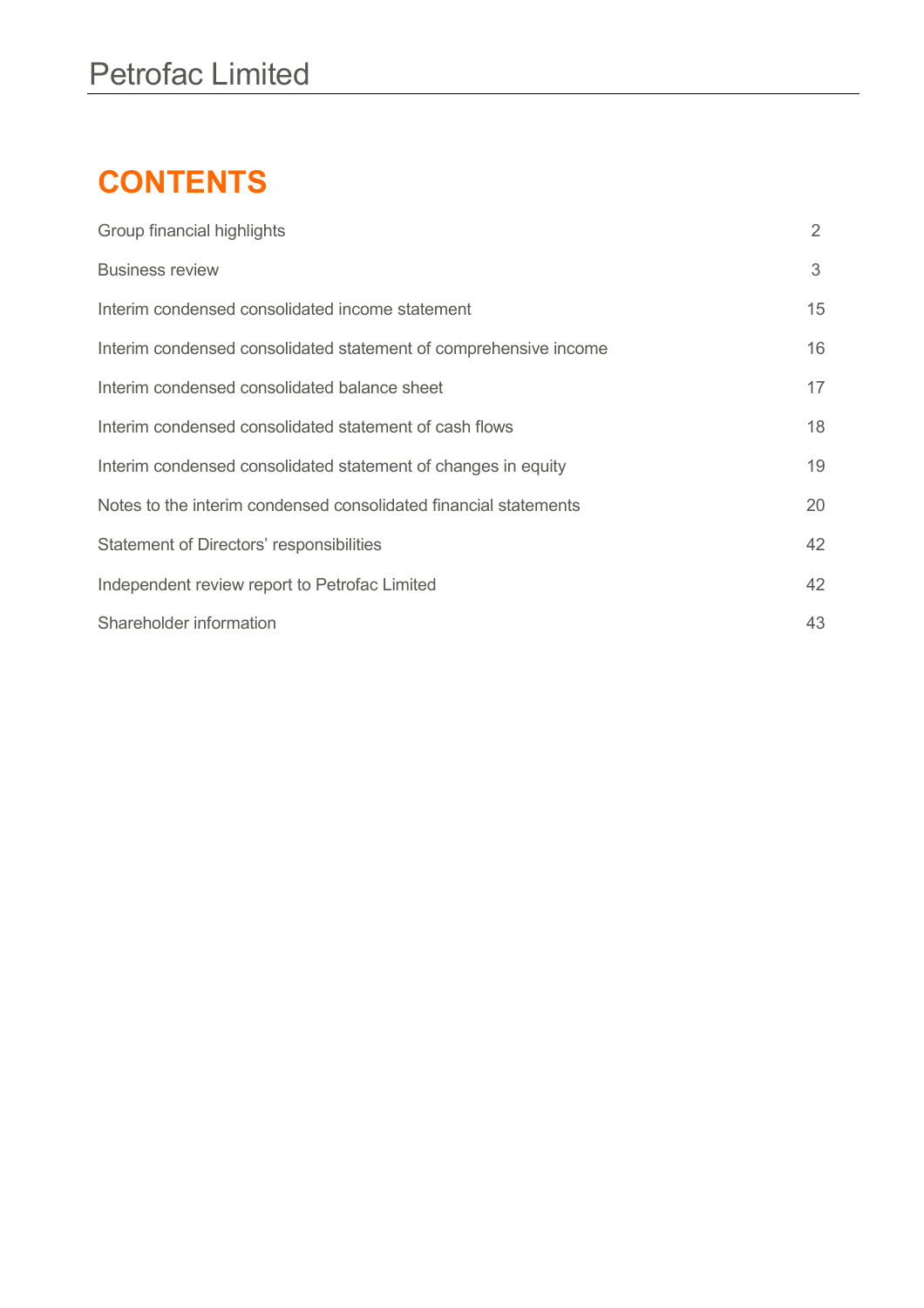# **US\$2,821 million US\$305 million**

**Revenue**<br> **Revenue 30 June 2018: US\$2.785 million**<br> **EBITDA** <sup>1,2,3</sup><br> **Six months ended 30 June 2018: US\$334 million** Six months ended 30 June 2018: US\$2,785 million

# **US\$139 million US\$154 million**

Six months ended 30 June 2018: US\$17 million loss

**12.7 cents 44.9 cents**

# **US\$123 million 24%**

Six months ended 30 June 2018: US\$(126) million

## **US\$8.6 billion Backlog <sup>7</sup>**

As at 31 December 2018: US\$9.6 billion

**Reported net profit <sup>4</sup> Business performance net profit 1,2,4**

**Interim dividend per share Diluted earnings per share 1,2,4**<br>Six months ended 30 June 2018: 12.7 cents **1,2,7** cents **1,2,9** Six months ended 30 June 2018: 56.3 cents Six months ended 30 June 2018: 56.3 cents

# **Free cash flow** <sup>5</sup><br>Six months ended 30 June 2018: US\$(126) million 12 months ended 30 June 2018: 24%

- 1 2018 re-presented due to the reclassification of an item from exceptional items and certain re-measurements to business performance as set out in note 6 to the interim condensed consolidated financial statements.
- 2 Business performance before exceptional items and certain re-measurements. This measurement is shown by Petrofac as a means of measuring underlying business performance.
- 3 Earnings before interest, tax, depreciation and amortisation (EBITDA) is calculated as operating profit, including the share of net profit of associates and joint ventures, adjusted to add back charges for depreciation and amortisation (see A3 in Appendix A to the interim condensed consolidated financial statements).
- 4 Attributable to Petrofac Limited shareholders, as reported in the interim condensed consolidated income statement.
- 5 Free cash flow is defined as net cash flows generated from operating activities and investing activities, less interest paid and amounts received from non-controlling interests (see A6 in Appendix A to the interim condensed consolidated financial statements).
- 6 Return on capital employed (ROCE) is calculated as EBITA (earnings before interest, tax and amortisation, calculated as EBITDA less depreciation) for the 12 months ended 30 June divided by average capital employed (see A8 in Appendix A to the interim condensed consolidated financial statements).
- 7 Backlog consists of: the estimated revenue attributable to the uncompleted portion of Engineering & Construction operating segment contracts; and, with regard to Engineering & Production Services, the estimated revenue attributable to the lesser of the remaining term of the contract and five years. The Group uses this key performance indicator as a measure of the visibility of future revenue.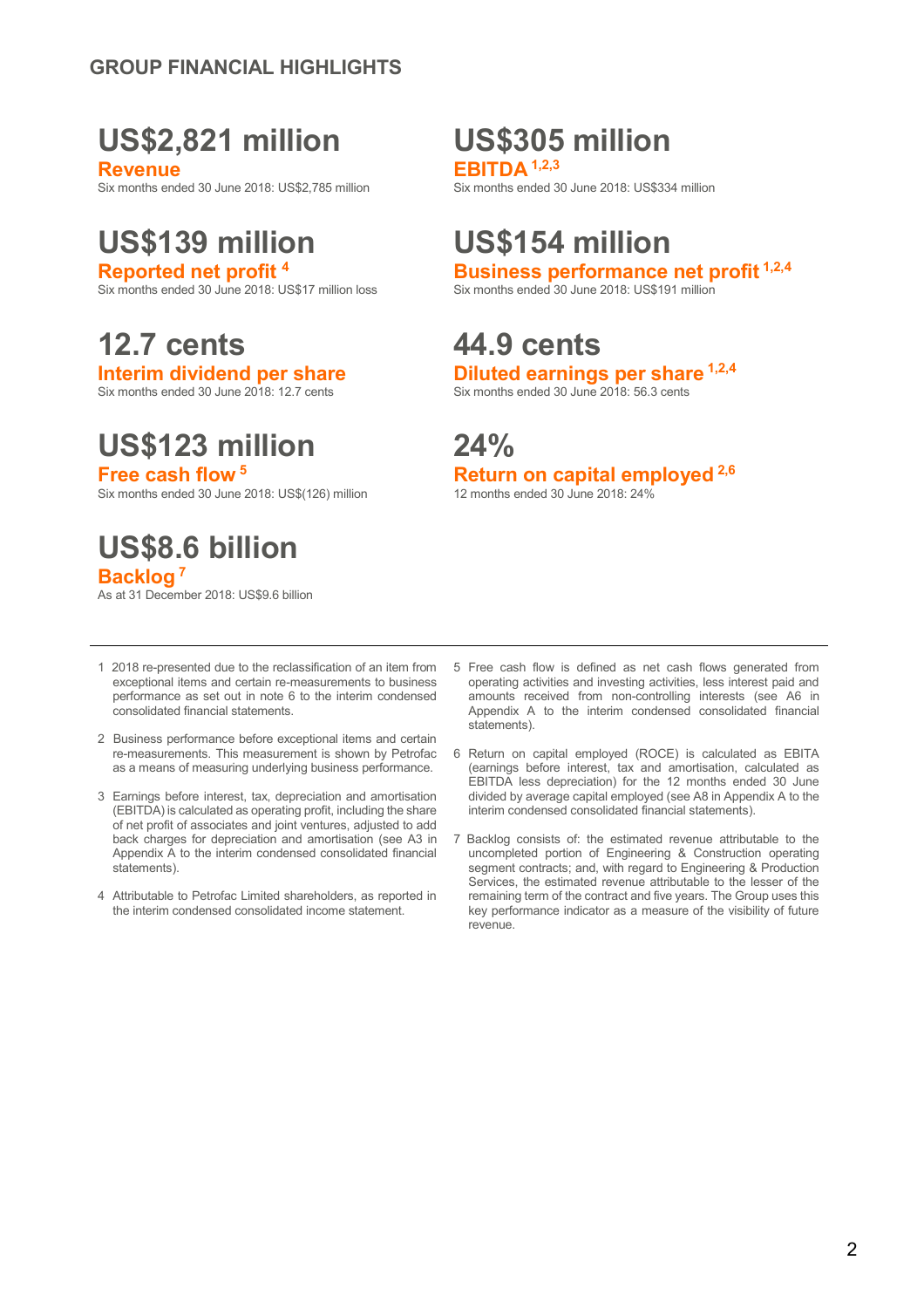At 30 June 2019

### **Results**

The Group delivered a good set of first half results that reflect solid operational performance across the business. Reported revenue increased 1% to US\$2.8 billion (2018: US\$2.8 billion), with project phasing and variation orders more than offsetting the impact of prior year asset sales. Business performance net profit was lower at US\$154 million (2018: US\$191 million) due to project mix, a decline in contract margins, higher overheads and higher tax.

|                       |                                                             | Six months ended 30 June 2019                                       |                          |                                                      | Six months ended 30 June 2018 <sup>3</sup>                   |                   |
|-----------------------|-------------------------------------------------------------|---------------------------------------------------------------------|--------------------------|------------------------------------------------------|--------------------------------------------------------------|-------------------|
|                       | <b>Business</b><br>performance <sup>2</sup><br><b>US\$m</b> | Exceptional<br>items and certain<br>re-measurements<br><b>US\$m</b> | Reported<br><b>US\$m</b> | <b>Business</b><br>performance <sup>2</sup><br>US\$m | Exceptional<br>items and certain<br>re-measurements<br>US\$m | Reported<br>US\$m |
| Revenue               | 2,821                                                       | -                                                                   | 2,821                    | 2,785                                                |                                                              | 2,785             |
| <b>EBITDA</b>         | 305                                                         | n/a                                                                 | n/a                      | 334                                                  | n/a                                                          | n/a               |
| Net profit/(loss) $1$ | 154                                                         | (15)                                                                | 139                      | 191                                                  | (208)                                                        | (17)              |

1 Attributable to Petrofac Limited shareholders.<br>2 This measurement is shown by Petrofac as a

2 This measurement is shown by Petrofac as a means of measuring underlying business performance, see note 4 to the interim condensed consolidated financial statements.

3 2018 re-presented due to the reclassification of an item from exceptional items and certain re-measurements to business performance as set out in note 6 to the interim condensed consolidated financial statements.

### **Revenue**

Revenue for the first half of the year increased 1% to US\$2,821 million (2018: US\$2,785 million), with an underlying increase in revenue in all operating segments being offset by prior year assets sales in Integrated Energy Services (IES).

Engineering & Construction (E&C) increased 2%, reflecting project phasing and variation orders. Revenue in Engineering & Production Services (EPS) increased 4%, driven by growth in Projects. IES revenue decreased 27%, despite underlying growth in equity production, reflecting asset sales in the second half of 2018.

### **Backlog**

The Group's backlog decreased 10% to US\$8.6 billion at 30 June 2019 (31 December 2018: US\$9.6 billion), reflecting low new order intake and progress delivered on the existing project portfolio in the first half of 2019.

|                                              | 30 June 2019<br><b>US\$bn</b> | 31 December 2018 <sup>1</sup><br>US\$bn |
|----------------------------------------------|-------------------------------|-----------------------------------------|
| Engineering & Construction                   | 7.3                           | 8.0                                     |
| <b>Engineering &amp; Production Services</b> | 1.3                           | 16                                      |
| Group                                        | 8.6                           | 96                                      |

1 On 1 January 2019, the engineering, procurement and construction management (EPCm) business was reclassified from the EPS operating segment to the E&C operating segment. The EPCm business is presented within E&C in prior period comparative figures.

### **Earnings Before Interest, Tax, Depreciation and Amortisation (EBITDA)**

Business performance EBITDA decreased 9% to US\$305 million (2018 re-presented: US\$334 million), predominantly reflecting asset sales in IES in the second half of 2018. EBITDA margin was lower in E&C and EPS, reflecting project mix and a decline in contract margins.

### **Finance expense/income**

Finance expense for the first half of the year were lower at US\$30 million (2018: US\$39 million) due to lower average gross debt for the period, including repayment of the senior notes in October 2018. Finance income decreased to US\$7 million (2018: US\$11 million), reflecting the unwinding of discounts on long-term receivables.

### **Taxation**

The Group's business performance effective tax rate (ETR) for the six months ended 30 June 2019 was 27.9% (2018 re-presented: 18.0%) and the reported ETR was 30.0% (2018: negative 59.6%). The increase in ETR reflected the change in mix of profits in the jurisdictions in which the profits are earned.

The Group's ETR is dependent upon several factors, including the timing of profit recognition between the first and second halves of the year on contracts held, as well as the mix of jurisdictions in which contracts income is generated within the E&C and the IES operating segments.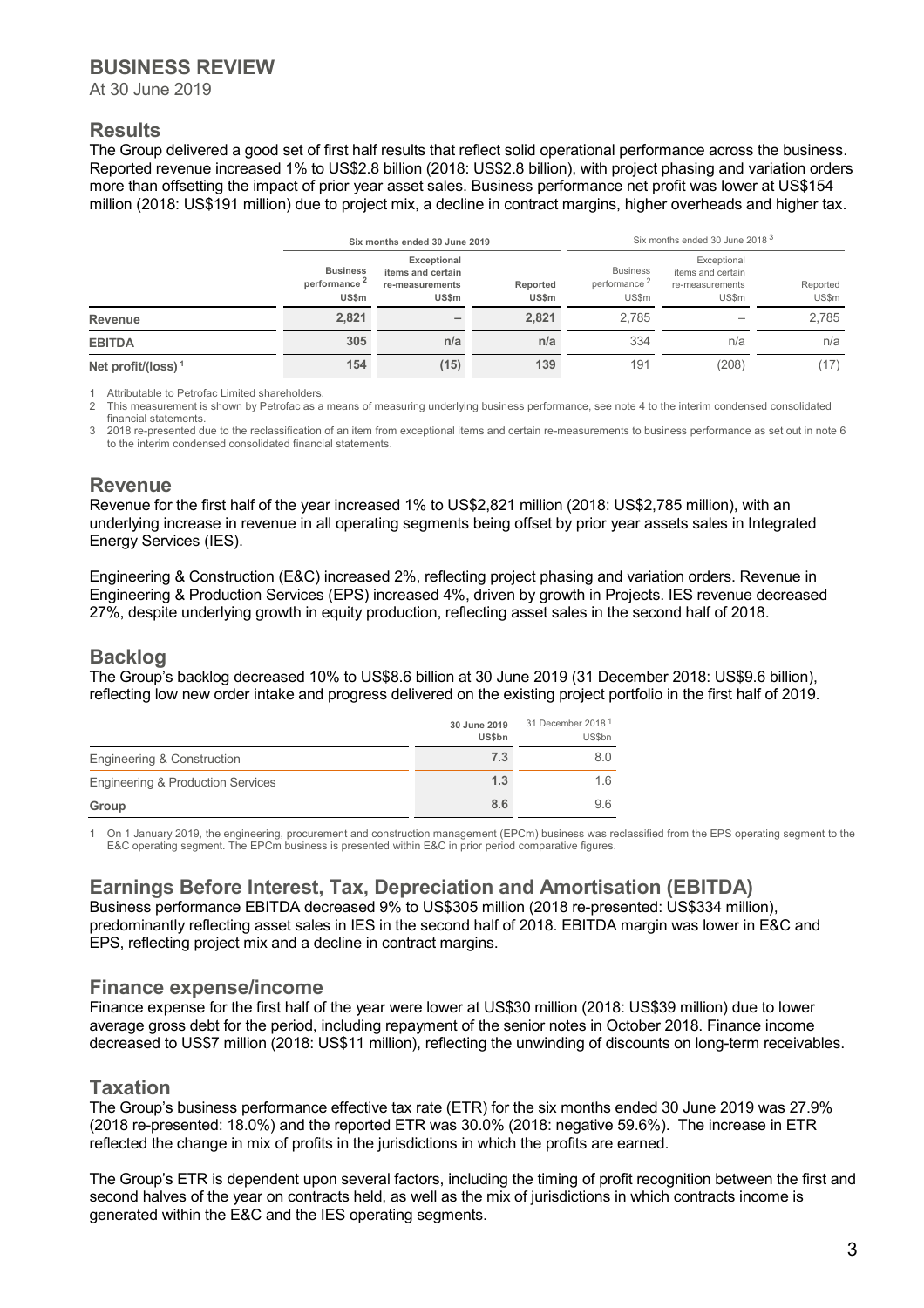At 30 June 2019

### **Net profit**

Business performance net profit attributable to Petrofac Limited shareholders for the first half of the year decreased 19% to US\$154 million (2018 re-presented: US\$191 million) driven by project mix, lower contract margins, higher tax and prior year asset sales.

Reported net profit of US\$139 million (2018: US\$17 million net loss) was impacted by post-tax exceptional items and certain re-measurements of US\$15 million (2018 re-presented: US\$208 million), predominantly for Group reorganisation and redundancy costs, SFO related legal fees and JSD6000 installation vessel disposal costs. In the prior period, approximately US\$188 million of post-tax exceptional items and certain re-measurements were incurred in relation to asset sales and other items (see note 6 to the interim condensed consolidated financial statements).

Business performance net margin decreased to 5.5% (2018 re-presented: 6.9%), reflecting business mix, a decline in contract margins, higher overheads and higher tax.

### **Earnings per share**

Business performance diluted earnings per share decreased 20% to 44.9 cents per share (2018 re-presented: 56.3 cents per share), broadly in line with the decrease in business performance net profit. Reported diluted earnings per share increased to 40.5 cents per share (2018: loss of 5.0 cents per share), reflecting a significant decrease in exceptional items and certain re-measurements.

### **Operating cash flow**

The net cash inflow generated from operating activities was US\$190 million during the first half of the year (2018 re-presented<sup>1</sup>: US\$148 million outflow). The key components were:

- Operating profit before changes in working capital and other non-current items of US\$320 million (2018: US\$395 million), which reflects a decrease in profit before tax, exceptional items and certain remeasurements of US\$20 million and a decrease in non-cash provisions of US\$56 million.
- Net working capital outflows of US\$11 million (2018: US\$438 million), including:
	- An outflow of US\$255 million from an increase in contract assets, principally due to an increase in variation orders pending customer approval (see note 14 to the interim condensed consolidated financial statements);
	- An inflow of US\$184 million from an increase in trade and other payables, predominantly due to an increase in trade payables (see note 18 to the interim condensed consolidated financial statements); and,
	- An inflow of US\$44 million from an increase in accrued contract expenses.
- An increase in net income taxes paid to US\$109 million (2018: US\$84 million).

### **Capital expenditure**

Group capital expenditure was unchanged at US\$53 million (2018: US\$53 million), with decreases in capital expenditure on the JSD6000 installation vessel and the Greater Stella Area development (both sold in 2018) offset by an increase in expenditure on Block PM304 in Malaysia and investment in IT infrastructure and digital initiatives (see A5 in Appendix A to the interim condensed consolidated financial statements).

|                                           | Six months<br>ended<br>30 June 2019<br><b>US\$m</b> | Six months<br>ended<br>30 June 2018<br>US\$m |
|-------------------------------------------|-----------------------------------------------------|----------------------------------------------|
| Purchase of property, plant and equipment | 45                                                  | 51                                           |
| Payments for intangible assets            | 8                                                   | $\mathcal{P}$                                |
| Group capital expenditure                 | 53                                                  | 53                                           |

Interest paid of US\$33m previously reported within operating activity for the six months ended 30 June 2018, was reclassified to financing activity as this presentation provides better comparability with Petrofac's peer group and more faithfully represents the nature of the item in accordance with IAS 7 'Statement of Cash Flows', consequently, net cash flows used in operating activities reduced by US\$33m and net cash flows used in financing activities increased by US\$33m.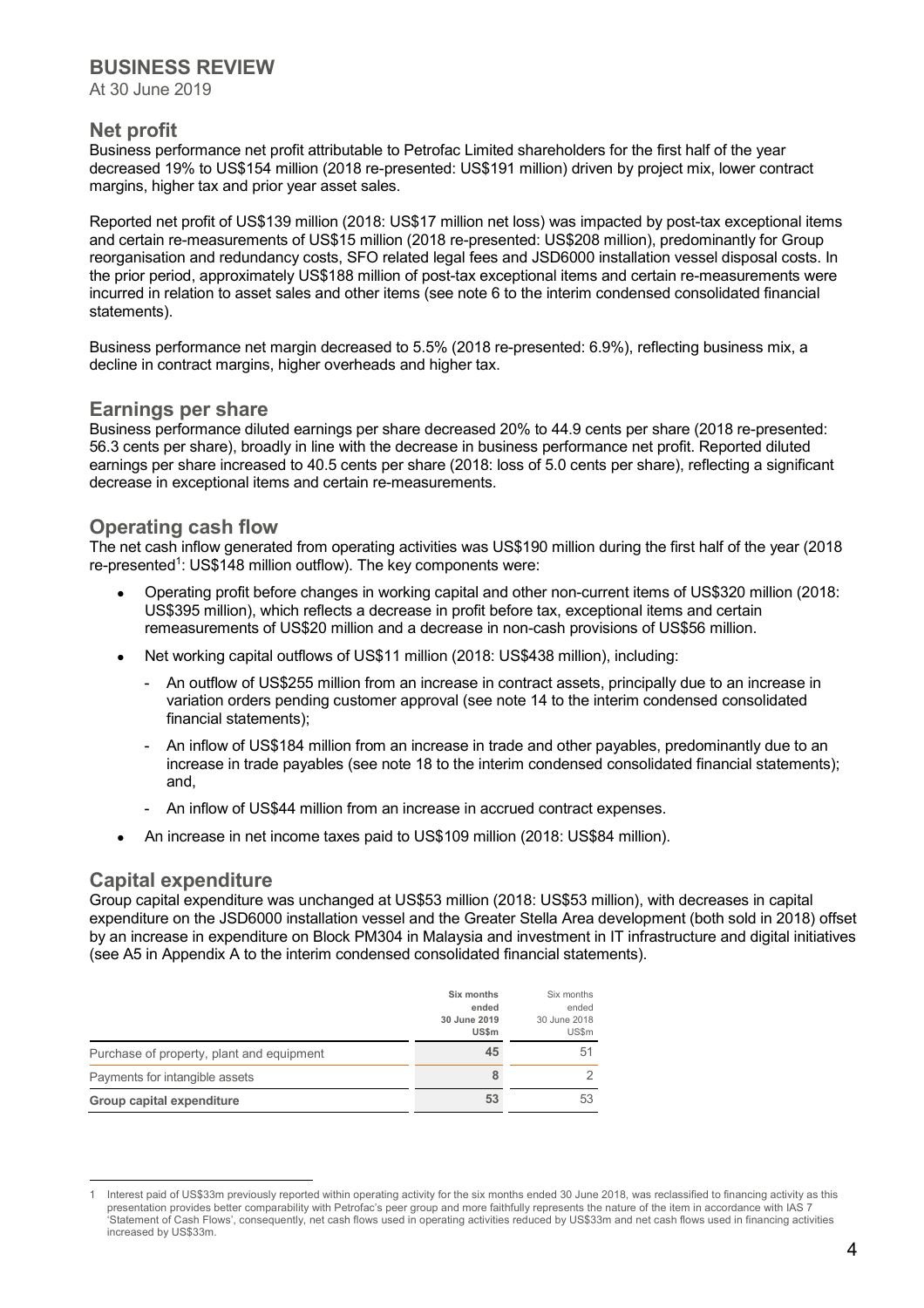At 30 June 2019

### **Free cash flow**

The Group defines free cash flow as net cash flows generated from operating activities and investing activities, less interest paid and amounts received from non-controlling interests (see A6 in Appendix A to the interim condensed consolidated financial statements).

|                                                              | Six months<br>ended<br>30 June 2019<br><b>US\$m</b> | *Six months<br>ended<br>30 June 2018<br>US\$m |
|--------------------------------------------------------------|-----------------------------------------------------|-----------------------------------------------|
| Net cash flows generated from/(used in) operating activities | 190                                                 | (148)                                         |
| Net cash flows (used in)/generated from investing activities | (52)                                                | 55                                            |
| Interest paid                                                | (25)                                                | (33)                                          |
| Amounts received from non-controlling interest               | 10                                                  |                                               |
| Free cash flow                                               | 123                                                 | (126)                                         |

\* Net cash flows used in operating activities re-presented as per footnote 1 on page 4.

Free cash flow for the first half of the year increased to US\$123 million (2018: US\$126 million outflow) due to higher cash conversion, lower divestment proceeds, lower interest payments and an increase in amounts received from a non-controlling interest.

### **Balance sheet**

#### **IES carrying value**

The carrying value of the IES portfolio stood at US\$548 million on 30 June 2019 (31 December 2018: US\$536 million).

|                                             |          | 30 June 2019<br>US\$m | 31 December 2018<br>US\$m |
|---------------------------------------------|----------|-----------------------|---------------------------|
| Santuario, Magallanes, Arenque <sup>1</sup> | Mexico   | 287                   | 282                       |
| <b>PM304</b>                                | Malaysia | 230                   | 230                       |
| Other (including investment in associates)  |          | 31                    | 24                        |
| Total                                       |          | 548                   | 536                       |

1 Share of net assets attributable to Petrofac Limited shareholders.

#### **Working capital**

The net working capital balance at 30 June 2019 increased by US\$45 million to US\$384 million (31 December 2018: US\$339 million; see A7 in Appendix A to the interim condensed consolidated financial statements). The key movements in working capital during the period were:

- An increase of US\$255 million in contract assets, principally due to an increase in variation orders pending customer approval (see note 14 to the interim condensed consolidated financial statements);
- An increase in trade and other payables of US\$151 million, predominantly due to an increase in trade payables (see note 18 to the interim condensed consolidated financial statements); and,
- An increase in accrued contract expenses of US\$57 million.

#### **Leases**

Net lease liabilities increased 43% to US\$198 million at 30 June 2019 (31 December 2018: US\$138 million) due to the application of IFRS 16 'Leases' on 1 January 2019 (see notes 2, 22 and A10 in Appendix A to the interim condensed consolidated financial statements).The application of IFRS 16 had no impact on opening reserves. IFRS 16 primarily impacts the accounting for non-cancellable operating leases for office buildings in the United Kingdom, Malaysia and India:

#### *Treatment of former operating leases*

- Lease liability: US\$85 million recognised within other financial liabilities
- Right-of-use assets: US\$47 million recognised within property, plant and equipment
- Onerous operating lease provisions: US\$12 million within provisions adjusted against the right-of-use asset
- Rent-free period adjustment: US\$9 million within trade and other payables adjusted against the right-of-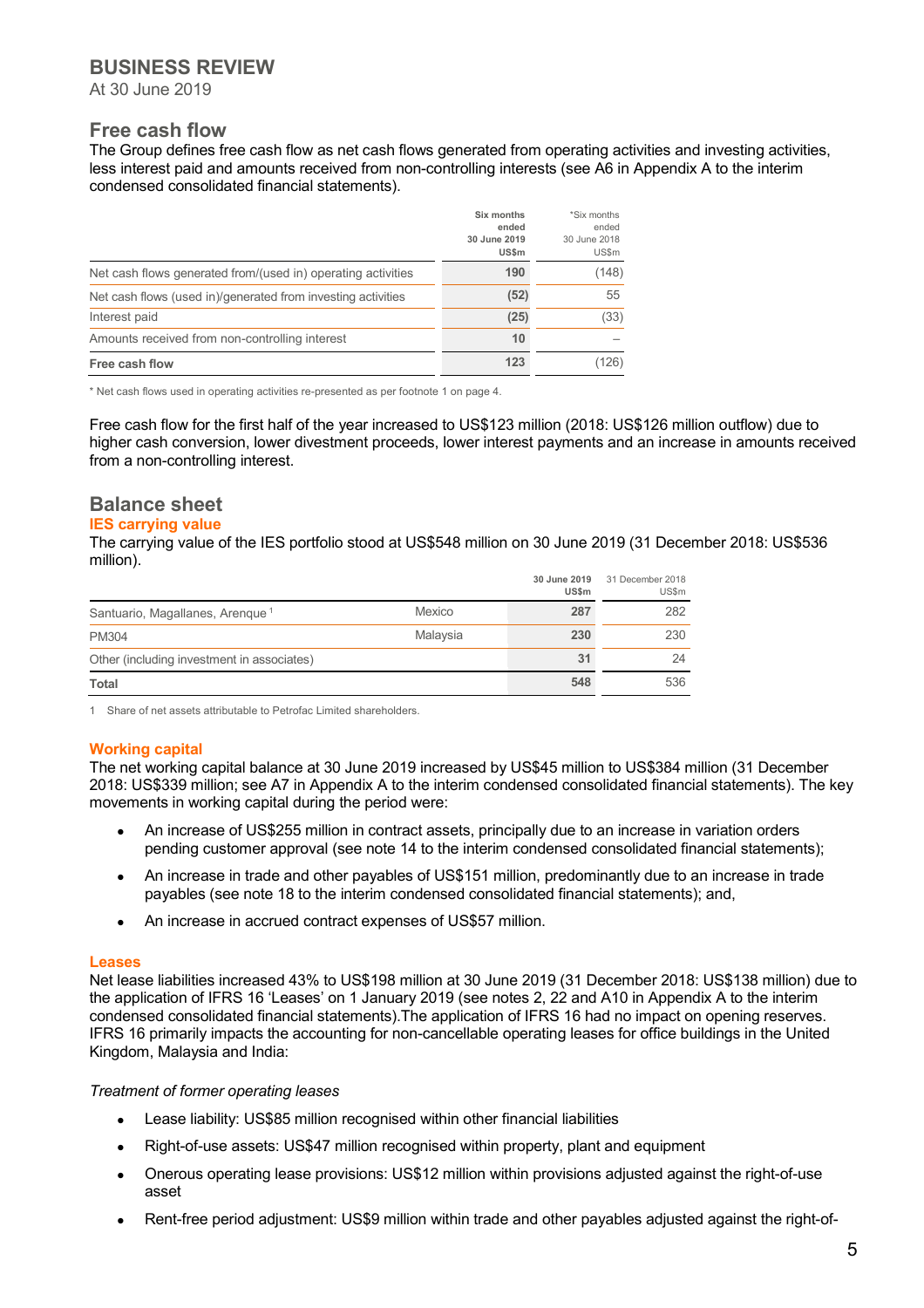At 30 June 2019

#### use asset

 Joint operation receivable: US\$17 million (amounting to 70% of certain lease liabilities in Malaysia) recognised within other financial assets

#### *Treatment of former finance leases*

- Former finance lease liability: US\$451 million continue to be recognised in other financial liabilities
- Former finance lease assets: US\$128 million reclassified within the property, plant and equipment from oil and gas facilities and plant and equipment to right-of-use asset
- Joint operation receivable: US\$313 million (amounting to 70% of certain lease liabilities in Malaysia) will continue to be recognised within other financial assets

#### **Total equity**

Total equity at 30 June 2019 increased to US\$1,059 million (31 December 2018: US\$1,009 million), reflecting: the reported profit for the period of US\$135 million; dividends paid in the period of US\$86 million; and, the purchase of the Company's shares by the Petrofac Employees Benefit Trust (which are held for the purpose of making awards under the Group's share schemes) of US\$33 million.

Of the total equity of US\$1,059 million at 30 June 2019, US\$761 million (31 December 2018: US\$707 million) was attributable to Petrofac Limited shareholders and US\$298 million (31 December 2018: US\$302 million) was attributable to non-controlling interests.

## **Net cash, liquidity and return on capital employed**

#### **Net cash**

Net cash stood at US\$69 million at 30 June 2019 (31 December 2018: US\$90 million net cash), reflecting better than expected working capital inflows at the period end, the phasing of tax and dividend payments, and the purchase of the Company's shares by the Employee Benefit Trust (which are held for the purpose of making awards under the Group's share schemes) (see A11 in Appendix A to the interim condensed consolidated financial statements).

Total gross borrowings less associated debt acquisition costs were US\$924 million at 30 June 2019 (31 December 2018: US\$636 million).

|                                       | 30 June 2019<br><b>US\$m</b> | 31 December 2018<br>US\$m |
|---------------------------------------|------------------------------|---------------------------|
| Cash and short-term deposits          | 993                          | 726                       |
| Interest-bearing loans and borrowings | (924)                        | (636)                     |
| Net cash                              | 69                           | 90                        |

#### **Liquidity**

Excluding bank overdrafts, the Group's total available borrowing facilities were US\$1,631 million at 30 June 2019 (31 December 2018: US\$1,798 million), following the repayment and retirement of US\$167 million of Export Credit Agency funding and term loans during the period.

Of these facilities, US\$781 million was undrawn as at 30 June 2019 (31 December 2018: US\$1,178 million). Combined with the Group's cash balances of US\$993 million (31 December 2018: US\$726 million), the Group had US\$1,774 million of liquidity available at 30 June 2019 (31 December 2018: US\$1,904 million).

None of the Company's subsidiaries are subject to any material restrictions on their ability to transfer funds in the form of cash dividends, loans or advances to the Company.

#### **Return on capital employed**

The Group's return on capital employed for the twelve months ended 30 June 2019 was unchanged at 24% (12 months ended 30 June 2018: 24%), with the reduction in business performance earnings before interest, tax and amortisation (EBITA) broadly matched by the reduction in average capital employed (see A8 in Appendix A to the interim condensed consolidated financial statements).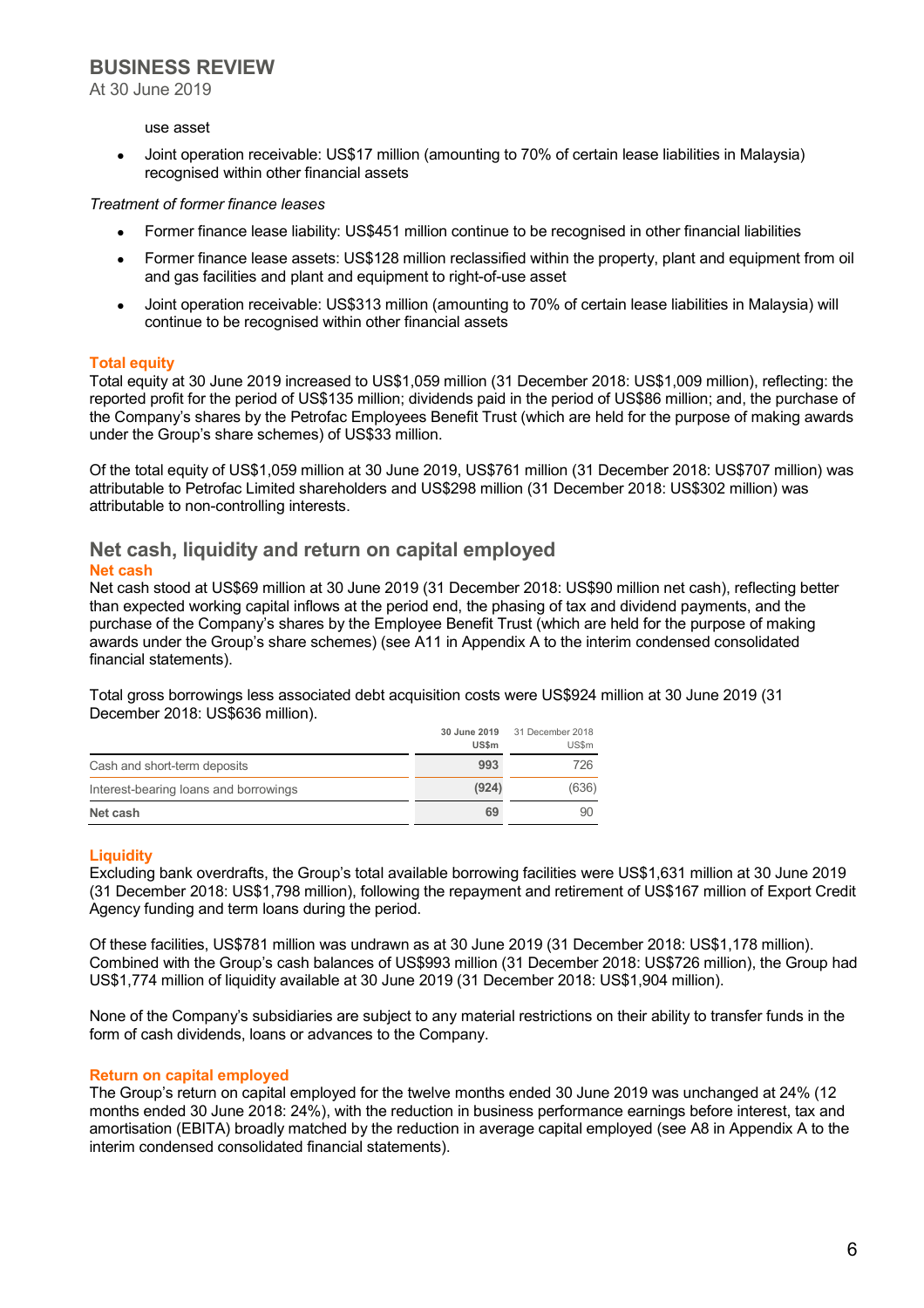At 30 June 2019

### **Employees**

At 30 June 2019, the Group had approximately 11,250 employees, including long-term contractors (31 December 2018: 11,500).

### **Dividends**

The Group's dividend policy targets a dividend cover of between 2.0x and 3.0x business performance net profit, with an interim dividend each year of approximately 33% of the prior year total dividend.

In line with this policy, the Board has declared an interim dividend of 12.7 cents per share (2018: 12.7 cents). The interim dividend will be paid on 18 October 2019 to eligible shareholders on the register at 20 September 2019 (the 'record date'). Shareholders who have not elected to receive dividends in US dollars will receive a sterling equivalent. Shareholders can elect by close of business on the record date to change their dividend currency election.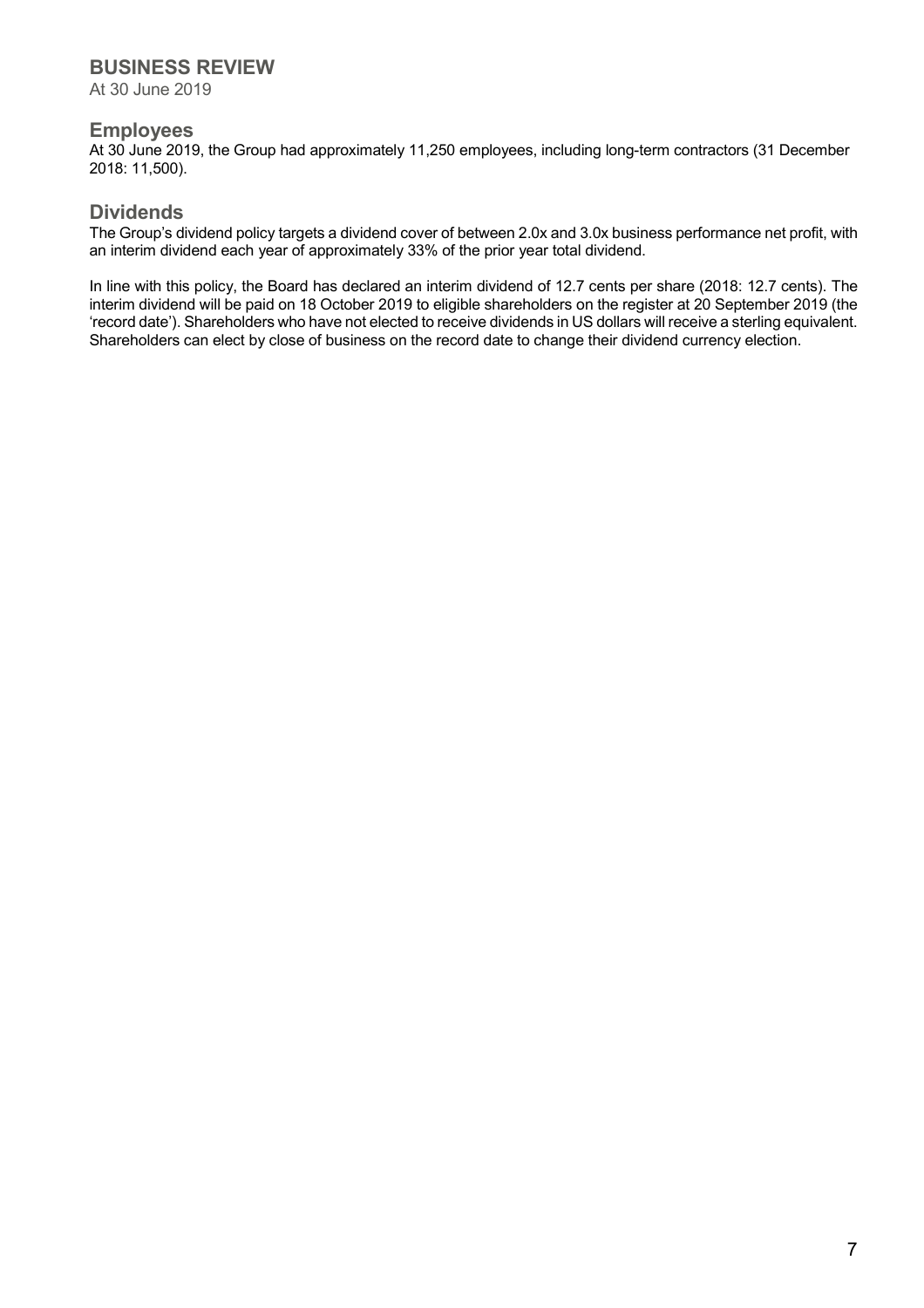At 30 June 2019

### **Segmental analysis**

#### The Group's business performance operating segment results were as follows:

| <b>US\$ million</b>                                            | Net profit <sup>1</sup><br>Revenue |        | <b>EBITDA</b>  |            |      |                      |  |
|----------------------------------------------------------------|------------------------------------|--------|----------------|------------|------|----------------------|--|
| For the six months ended 30 June                               | 2019                               | 2018   | 2019           | 2018       | 2019 | 2018                 |  |
| Engineering & Construction <sup>2</sup>                        | 2,281                              | 2,228  | 148            | 177        | 217  | 228                  |  |
| Engineering & Production Services <sup>2</sup>                 | 448                                | 430    | 23             | 27         | 34   | 37                   |  |
| <b>Integrated Energy Services</b>                              | 99                                 | 136    | $\overline{7}$ | 16         | 58   | 72                   |  |
| Corporate, others, consolidation<br>adjustments & eliminations | (7)                                | (9)    | (24)           | (29)       | (4)  | (3)                  |  |
| Group                                                          | 2,821                              | 2,785  | 154            | 191        | 305  | 334                  |  |
| $\frac{0}{0}$                                                  | Revenue growth                     |        |                | Net margin |      | <b>EBITDA</b> margin |  |
| For the six months ended 30 June                               | 2019                               | 2018   | 2019           | 2018       | 2019 | 2018                 |  |
| Engineering & Construction <sup>2</sup>                        | 2.4                                | (14.7) | 6.5            | 7.9        | 9.5  | 10.2                 |  |
| Engineering & Production Services <sup>2</sup>                 | 4.2                                | (0.5)  | 5.1            | 6.3        | 7.6  | 8.6                  |  |
| <b>Integrated Energy Services</b>                              | (27.2)                             | 40.2   | 7.1            | 11.8       | 58.6 | 52.9                 |  |
| Group                                                          | 1.3                                | (10.9) | 5.5            | 6.9        | 10.8 | 12.0                 |  |

1 Attributable to Petrofac Limited shareholders.

2 On 1 January 2019, the engineering, procurement and construction management (EPCm) business was reclassified from the EPS operating segment to the E&C operating segment. The EPCm business is presented within E&C in prior period comparative figures.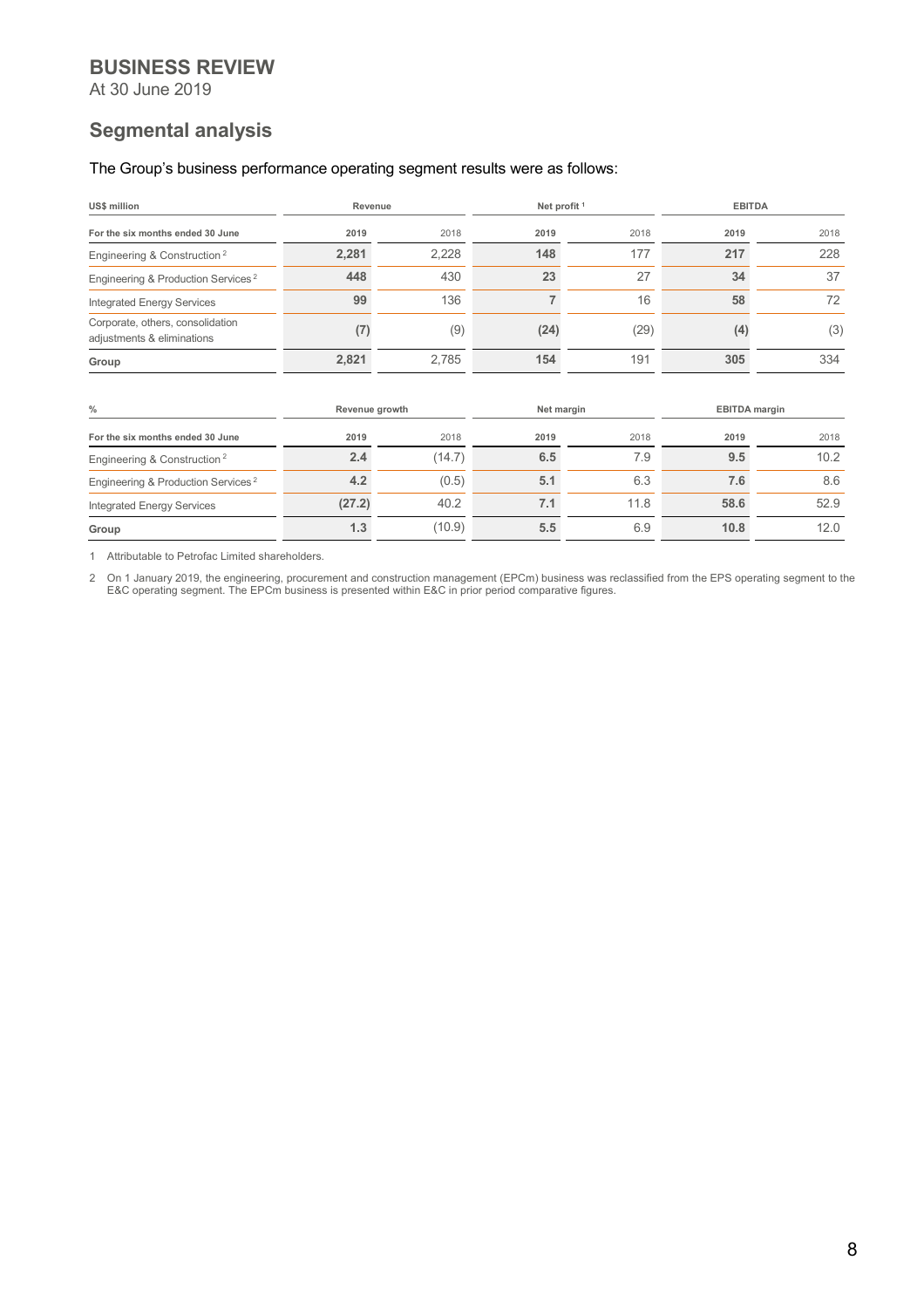At 30 June 2019

#### *Engineering & Construction*

Engineering & Construction delivers onshore and offshore engineering, procurement, construction, installation and commissioning services on a lump-sum basis. Projects can also be delivered on a reimbursable basis through our Engineering, Procurement and Construction Management (EPCm) service line, to align with our clients' individual strategic objectives and operating models.

We have an extensive track record, having delivered more than 200 projects in some of the world's most challenging locations. Our services encompass both greenfield and brownfield developments in upstream and downstream sectors in addition to supporting renewable energy projects.

We have continued to make steady progress delivering our portfolio of projects. In Malaysia, the RAPID project is ready for start up. We have delivered a major milestone on the Upper Zakum Field Development in the UAE, with the handover of the central island. In Saudi Arabia, the Jazan South tank farm is mechanically complete, whilst the Jazan North tank farm and Fadhili projects are nearing mechanical completion. In Kuwait, we are focused on the delivery of priority units on the KNPC Clean Fuels project and water has been introduced into the Lower Fars Heavy Oil plant. Power transmission has commenced from the BorWin 3 offshore grid connection project in the North Sea.

Our EPCm projects are also progressing well. The Al Taweelah Alumina Refinery recently started up and the Rabab Harweel Integrated Project has commenced gas production.

#### **New awards**

New order intake for the first half of the year totalled US\$1.6 billion, including awards in Algeria, Oman and The **Netherlands** 

#### **Ain Tsila, Algeria**

In March 2019, we were awarded a 42-month contract worth around US\$1 billion by Groupment Isarene, the joint operating group set up by Sonatrach, Petroceltic and Enel for the Ain Tsila Development Project in Algeria. Located around 1,100 kilometres south-east of Algiers, the Ain Tsila field will produce gas, LPG and condensate for the local Algerian market and for export. Our scope includes lump-sum engineering, procurement and construction, commissioning, start-up and performance testing.

#### **Mabrouk project, Oman**

In June 2019, we secured our third project under a 10-year framework agreement with Petroleum Development Oman (PDO) with the award of the Mabrouk North East Line Pipe Procurement Project. The 19-month project scope includes: management of line pipe material from sourcing, technical and commercial evaluation; planning and control services with management; and, co-ordination of interfaces with all parties involved.

#### **HKZ platform Beta, Netherlands**

In late June 2019, we confirmed the award of the Hollandse Kust Zuid (HKZ) offshore grid connection Beta HVAC platform (substation) in the North Sea by TenneT, the Dutch-German transmission grid operator. This follows the award of the contract for the HKZ platform Alpha in July 2018. A total of eight 700-megawatt standardised concept transformer substations will be installed offshore of the Netherlands until 2030. Petrofac is responsible for the engineering, procurement, construction and installation (EPCI) of both the third (HKZ platform Alpha) and fourth (HKZ platform Beta) substations, which have a total contract value of approximately US\$200 million.

#### **Results**

Revenue for the first half of the year increased 2% to US\$2,281 million (2018 restated: US\$2,228 million), principally reflecting project phasing and variation orders.

Net margin decreased to 6.5% (2018 restated: 7.9%), driven by project mix, cost overruns and higher tax. Lower margins reduced business performance net profit by 16% to US\$148 million (2018 restated: US\$177 million).

Engineering & Construction backlog decreased to US\$7.3 billion at 30 June 2019 (31 December 2018 restated: US\$8.0 billion), reflecting both revenue burn as we executed our existing project portfolio and low new order intake.

Engineering & Construction headcount stood at 6,950 at 30 June 2019 (31 December 2018 restated: 6,850).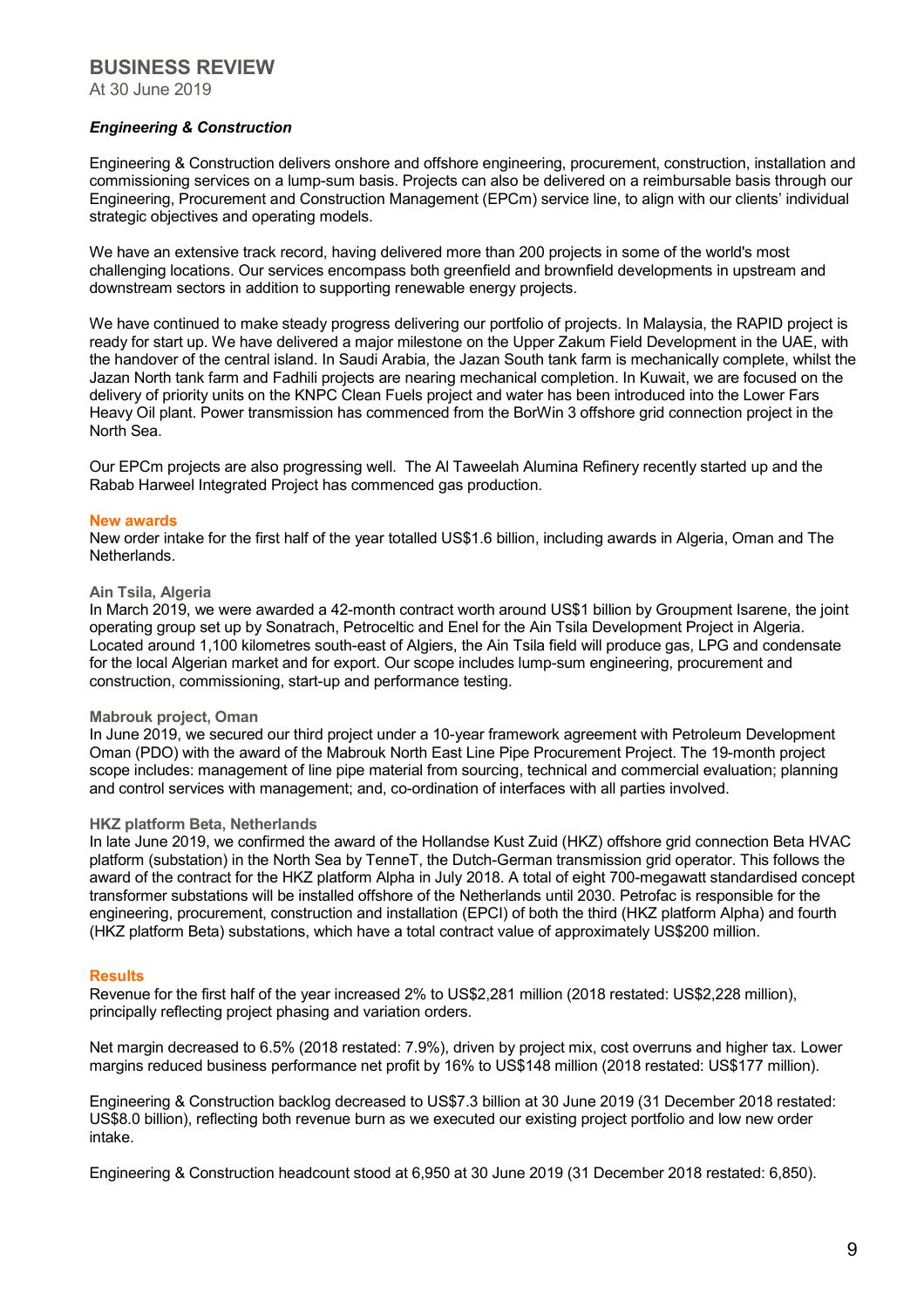At 30 June 2019

#### *Engineering & Production Services*

Engineering & Production Services brings together our services' capability across brownfield projects and operations, greenfield projects through concept, feasibility and front-end engineering and full project delivery, as well as a range of operations, maintenance and engineering services for onshore and offshore projects. EPS also provides training and competence solutions to support industry requirements and nationalisation goals.

EPS delivered good operational performance in the first half of the year, with strong growth in project activity more than offsetting lower activity from operations as contracts came to an end.

#### **New awards**

During the first half of the year, EPS secured awards and extensions with new and existing clients worth approximately US\$0.2 billion, including the extension of our contract to supply operations and maintenance support to Total E&P UK and the appointment as Well Operator by Tullow Oil for the next phase of its Thames Decommissioning Project in the UK. EPS also secured more than US\$30 million of new contracts and extensions to provide training solutions for key NOC and IOC clients in Oman, the UAE and Iraq.

#### **Results**

Revenue increased 4% to US\$448 million (2018 restated: US\$430 million), with strong growth in project activity more than offsetting lower operations revenue.

Net margin decreased to 5.1% (2018 restated: 6.3%) due to a decline in contract margins, higher overheads and higher tax. Consequently, business performance net profit decreased 15% to US\$23 million (2018 restated: US\$27 million).

Engineering & Productions Services backlog decreased to US\$1.3 billion at 30 June 2019 (31 December 2018 restated: US\$1.6 billion) reflecting low new order intake during the first half of the year.

EPS headcount decreased to 3,600 at 30 June 2019 (31 December 2018 restated: 3,900).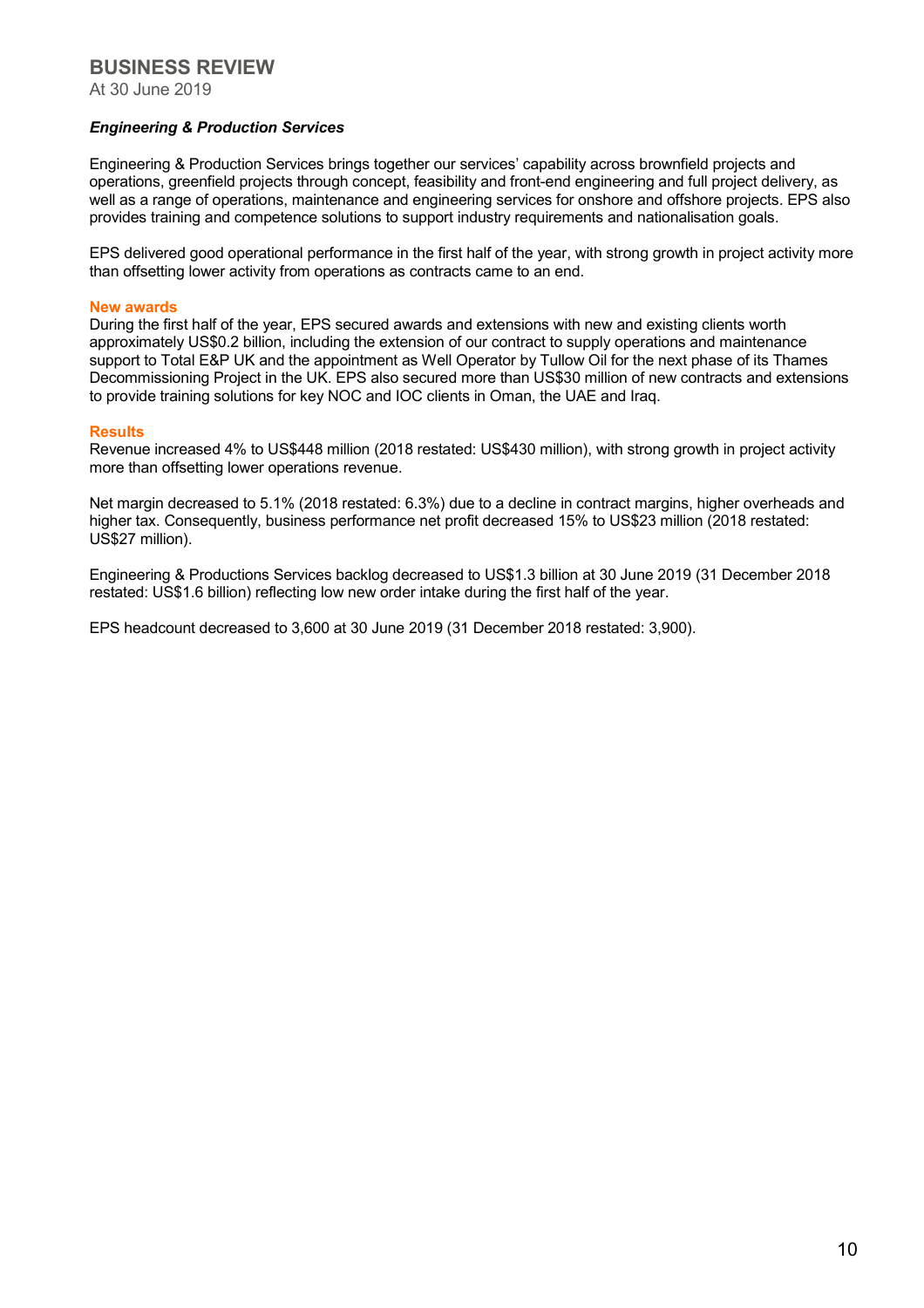At 30 June 2019

#### *Integrated Energy Services*

Integrated Energy Services provides an integrated service for clients under flexible commercial models that are aligned with their requirements. Our projects cover upstream developments - both greenfield and brownfield - and related energy infrastructure projects. IES deploys the Group's capabilities using a range of commercial frameworks, including Production Enhancement Contracts (PECs) and traditional equity upstream investment models such as Production Sharing Contracts (PSCs).

#### **Equity Upstream Investments**

Net entitlement production from Petrofac's equity interests decreased to 1.0 million barrels of oil equivalent (mboe) (2018: 1.8 mboe), driven by the sale of the Group's interests in the Greater Stella Area development and the Chergui gas concession in December 2018. Excluding asset sales, net entitlement production increased 8%, reflecting strong growth in production from the Santuario PSC in Mexico.

#### **Production Enhancement Contracts**

Petrofac earns a tariff per barrel on PECs for an agreed level of baseline production and an enhanced tariff per barrel on incremental production. We earned tariff income on a total of 1.1 mboe in the period (2018: 1.3 mboe), with a decline in production from both the Magallanes and Arenque PECs.

#### **Results**

Revenue decreased 27% to US\$99 million (2018: US\$136 million), driven by the sale of the Group's interests in the Greater Stella Area development and the Chergui gas concession in December 2018. Excluding asset sales, revenue increased 5%, with higher equity production and realised average prices more than offsetting lower cost recovery and tariff income in Mexico. Average realised prices were US\$69 per barrel of oil equivalent for the first half of 2019 (2018: US\$56 per barrel of oil equivalent).

EBITDA decreased 19% to US\$58 million (2018: US\$72 million), driven by prior year asset sales. Excluding asset sales, EBITDA increased 31%, largely reflecting a higher contribution from equity production and an increase in associate income.

Net profit for the first half of the year decreased 56% to US\$7 million (2018: US\$16 million), driven by asset sales. Excluding asset sales, net profit increased US\$12 million, predominantly reflecting higher EBITDA and lower depreciation.

IES' exceptional items and certain re-measurements totalled US\$1 million after tax (2018: US\$164 million). The prior comparative period charge reflected agreed asset sales during 2018, which triggered US\$165 million (posttax) of non-cash impairments.

IES headcount decreased to 550 at 30 June 2019 (31 December 2018: 600).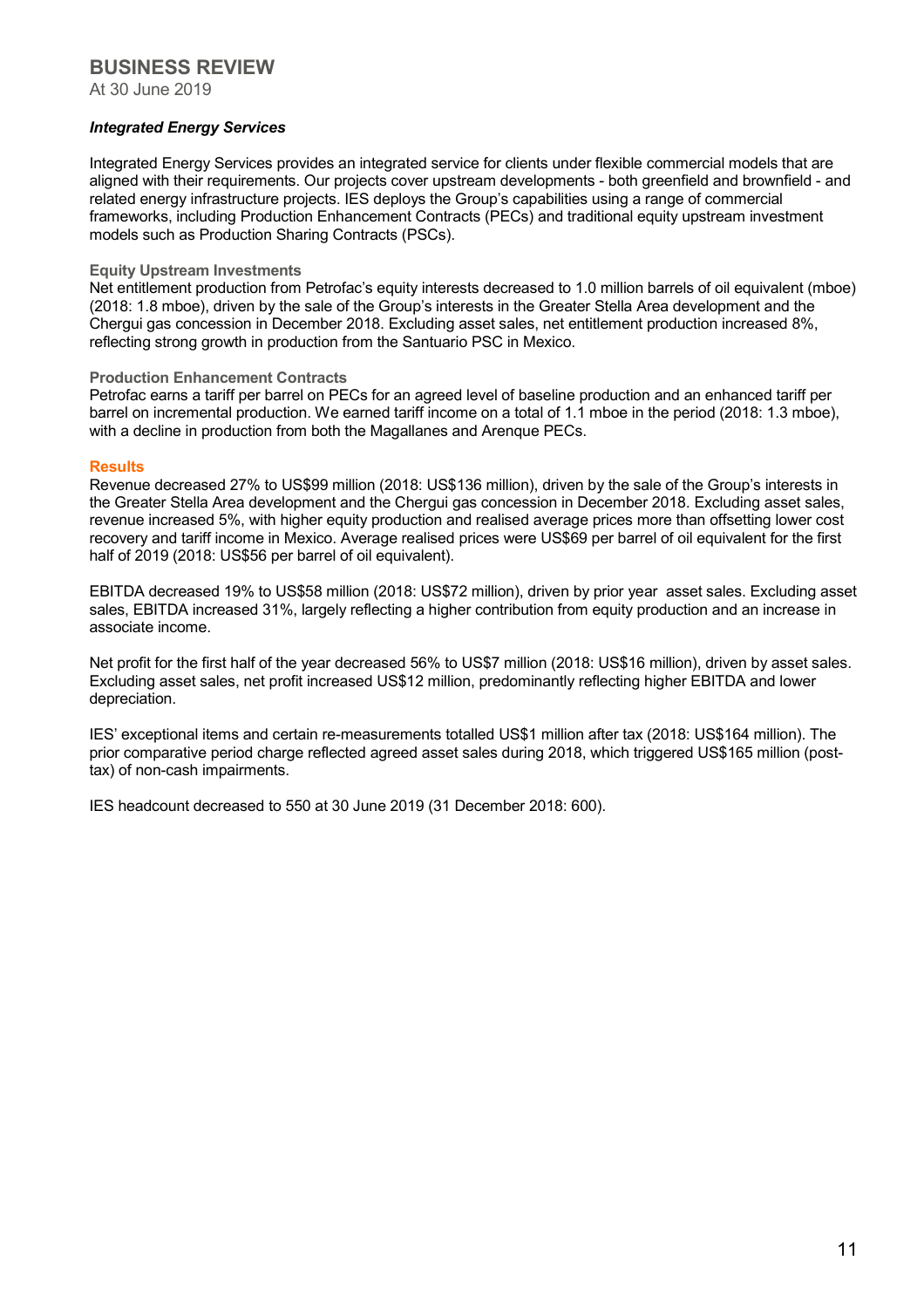At 30 June 2019

### **Principal risks and uncertainties**

Principal risks are those risks that, given the Group's current position, could materially threaten our business model, future performance, prospects, solvency, liquidity, reputation, or prevent us from delivering our strategic objectives.

We manage these risks through our systems of risk management and internal control, which are founded upon deployment of our Enterprise Risk Management Framework (based upon BS ISO 31000/2018) and our Internal Control Framework, details of which are included in the 2018 Annual Report and Accounts (pages 25 to 29 and 82 to 87).

The Board has oversight of enterprise risk management, including identifying and conducting a robust assessment of the principal risks facing the company and their connection to viability. Responsibility for monitoring and reviewing the integrity and effectiveness of the Group's overall systems of risk management and internal controls is delegated to the Audit Committee.

During the first half of 2019 the Board has more formally articulated our risk appetite and has reviewed our principal risks. The revised principal risks facing the Group are set out below.

- Adverse geo-political changes in key geographies
- Low order intake
- Failure to deliver strategic initiatives
- Poor operational and project performance
- Health, Safety, Security, Environment and Asset Integrity (HSSEAI) incidents
- Insufficient IT resilience
- Loss of financial capacity
- Misstatement of financial information\*
- Inadequate leadership and talent management
- Non-compliance with laws regulations and ethical standards

*\* New risk identified in 2019 Board review*

The Audit Committee and the Board has reviewed these principal risks throughout the first half of 2019 and consider that they remain largely unchanged since the December 2018 year end assessment, other than the risks relating to low order intake (which has increased) and insufficient IT resilience (which has decreased). No new emerging risks have been identified for the remainder of 2019.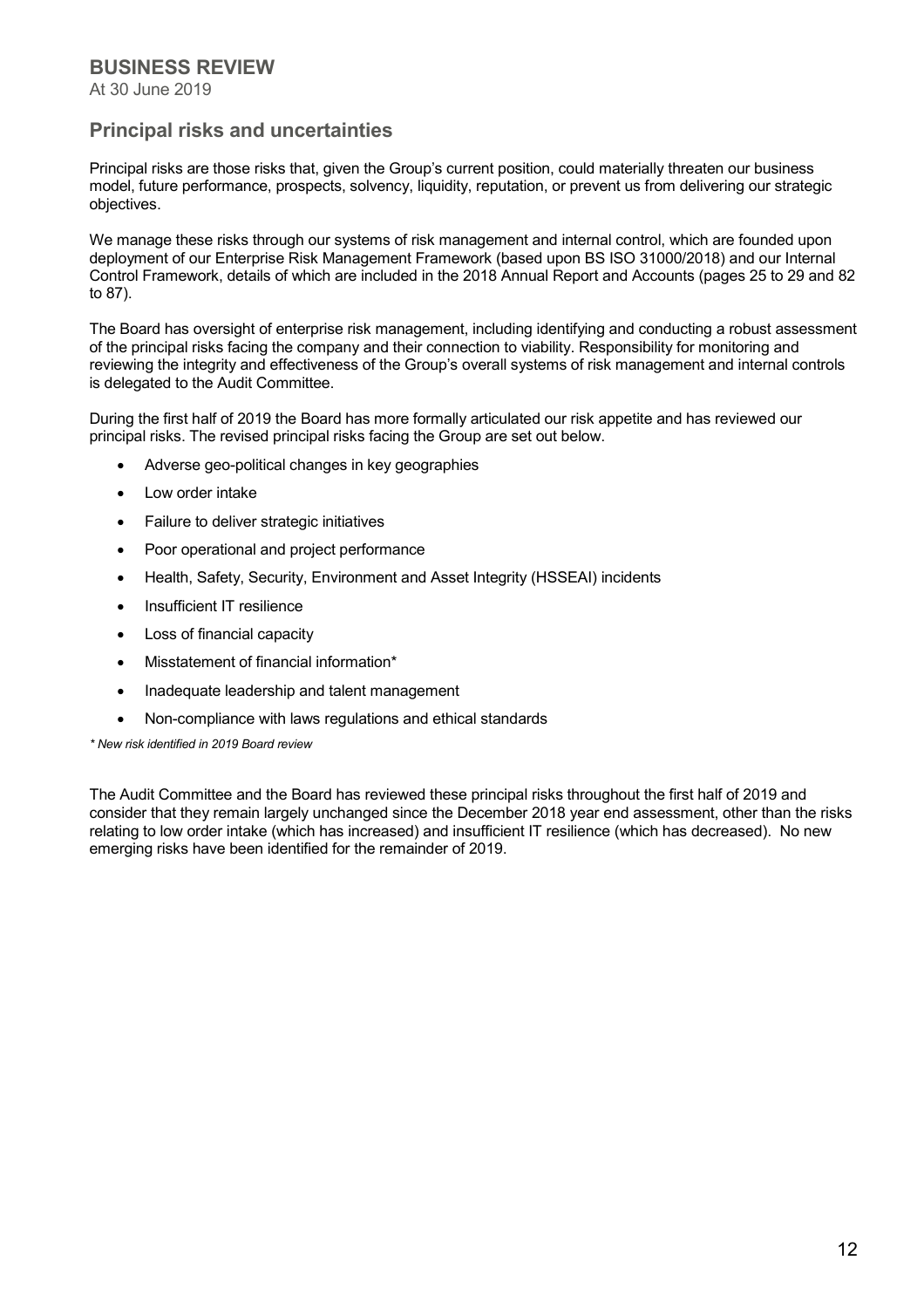At 30 June 2019

### **Outlook**

We remain well positioned for the remainder of the year, with backlog of US\$8.6 billion at 30 June 2019 (31 December 2018: US\$9.6 billion) and US\$2.6 billion of secured revenue for the second half of 2019.

We continue to expect Engineering & Construction results for the full year to be in line with management guidance, with revenues expected to be around US\$4.5 billion and net margins at the low end of guidance. Overall Group profitability in 2019 is expected to be first half weighted, principally reflecting a decline in EPS margins and lower oil prices in the second half. Looking further forward, revenues are expected to decrease in 2020 reflecting low new order intake in recent years.

In line with the Group's strategy, we continue to target best-in-class delivery for our clients and to maintain our competitive advantage. The Group has a busy tendering pipeline with around US\$13 billion of bid opportunities due for award in the second half of the year. The strength of our pipeline is indicative of the improving market outlook. Consequently, the Group is committed to invest in maintaining bench strength and technical capability in anticipation of a return to growth in the medium-term.

We are also committed to maintaining a strong balance sheet and capital discipline. Group capital expenditure is expected to be around US\$125 million in 2019 (2018: US\$98 million). We are reviewing options for our remaining non-core assets, consistent with our strategic objective to enhance returns.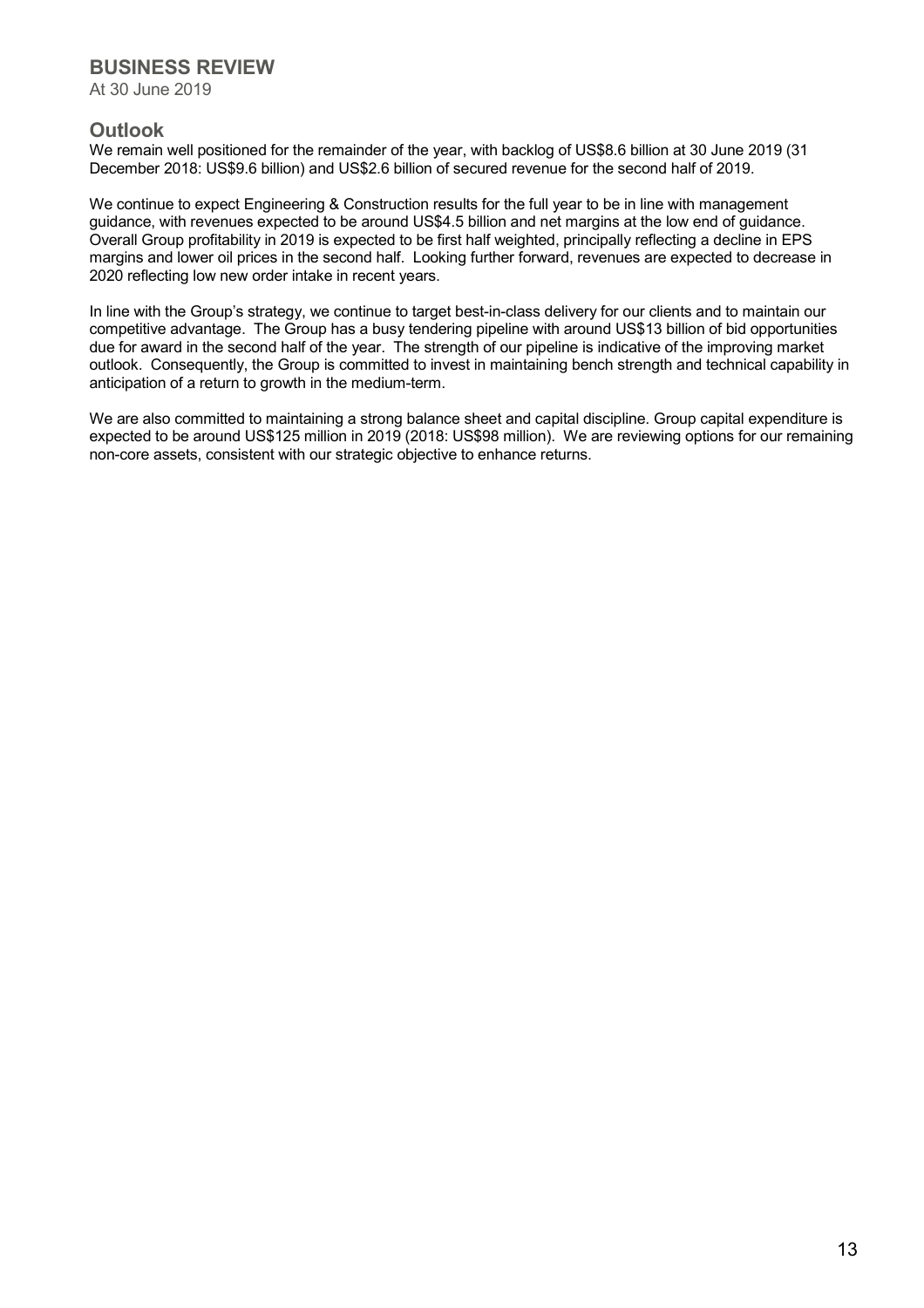## **INTERIM CONDENSED CONSOLIDATED FINANCIAL STATEMENTS**

For the six months ended 30 June 2019

|                                                                     | Page |
|---------------------------------------------------------------------|------|
| Interim condensed consolidated income statement                     | 15   |
| Interim condensed consolidated statement of<br>comprehensive income | 16   |
| Interim condensed consolidated balance sheet                        | 17   |
| Interim condensed consolidated statement of cash flows              | 18   |
| Interim condensed consolidated statement of changes in<br>equity    | 19   |
| Appendices                                                          | 36   |
| Statement of Directors' responsibilities                            | 42   |
| Independent review report to Petrofac Limited                       | 42   |
| Shareholder information                                             | 43   |

|                | Notes to the interim condensed consolidated financial<br>statements | Page |
|----------------|---------------------------------------------------------------------|------|
| 1.             | Corporate information                                               | 20   |
| 2.             | Summary of significant accounting policies                          | 20   |
| 3.             | Revenue from contracts with customers                               | 22   |
| 4.             | Segment information                                                 | 23   |
| 5.             | Selling, general and administration expenses                        | 24   |
| 6.             | Exceptional items and certain                                       | 25   |
|                | re-measurements                                                     |      |
| $\overline{7}$ | Income tax                                                          | 26   |
| 8.             | Earnings per share                                                  | 27   |
| 9.             | Dividends paid and proposed                                         | 27   |
| 10.            | Property, plant and equipment                                       | 28   |
| 11.            | Intangible assets                                                   | 28   |
| 12.            | Other financial assets and other financial liabilities              | 28   |
| 13.            | Trade and other receivables                                         | 31   |
| 14.            | Contract assets                                                     | 31   |
| 15.            | Cash and cash equivalents                                           | 32   |
| 16.            | Other reserves                                                      | 32   |
| 17.            | Interest-bearing loans and borrowings                               | 33   |
| 18.            | Trade and other payables                                            | 33   |
| 19.            | <b>Contract liabilities</b>                                         | 34   |
| 20.            | Related party transactions                                          | 34   |
| 21.            | Commitments and contingent liabilities                              | 34   |
| 22.            | Lease disclosures                                                   | 35   |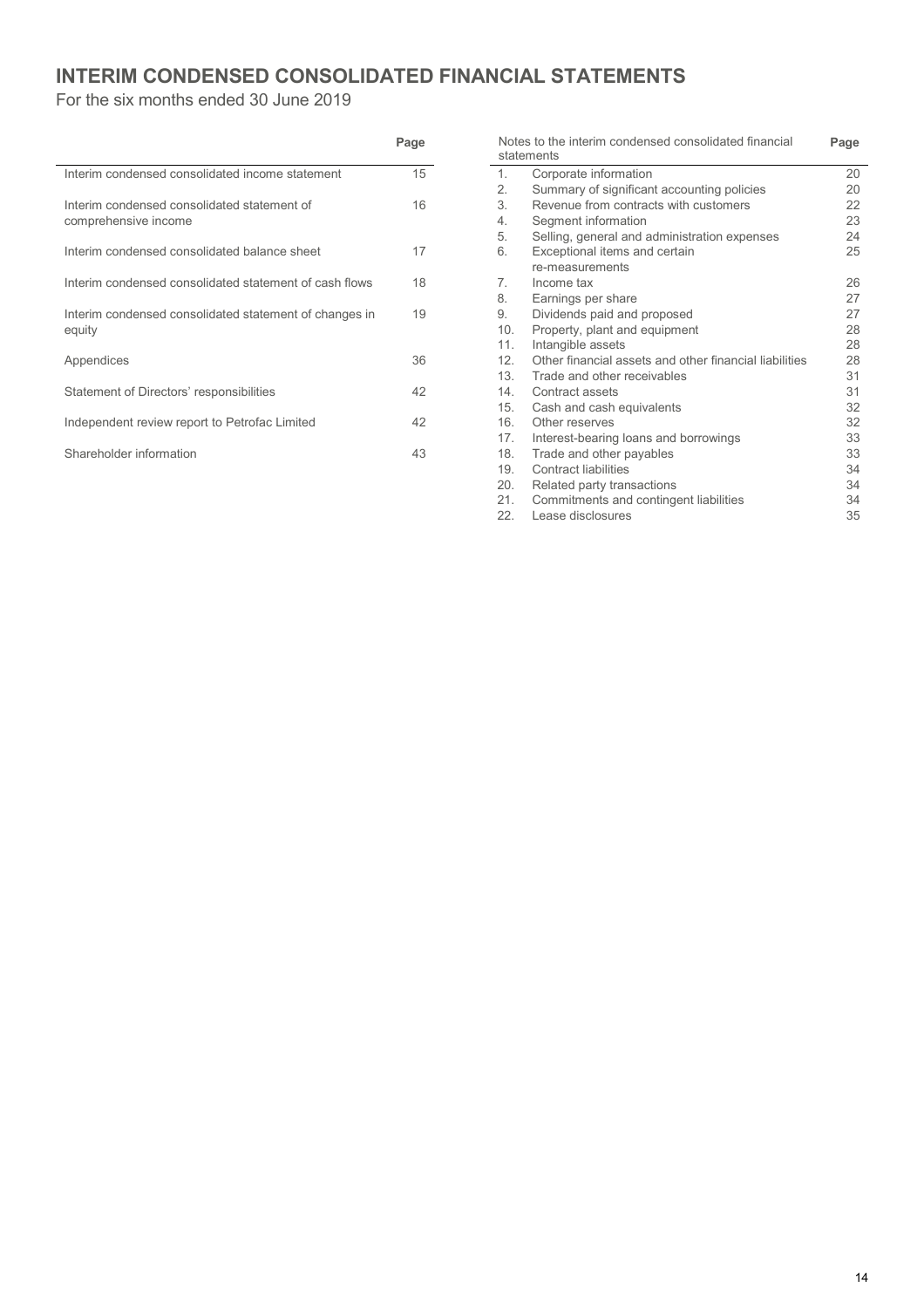### **INTERIM CONDENSED CONSOLIDATED INCOME STATEMENT**

For the six months ended 30 June 2019

|                                                         | Notes          | <b>Business</b><br>performance <sup>1</sup><br>US\$m | Exceptional<br>items and certain<br>re-measurements<br>US\$m | Reported<br>six months<br>ended<br>30 June<br>2019<br>Unaudited<br>US\$m | *Business<br>performance <sup>1</sup><br>US\$m | *Exceptional<br>items and certain<br>re-measurements<br>US\$m | Reported<br>six months<br>ended<br>30 June<br>2018<br>Unaudited<br>US\$m |
|---------------------------------------------------------|----------------|------------------------------------------------------|--------------------------------------------------------------|--------------------------------------------------------------------------|------------------------------------------------|---------------------------------------------------------------|--------------------------------------------------------------------------|
| <b>Revenue</b>                                          | 3              | 2,821                                                |                                                              | 2,821                                                                    | 2,785                                          |                                                               | 2,785                                                                    |
| Cost of sales                                           |                | (2, 491)                                             |                                                              | (2, 491)                                                                 | (2,440)                                        |                                                               | (2,440)                                                                  |
| <b>Gross profit</b>                                     |                | 330                                                  |                                                              | 330                                                                      | 345                                            |                                                               | 345                                                                      |
| Selling, general and<br>administration expenses         | 5              | (116)                                                |                                                              | (116)                                                                    | (103)                                          |                                                               | (103)                                                                    |
| Exceptional items and certain<br>re-measurements        | 6              |                                                      | (15)                                                         | (15)                                                                     | $\overline{\phantom{0}}$                       | (280)                                                         | (280)                                                                    |
| Other operating income                                  |                | 9                                                    |                                                              | 9                                                                        | 9                                              |                                                               | 9                                                                        |
| Other operating expenses                                |                | (5)                                                  |                                                              | (5)                                                                      | (3)                                            |                                                               | (3)                                                                      |
| <b>Operating profit/(loss)</b>                          |                | 218                                                  | (15)                                                         | 203                                                                      | 248                                            | (280)                                                         | (32)                                                                     |
| Finance income                                          |                | $\overline{7}$                                       |                                                              | $\overline{7}$                                                           | 11                                             |                                                               | 11                                                                       |
| Finance expense                                         |                | (30)                                                 |                                                              | (30)                                                                     | (39)                                           |                                                               | (39)                                                                     |
| Share of net profit of associates and<br>joint ventures |                | 13                                                   |                                                              | 13                                                                       | 8                                              |                                                               | 8                                                                        |
| Profit/(loss) before tax                                |                | 208                                                  | (15)                                                         | 193                                                                      | 228                                            | (280)                                                         | (52)                                                                     |
| Income tax (expense)/credit                             | $\overline{7}$ | (58)                                                 |                                                              | (58)                                                                     | (41)                                           | 72                                                            | 31                                                                       |
| Net profit/(loss)                                       |                | 150                                                  | (15)                                                         | 135                                                                      | 187                                            | (208)                                                         | (21)                                                                     |
| Attributable to:                                        |                |                                                      |                                                              |                                                                          |                                                |                                                               |                                                                          |
| Petrofac Limited shareholders                           |                | 154                                                  | (15)                                                         | 139                                                                      | 191                                            | (208)                                                         | (17)                                                                     |
| Non-controlling interests                               |                | (4)                                                  |                                                              | (4)                                                                      | (4)                                            |                                                               | (4)                                                                      |
|                                                         |                | 150                                                  | (15)                                                         | 135                                                                      | 187                                            | (208)                                                         | (21)                                                                     |
| Earnings/(loss) per share (US cents)                    |                |                                                      |                                                              |                                                                          |                                                |                                                               |                                                                          |
| <b>Basic</b>                                            | 8              | 45.7                                                 | (4.5)                                                        | 41.2                                                                     | 56.3                                           | (61.3)                                                        | (5.0)                                                                    |
| <b>Diluted</b>                                          | 8              | 44.9                                                 | (4.4)                                                        | 40.5                                                                     | 56.3                                           | (61.3)                                                        | (5.0)                                                                    |

\* The group has reclassified US\$1m of forward rate currency gains for the six months ended 30 June 2018 from exceptional items and certain re-measurements to cost of sales, as set out in note 6 'exceptional items and certain re-measurements' to the interim condensed consolidated financial statements.

1 This measurement is shown by the Group as a means of measuring underlying business performance, see note 2 and Appendix A on page 36.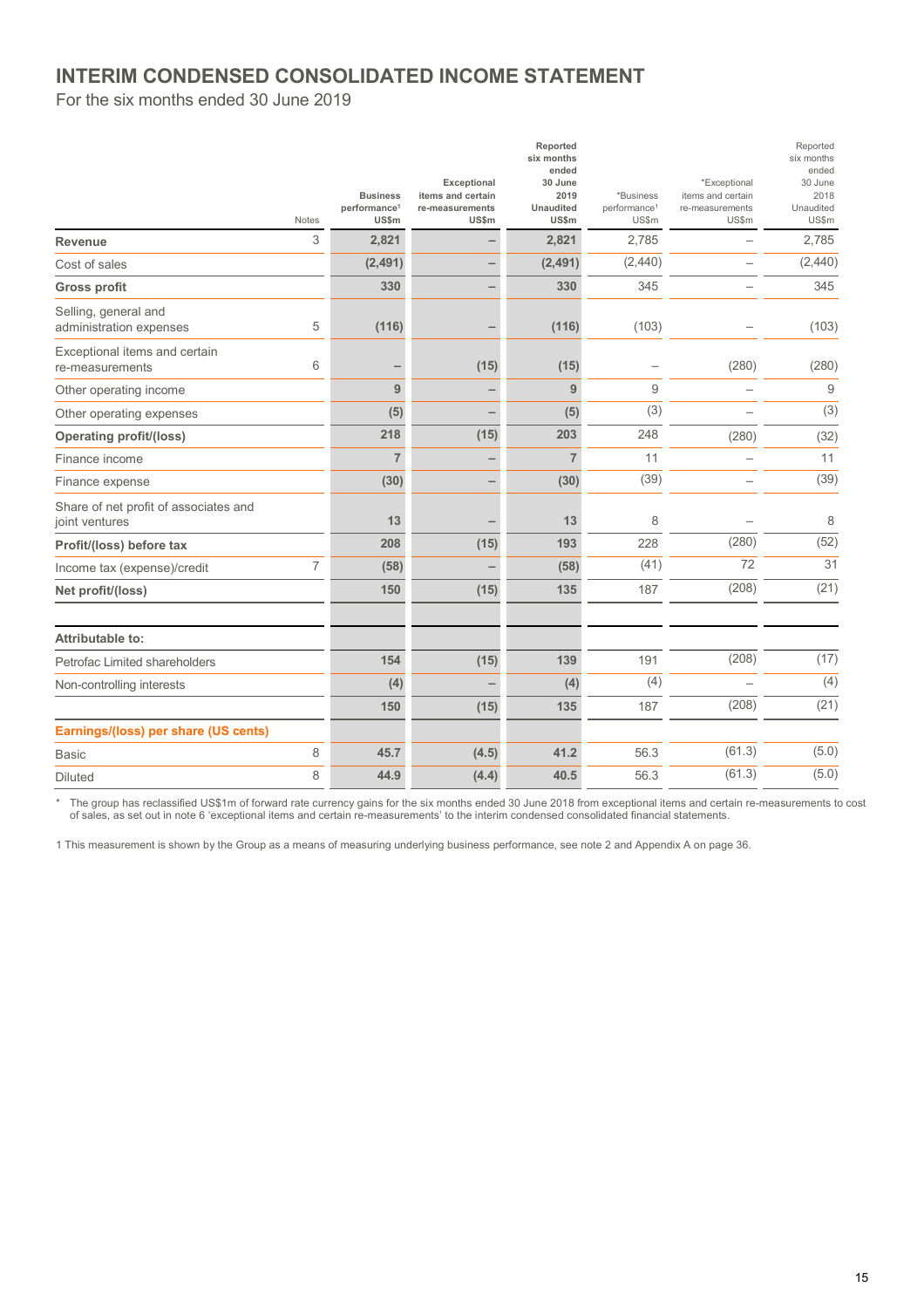### **INTERIM CONDENSED CONSOLIDATED STATEMENT OF COMPREHENSIVE INCOME**

For the six months ended 30 June 2019

| Six months<br>ended | Six months<br>ended         |
|---------------------|-----------------------------|
| 30 June             | 30 June<br>2018             |
| Unaudited           | Unaudited                   |
|                     | <b>US\$m</b>                |
|                     | (21)                        |
|                     |                             |
|                     |                             |
| 8                   | 10                          |
| Δ.                  | 6                           |
| 12                  | 16                          |
|                     |                             |
|                     |                             |
| $\overline{2}$      | (3)                         |
| $\overline{2}$      | (3)                         |
| 149                 | (8)                         |
|                     |                             |
| 153                 | (5)                         |
| (4)                 | (3)                         |
| 149                 | (8)                         |
|                     | 2019<br><b>US\$m</b><br>135 |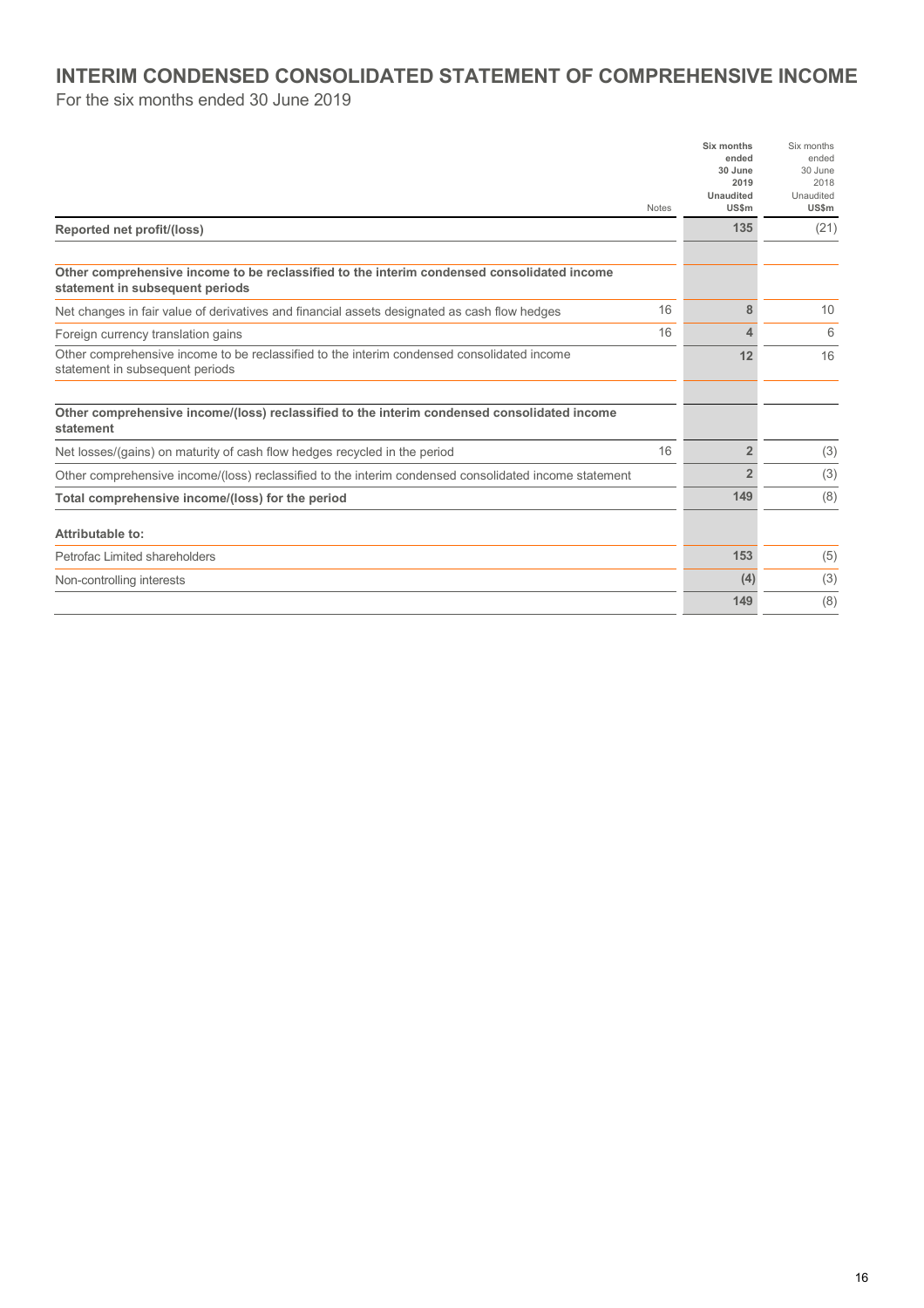### **INTERIM CONDENSED CONSOLIDATED BALANCE SHEET**

At 30 June 2019

|                                                      | <b>Notes</b> | 30 June<br>2019<br>Unaudited<br>US\$m | 31 December<br>2018<br>Audited<br>US\$m |
|------------------------------------------------------|--------------|---------------------------------------|-----------------------------------------|
|                                                      |              |                                       |                                         |
| <b>Assets</b>                                        |              |                                       |                                         |
| <b>Non-current assets</b>                            |              |                                       |                                         |
| Property, plant and equipment                        | 10           | 713                                   | 685                                     |
| Goodwill                                             |              | 73                                    | 73                                      |
| Intangible assets                                    | 11           | 68                                    | 56                                      |
| Investments in associates and joint ventures         |              | 38                                    | 30                                      |
| Other financial assets                               | 12           | 382                                   | 406                                     |
| Contract assets                                      |              | 42                                    | 40                                      |
| Deferred consideration                               |              | 61                                    | 61                                      |
| Deferred tax assets                                  |              | 129                                   | 126                                     |
|                                                      |              | 1.506                                 | 1,477                                   |
| <b>Current assets</b>                                |              |                                       |                                         |
| Inventories                                          |              | 19                                    | 21                                      |
| Trade and other receivables                          | 13           | 1.394                                 | 1,431                                   |
| Contract assets                                      | 14           | 2,253                                 | 1,998                                   |
| Related party receivables                            | 20           | 5                                     | 1                                       |
| Other financial assets                               | 12           | 131                                   | 144                                     |
| Income tax receivable                                |              | 6                                     | 8                                       |
| Cash and short-term deposits                         | 15           | 993                                   | 726                                     |
|                                                      |              | 4,801                                 | 4,329                                   |
| <b>Total assets</b>                                  |              | 6,307                                 | 5,806                                   |
| <b>Equity and liabilities</b>                        |              |                                       |                                         |
| <b>Equity</b>                                        |              |                                       |                                         |
| Share capital                                        |              | $\overline{7}$                        | 7                                       |
| Share premium                                        |              | $\overline{4}$                        | 4                                       |
| Capital redemption reserve                           |              | 11                                    | 11                                      |
| Employee Benefit Trust shares                        |              | (115)                                 | (107)                                   |
| Other reserves                                       | 16           | 106                                   | 95                                      |
| Retained earnings                                    |              | 748                                   | 697                                     |
| Equity attributable to Petrofac Limited shareholders |              | 761                                   | 707                                     |
| Non-controlling interests                            |              | 298                                   | 302                                     |
| <b>Total equity</b>                                  |              | 1,059                                 | 1,009                                   |
| <b>Non-current liabilities</b>                       |              |                                       |                                         |
| Interest-bearing loans and borrowings                | 17           | 673                                   | 376                                     |
| Other financial liabilities                          | 12           | 358                                   | 341                                     |
| Provisions                                           |              | 246                                   | 243                                     |
| Deferred tax liabilities                             |              | 53                                    | 43                                      |
|                                                      |              | 1,330                                 | 1,003                                   |
| <b>Current liabilities</b>                           |              |                                       |                                         |
| Trade and other payables                             | 18           | 1,113                                 | 962                                     |
| <b>Contract liabilities</b>                          | 19           | 467                                   | 504                                     |
| Interest-bearing loans and borrowings                | 17           | 251                                   | 260                                     |
| Other financial liabilities                          | 12           | 156                                   | 139                                     |
| Income tax payable                                   |              | 185                                   | 244                                     |
| Accrued contract expenses                            |              | 1,702                                 | 1,645                                   |
| Provisions                                           |              | 44                                    | 40                                      |
|                                                      |              | 3,918                                 | 3,794                                   |
| <b>Total liabilities</b>                             |              | 5,248                                 | 4,797                                   |
| <b>Total equity and liabilities</b>                  |              | 6,307                                 | 5,806                                   |
|                                                      |              |                                       |                                         |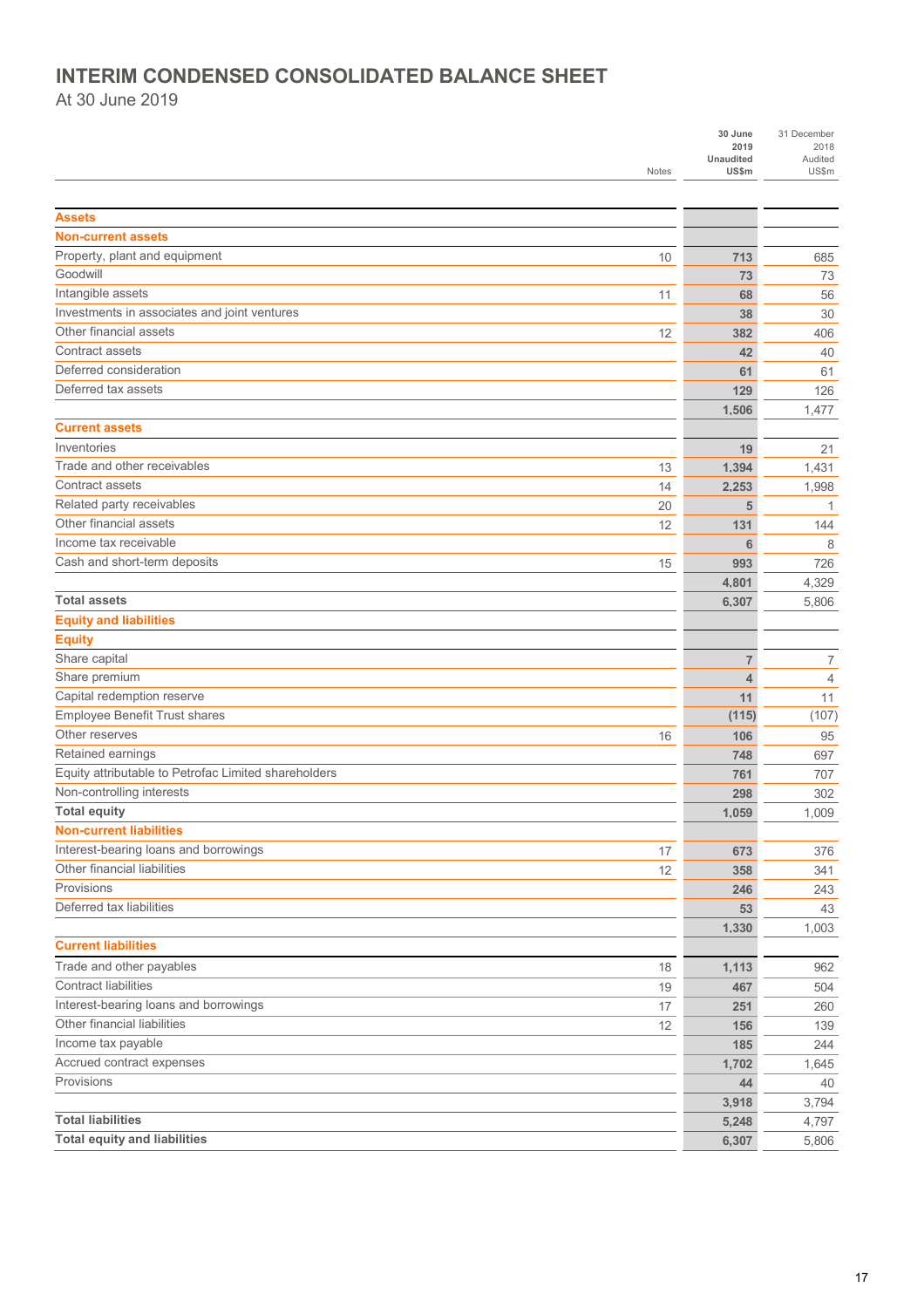### **INTERIM CONDENSED CONSOLIDATED STATEMENT OF CASH FLOWS**

For the six months ended 30 June 2019

|                                                                                                              | Six months<br>ended      | *Six months<br>ended     |
|--------------------------------------------------------------------------------------------------------------|--------------------------|--------------------------|
|                                                                                                              | June 30                  | 30 June                  |
|                                                                                                              | 2019<br><b>Unaudited</b> | 2018<br>Unaudited        |
| Notes                                                                                                        | US\$m                    | US\$m                    |
| <b>Operating activities</b>                                                                                  |                          |                          |
| Reported profit/(loss) before tax                                                                            | 193                      | (52)                     |
| Exceptional items and certain re-measurements                                                                | 15                       | 280                      |
| Profit before tax, exceptional items and certain re-measurements                                             | 208                      | 228                      |
| Adjustments to reconcile profit before tax, exceptional items and certain re-measurements to net cash flows: |                          |                          |
| Depreciation, amortisation and write-offs<br>4                                                               | 74                       | 78                       |
| Share-based payments                                                                                         | 8                        | 6                        |
| Difference between other long-term employment benefits paid and amounts recognised in the interim            |                          |                          |
| condensed consolidated income statement                                                                      | 5                        | 2                        |
| Net finance expense                                                                                          | 23                       | 28                       |
| Provision for onerous contracts and other provisions                                                         | 8                        | 64                       |
| Expected credit loss allowance recognised during the period                                                  |                          | (2)                      |
| Share of net profit of associates and joint ventures                                                         | (13)                     | (8)                      |
| Net other non-cash items                                                                                     | 6                        | (1)                      |
|                                                                                                              | 320                      | 395                      |
| Working capital adjustments:                                                                                 |                          |                          |
| Inventories                                                                                                  | $\overline{2}$           | $\mathbf{1}$             |
| Trade and other receivables                                                                                  | 32                       | (90)                     |
| Contract assets                                                                                              | (255)                    | 66                       |
| Other current financial assets                                                                               | 19                       | (17)                     |
| Trade and other payables                                                                                     | 184                      | (13)                     |
| <b>Contract liabilities</b>                                                                                  | (37)                     | 36                       |
| Accrued contract expenses                                                                                    | 44                       | (421)                    |
|                                                                                                              | 309                      | (43)                     |
| Net other non-current items                                                                                  | 1                        | 1                        |
| Cash generated from/(used in) operations                                                                     | 310                      | (42)<br>(22)             |
| Restructuring, redundancy, migration and other exceptional items paid                                        | (11)                     | (84)                     |
| Net income taxes paid                                                                                        | (109)<br>190             | (148)                    |
| Net cash flows generated from/(used in) operating activities<br><b>Investing activities</b>                  |                          |                          |
| Purchase of property, plant and equipment                                                                    | (45)                     | (51)                     |
| Payments for intangible assets                                                                               | (8)                      | (2)                      |
| Dividend received from associates and joint ventures                                                         | $\overline{2}$           | 5                        |
| Net loans repaid by associates and joint ventures                                                            | -                        | $\overline{7}$           |
| Proceeds from disposal of a subsidiary                                                                       | $\overline{2}$           | $\overline{\phantom{0}}$ |
| Disposal costs paid/proceeds from disposal of property, plant and equipment                                  | (6)                      | 93                       |
| Interest received                                                                                            | 3                        | 3                        |
| Net cash flows (used in)/generated from investing activities                                                 | (52)                     | 55                       |
| <b>Financing activities</b>                                                                                  |                          |                          |
| Interest-bearing loans and borrowings, net of debt acquisition cost                                          | 775                      | 648                      |
| Repayment of interest-bearing loans, borrowings and leases                                                   | (567)                    | (626)                    |
| Interest paid                                                                                                | (25)                     | (33)                     |
| Amounts received from non-controlling interest                                                               | 10                       |                          |
| Purchase of Company's shares by Employee Benefit Trust                                                       | (33)                     | (37)                     |
| Dividends paid                                                                                               | (86)                     | (86)                     |
| Net cash flows generated from/(used in) financing activities                                                 | 74                       | (134)                    |
| Net increase/(decrease) in cash and cash equivalents                                                         | 212                      | (227)                    |
| Net foreign exchange difference                                                                              |                          | (4)                      |
| Cash and cash equivalents at 1 January                                                                       | 705                      | 936                      |
| Cash and cash equivalents at end of the reporting period<br>15                                               | 917                      | 705                      |

\* Re-presented due to the reclassification of an item from exceptional items and certain re-measurements to business performance as set out in note 6 'exceptional items and certain re-measurements' to the interim condensed consolidated financial statements. Also, interest paid of US\$33m previously reported within operating activity for the six months ended 30 June 2018, was reclassified to financing activity as this presentation provides better comparability with Petrofac's peer group and more faithfully represents the nature of the item in accordance with IAS 7 'Statement of Cash Flows', consequently, net cash flows used in operating activities reduced by US\$33m and net cash flows used in financing activities increased by US\$33m.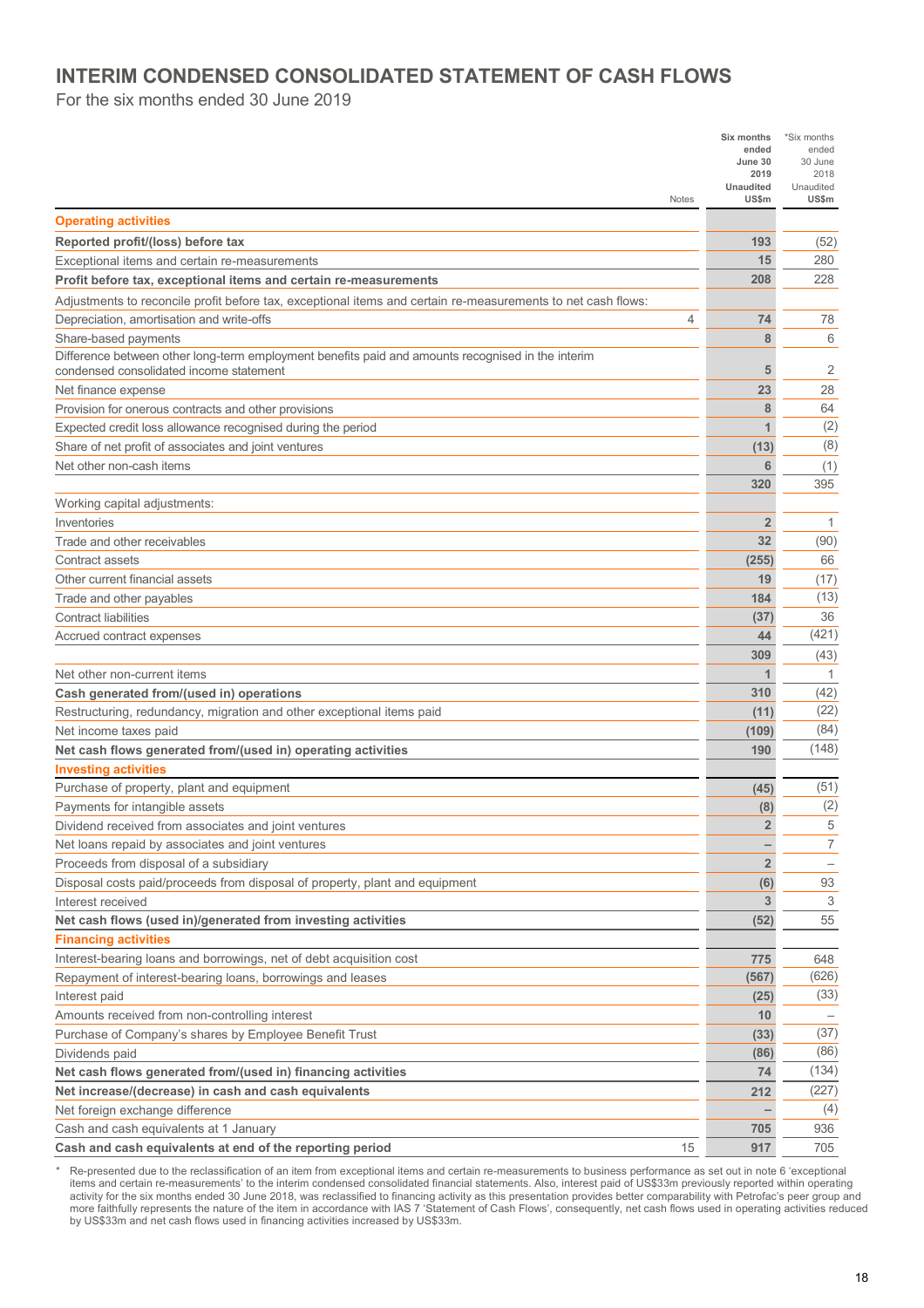### **INTERIM CONDENSED CONSOLIDATED STATEMENT OF CHANGES IN EQUITY**

For the six months ended 30 June 2019

|                                                                                           |                                     | Attributable to Petrofac Limited shareholders |                                           |                              |                                         |                               |                |                                           |                          |  |
|-------------------------------------------------------------------------------------------|-------------------------------------|-----------------------------------------------|-------------------------------------------|------------------------------|-----------------------------------------|-------------------------------|----------------|-------------------------------------------|--------------------------|--|
|                                                                                           | Issued<br>share<br>capital<br>US\$m | Share<br>premium<br>US\$m                     | Capital<br>redemption<br>reserve<br>US\$m | *Treasury<br>shares<br>US\$m | Other<br>reserves<br>US\$m<br>(note 16) | Retained<br>earnings<br>US\$m | Total<br>US\$m | Non-<br>controlling<br>interests<br>US\$m | Total<br>equity<br>US\$m |  |
| Balance at 1 January 2019 (audited)                                                       | 7                                   | 4                                             | 11                                        | (107)                        | 95                                      | 697                           | 707            | 302                                       | 1,009                    |  |
| Net profit/(loss)                                                                         |                                     |                                               |                                           |                              |                                         | 139                           | 139            | (4)                                       | 135                      |  |
| Other comprehensive income                                                                |                                     |                                               |                                           |                              | 14                                      |                               | 14             |                                           | 14                       |  |
| Total comprehensive income                                                                |                                     |                                               |                                           |                              | 14                                      | 139                           | 153            | (4)                                       | 149                      |  |
| Purchase of Company's shares by Employee<br><b>Benefit Trust</b>                          |                                     |                                               |                                           | (33)                         |                                         |                               | (33)           |                                           | (33)                     |  |
| Issue of Company's shares by Employee Benefit<br>Trust                                    |                                     |                                               |                                           | 25                           | (23)                                    | (2)                           |                |                                           |                          |  |
| Transfer to share-based payments reserve for<br>Deferred Bonus Share Plan Invested Shares |                                     |                                               |                                           |                              | 12                                      |                               | 12             |                                           | 12                       |  |
| Credit to equity for share-based payments<br>charge                                       |                                     |                                               |                                           |                              | 8                                       |                               | 8              |                                           | 8                        |  |
| Dividends (note 9)                                                                        |                                     |                                               |                                           |                              |                                         | (86)                          | (86)           |                                           | (86)                     |  |
| Balance at 30 June 2019 (unaudited)                                                       | 7                                   | 4                                             | 11                                        | (115)                        | 106                                     | 748                           | 761            | 298                                       | 1,059                    |  |

#### **For the six months ended 30 June 2018**

|                                                                                           | Issued<br>share<br>capital<br>US\$m | Share<br>premium<br>US\$m | Capital<br>redemption<br>reserve<br>US\$m | *Treasury<br>shares<br>US\$m | Other<br>reserves<br>US\$m<br>(note 16) | Retained<br>earnings<br>US\$m | Total<br>US\$m | Non-<br>controlling<br>interests<br>US\$m | Total<br>equity<br>US\$m |
|-------------------------------------------------------------------------------------------|-------------------------------------|---------------------------|-------------------------------------------|------------------------------|-----------------------------------------|-------------------------------|----------------|-------------------------------------------|--------------------------|
| Balance at 1 January 2018                                                                 |                                     | 4                         | 11                                        | (102)                        | 110                                     | 766                           | 796            | 39                                        | 835                      |
| Net loss                                                                                  |                                     |                           |                                           |                              |                                         | (17)                          | (17)           | (4)                                       | (21)                     |
| Other comprehensive income                                                                |                                     |                           |                                           |                              | 12                                      | $\overline{\phantom{0}}$      | 12             |                                           | 13                       |
| Total comprehensive income                                                                |                                     |                           |                                           |                              | 12                                      | (17)                          | (5)            | (3)                                       | (8)                      |
| Purchase of Company's shares by Employee<br><b>Benefit Trust</b>                          |                                     |                           |                                           | (37)                         |                                         |                               | (37)           |                                           | (37)                     |
| Issue of Company's shares by Employee Benefit<br>Trust                                    |                                     |                           |                                           | 36                           | (32)                                    | (4)                           |                |                                           |                          |
| Transfer to share-based payments reserve for<br>Deferred Bonus Share Plan Invested Shares |                                     |                           |                                           |                              | 15                                      |                               | 15             |                                           | 15                       |
| Credit to equity for share-based payments<br>charge                                       |                                     |                           |                                           |                              | 6                                       |                               | 6              |                                           | 6                        |
| Income tax on share-based payments reserve                                                |                                     |                           |                                           |                              | (2)                                     |                               | (2)            |                                           | (2)                      |
| Dividends (note 9)                                                                        |                                     |                           |                                           |                              |                                         | (86)                          | (86)           |                                           | (86)                     |
| Balance at 30 June 2018 (unaudited)                                                       |                                     | 4                         | 11                                        | (103)                        | 109                                     | 659                           | 687            | 36                                        | 723                      |
|                                                                                           |                                     |                           |                                           |                              |                                         |                               |                |                                           |                          |

\* Shares held by Petrofac Employee Benefit Trust.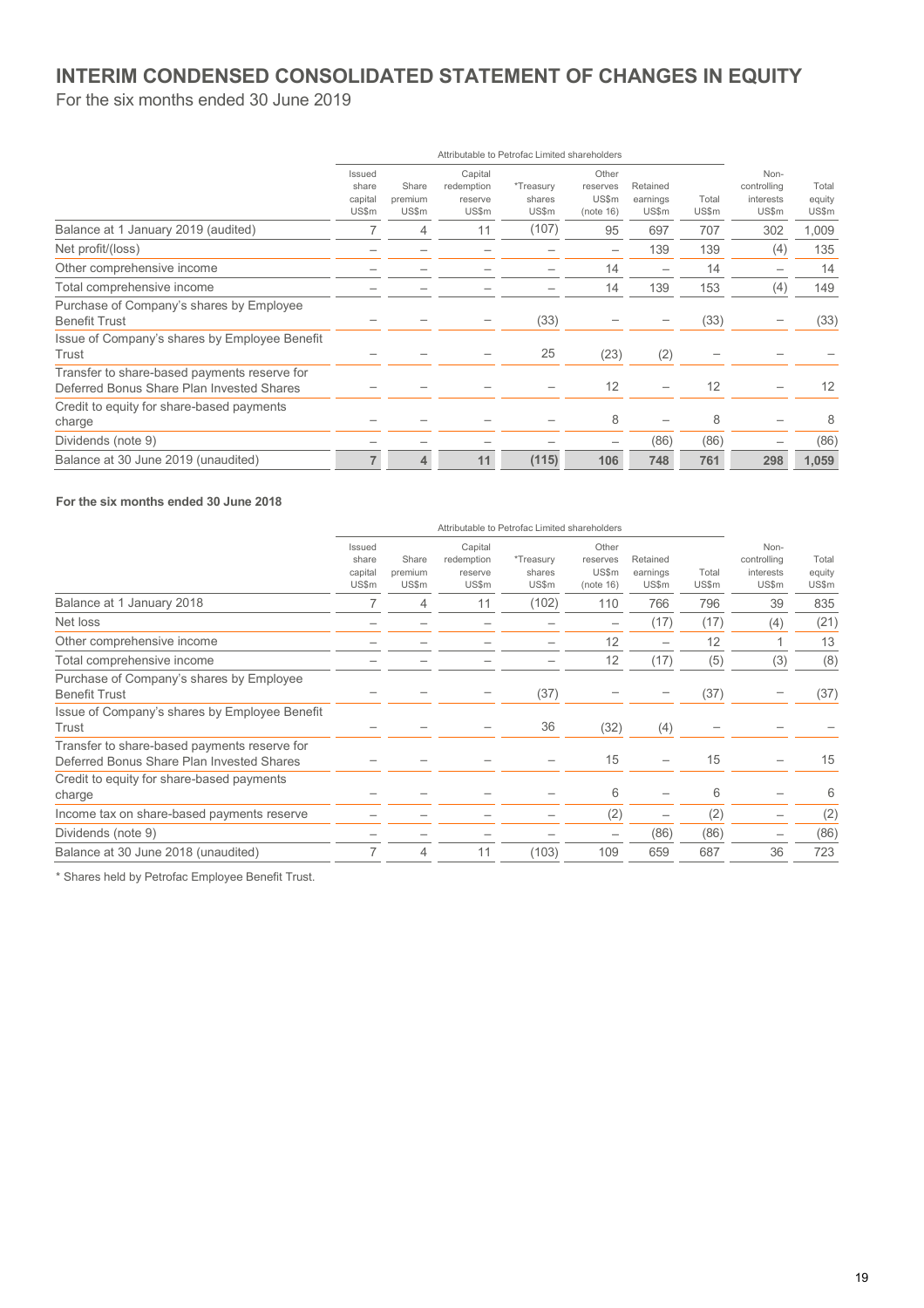### **NOTES TO THE INTERIM CONDENSED CONSOLIDATED FINANCIAL STATEMENTS**

For the six months ended 30 June 2019

#### **1 Corporate information**

Petrofac Limited (the 'Company') is a limited liability company registered and domiciled in Jersey under the Companies (Jersey) Law 1991 and is the holding company for the international group of Petrofac subsidiaries. Petrofac Limited and its subsidiaries at 30 June 2019 comprise the Petrofac Group (the 'Group'). The Group's principal activity is the provision of services to the oil and gas production and processing industry.

The Group's interim condensed consolidated financial statements for the six months ended 30 June 2019 were authorised for issue in accordance with a resolution of the Board of Directors on 27 August 2019.

#### **2 Summary of significant accounting policies**

#### **2.1 Basis of preparation**

The interim condensed consolidated financial statements of the Group have been prepared in accordance with IAS 34 'Interim Financial Reporting' and applicable requirements of Jersey law. The interim condensed consolidated financial statements do not include all the information and disclosures required in the annual consolidated financial statements and should be read in conjunction with the Group's annual consolidated financial statements for the year ended 31 December 2018.

The interim condensed consolidated financial statements are presented in United States dollars and all values are rounded to the nearest million ("US\$m"), except where otherwise indicated.

#### **2.2 Presentation of results**

The Group uses Alternative Performance Measures ("APMs") when assessing and discussing the Group's financial performance, financial position and cash flows that are not defined or specified under IFRS. The Group uses these APMs, which are not considered to be a substitute for or superior to IFRS measures, to provide stakeholders with additional useful information by adjusting for exceptional items and certain re-measurements which impact upon IFRS measures or, by defining new measures, to aid the understanding of the Group's financial performance, financial position and cash flows (refer note 6 and Appendix A on page 36 for details).

#### **2.3 Adoption of new financial reporting standards, amendments and interpretations**

#### Effective new financial reporting standards

The Group adopted IFRS 16 'Leases' on 1 January 2019. The nature and effect of the changes are described below.

#### **IFRS 16 'Leases'**

IFRS 16 replaced IAS 17 'Leases', IFRIC 4 'Determining whether an Arrangement contains a Lease', SIC-15 'Operating Leases – Incentives' and SIC-27 'Evaluating the Substance of Transactions involving the Legal Form of a Lease' for annual periods beginning on or after 1 January 2019. IFRS 16 sets out the principles for the recognition, measurement, presentation and disclosure of leases and requires lessees to account for most leases on their balance sheets as lease liabilities with corresponding right-of-use assets.

The Group applied IFRS 16 retrospectively, using the modified retrospective method, to contracts that were previously identified as operating leases in accordance with IAS 17 and IFRIC 4. Comparative information was not restated. The Group applied IFRS 16 to all noncancellable leases except for those with low value assets or with a lease term of 12 months or less containing no purchase options. Under this method, the Group measured the lease liability at the present value of the remaining lease payments, discounted using the lessee's incremental borrowing rate at the date of initial application. A right-of-use asset was recognised within the property, plant and equipment line item of the interim condensed consolidated balance sheet at an amount equal to the lease liability, adjusted by the amount of any prepaid or accrued lease payments, provision for onerous operating leases and rent-free period adjustments relating to such leases recognised in the balance sheet immediately before the date of initial application. On adoption of IFRS 16, these adjustments to the right-of use asset comprised a provision for onerous operating leases of US\$12m and rent-free period adjustment of US\$9m.

A receivable of US\$17m, amounting to 70% of certain lease liabilities in Malaysia, was recognised within the other financial assets line items (non-current US\$10m and current US\$7m) representing amounts due from joint operation partners. This adjustment was necessary as the Group is required to recognise 100% of the lease liability in the Group's interim condensed consolidated balance sheet to reflect the legal position of the Group as the contracting counterparty for such leases.

The application of IFRS 16 at 1 January 2019, had no impact on the opening reserves but impacted the following interim condensed consolidated balance sheet line items:

|                                      | Impact<br><b>US\$m</b> |
|--------------------------------------|------------------------|
| Property, plant and equipment        | 47                     |
| Other financial assets               | 10                     |
| <b>Total non-current assets</b>      | 57                     |
| Other financial assets               | $\overline{7}$         |
| <b>Total current assets</b>          | $\overline{7}$         |
| <b>Total assets</b>                  | 64                     |
| Other financial liabilities          | 65                     |
| Provisions                           | (9)                    |
| <b>Total non-current liabilities</b> | 56                     |
| Trade and other payables             | (9)                    |
| Other financial liabilities          | 20                     |
| Provisions                           | (3)                    |
| <b>Total current liabilities</b>     | 8                      |
| <b>Total liabilities</b>             | 64                     |

For leases that were previously classified as finance leases under IAS 17, the carrying amounts of the lease asset and the lease liability of US\$128m and US\$451m respectively, at the date of initial application were the carrying amounts of the right-of-use asset and lease liability immediately before that date was measured applying IAS 17. The lease liability of US\$451m at the date of initial application included 70% gross up of US\$313m on such liabilities in respect of oil and gas facilities in Malaysia to reflect the legal position of the Group as the contracting counterparty for such leases that will continue to be recognised as a receivable from joint operation partners within other financial assets line items (non-current US\$237m and current US\$76m) of the interim condensed consolidated balance sheet. Refer note 22 for specific lease disclosures.

#### Nature of the effect of adoption of IFRS 16

The Group has lease contracts for various items of property, plant and equipment. Before the adoption of IFRS 16, the Group, as lessee, classified each of its leases at the inception date as either a finance lease or an operating lease. A lease was classified as a finance lease if it transferred substantially all the risks and rewards incidental to ownership of the leased asset to the Group; otherwise it was classified as an operating lease. Finance leases were capitalised at the commencement of the lease at the inception date fair value of the leased asset or, if lower, at the present value of the minimum lease payments. Lease payments were apportioned between interest (recognised as finance expense in the interim condensed consolidated income statement) and a reduction of the lease liability using the effective interest rate method. In an operating lease, the leased asset was not capitalised and the lease payments were recognised either in the cost of sales or selling, general and administration expenses line items of in the interim condensed consolidated income statement on a straight-line basis over the lease term.

Upon adoption of IFRS 16, the Group, as a lessee, applied a single recognition and measurement approach for all leases, except for short-term leases (i.e. lease term of 12 months or less and containing no purchase options) and leases of low-value assets (i.e. below US\$5,000). The Group recognised lease liabilities for making lease payments and right-of-use assets representing the right to use the underlying assets.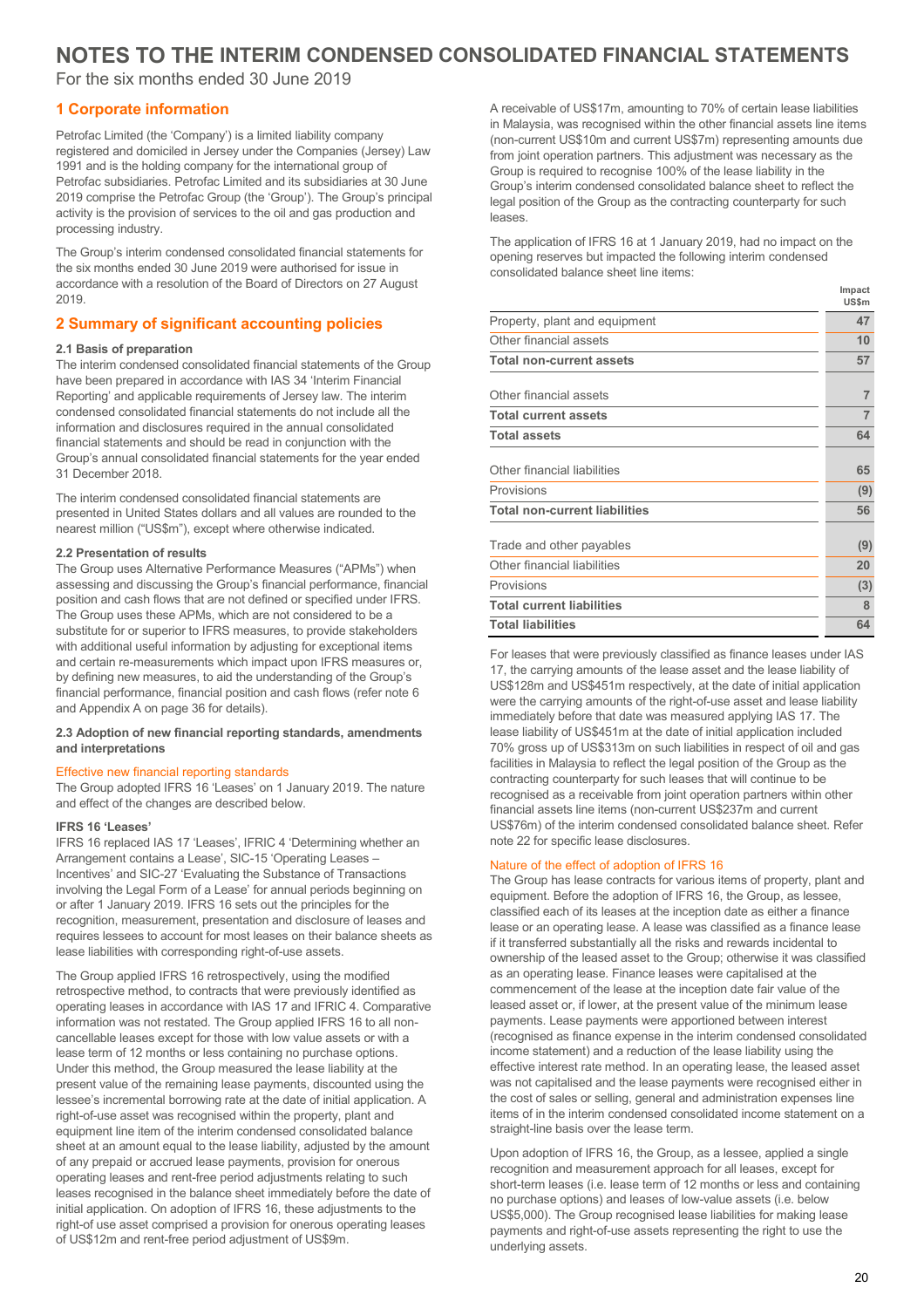#### **2 Summary of significant accounting policies** continued

As at 1 January 2019:

- For leases previously classified as operating leases under IAS 17, right-of-use assets of US\$47m were recognised within property, plant and equipment line item of the interim condensed consolidated balance sheet. For leases that were previously classified as finance leases under IAS 17, the carrying amounts of the lease asset, previously included within oil and gas facilities and plant and equipment which form part of the property, plant and equipment line item of the interim condensed consolidated balance sheet, of US\$128m at the date of initial application were the carrying amounts of the right-of-use asset immediately before that date was measured applying IAS 17
- For leases previously classified as operating leases under IAS 17, lease liabilities of US\$85m were recognised within other financial liabilities line items (non-current US\$65m and current US\$20m) of the interim condensed consolidated balance sheet. The lease liability of US\$85m at the date of initial application included 70% gross up of US\$17m on such liabilities, representing amounts due from joint operation partners, to reflect the legal position of the Group as the contracting counterparty for such leases
- For leases that were previously classified as finance leases under IAS 17, the carrying amounts of the lease liability of US\$451m at the date of initial application were the carrying amounts of the lease liability immediately before that date measured applying IAS 17. The lease liability of US\$451m at the date of initial application included 70% gross up of US\$313m on such liabilities, representing amounts due from joint operation partners, to reflect the legal position of the Group as the contracting counterparty for such leases
- For leases previously classified as operating leases under IAS 17, onerous operating lease provisions of US\$12m, included within the provisions line item of the interim condensed consolidated balance sheet. and rent-free period adjustment of US\$9m, included within trade and other payables line item of the interim condensed consolidated balance sheet, relating to such leases recognised in the interim condensed consolidated balance sheet immediately before the date of initial application were adjusted against the rightof-use asset
- For the six months ended 30 June 2019:
- Depreciation expense in the interim condensed consolidated income statement increased by US\$7m for leases previously classified as operating leases compared to the six months ended 30 June 2018
- Finance expense in the interim condensed consolidated income statement increased by US\$2m for leases previously classified as operating leases compared to the six months ended 30 June 2018
- Lease expense recognised in the cost of sales or selling, general and administration expenses line items of in the interim condensed consolidated income statement reduced by US\$8m
- Cash outflows from operating activities decreased by US\$8m and cash outflows from financing activities increased by the same amount

#### Summary of new accounting policies

Set out below are the new accounting policies of the Group upon adoption of IFRS 16:

#### *Right-of-use assets*

The Group recognises right-of-use assets, within property, plant and equipment line item of the interim condensed consolidated balance sheet, at the commencement date of the lease (i.e. the date the underlying asset is available for use). Right-of-use assets are measured at cost, less any accumulated depreciation and impairment losses, and adjusted for any remeasurement of lease liabilities. The cost of right-of-use assets includes the amount of lease liabilities recognised, initial direct costs incurred, and lease payments made at or before the commencement date less any lease incentives received. Unless the Group is reasonably certain to obtain ownership of the leased asset at the end of the lease term, the recognised right-of-use assets are depreciated on a straight-line basis over the shorter of its estimated useful life and the lease term. Right-of-use assets are subject to impairment.

#### *Lease liabilities*

At the commencement date of the lease, the Group recognises lease liabilities measured at the present value of lease payments to be made over the lease term. The lease payments include fixed payments less any lease incentives receivable, variable lease payments that depend on an index or a rate, and amounts expected to be paid under residual value guarantees. The lease payments also include the exercise price of a purchase option reasonably certain to be exercised by the Group and payments of penalties for terminating a lease, if the lease term reflects the Group exercising the option to terminate.

In calculating the present value of lease payments, the Group uses the incremental borrowing rate, defined as the rate of interest that a lessee would have to pay to borrow over a similar term, and with a similar security, the funds necessary to obtain an asset of a similar value to the right-of-use asset in a similar economic environment, at the lease commencement date if the interest rate implicit in the lease is not readily determinable. After the commencement date, the amount of lease liabilities is increased to reflect the accretion of interest and reduced for the lease payments made. In addition, the carrying amount of lease liabilities is remeasured if there is a modification, a change in the lease term, a change in the in-substance fixed lease payments or a change in the assessment to purchase the underlying asset.

#### *Short-term leases and leases of low-value assets*

The Group applies the short-term lease recognition exemption to its short-term leases of property, plant and equipment (i.e. those leases that have a lease term of 12 months or less from the commencement date and do not contain a purchase option). It also applies the lease of low-value assets recognition exemption to leases of property, plant and equipment that are considered of low value (i.e. below US\$5,000). Lease payments on short-term leases and leases of low-value assets are recognised as expense on a straight-line basis over the lease term in cost of sales or selling, general and administration expenses line items. If the lease contract is cancellable by both lessee and lessor with no or insignificant penalty the lease contract is considered to be cancellable, since the requirement under IFRS 16 for enforceability of the contract is not met, therefore, such lease is recognised as a shortterm lease, the decision taken had no material impact on the interim condensed consolidated financial statements, refer note 22 for amounts recognised in the interim condensed consolidated income statement associated with the short-term and low value asset leases.

#### *Significant judgement in determining the lease term*

The Group determines the lease term as the non-cancellable term of the lease, together with any periods covered by an option to extend the lease if it is reasonably certain to be exercised, or any periods covered by an option to terminate the lease, if it is reasonably certain not to be exercised.

The Group has the option, under some of its leases to lease the assets for additional terms. The Group applies judgement in evaluating whether it is reasonably certain to exercise the option to renew. That is, it considers all relevant factors that create an economic incentive for it to exercise the renewal. After the commencement date, the Group reassesses the lease term if there is a significant event or change in circumstances that is within its control and affects its ability to exercise (or not to exercise) the option to renew (e.g. a change in business strategy).

#### **Going concern**

The Company's business activities together with the factors likely to affect its future development, performance and position are set out in the Group's annual report and accounts for the year ended 31 December 2018 on pages 14 to 19. The financial position of the Company, its cash flows, liquidity position and borrowing facilities are described in the financial review on pages 40 to 43. In addition, note 33 to the financial statements includes the Group's objectives, policies and processes for managing its capital, its financial risk management objectives, details of its financial instruments and hedging activities and its exposures to credit risk and liquidity risk.

The Company has considerable financial resources together with longterm contracts with customers and suppliers across different geographic areas and industries. Consequently, the Directors believe that the Company is well placed to manage its business risks successfully. The Directors have a reasonable expectation that the Company has adequate resources to continue in operational existence for the foreseeable future. Thus, they continue to adopt the going concern basis of accounting in preparing the interim condensed consolidated financial statements for the six months ended 30 June 2019.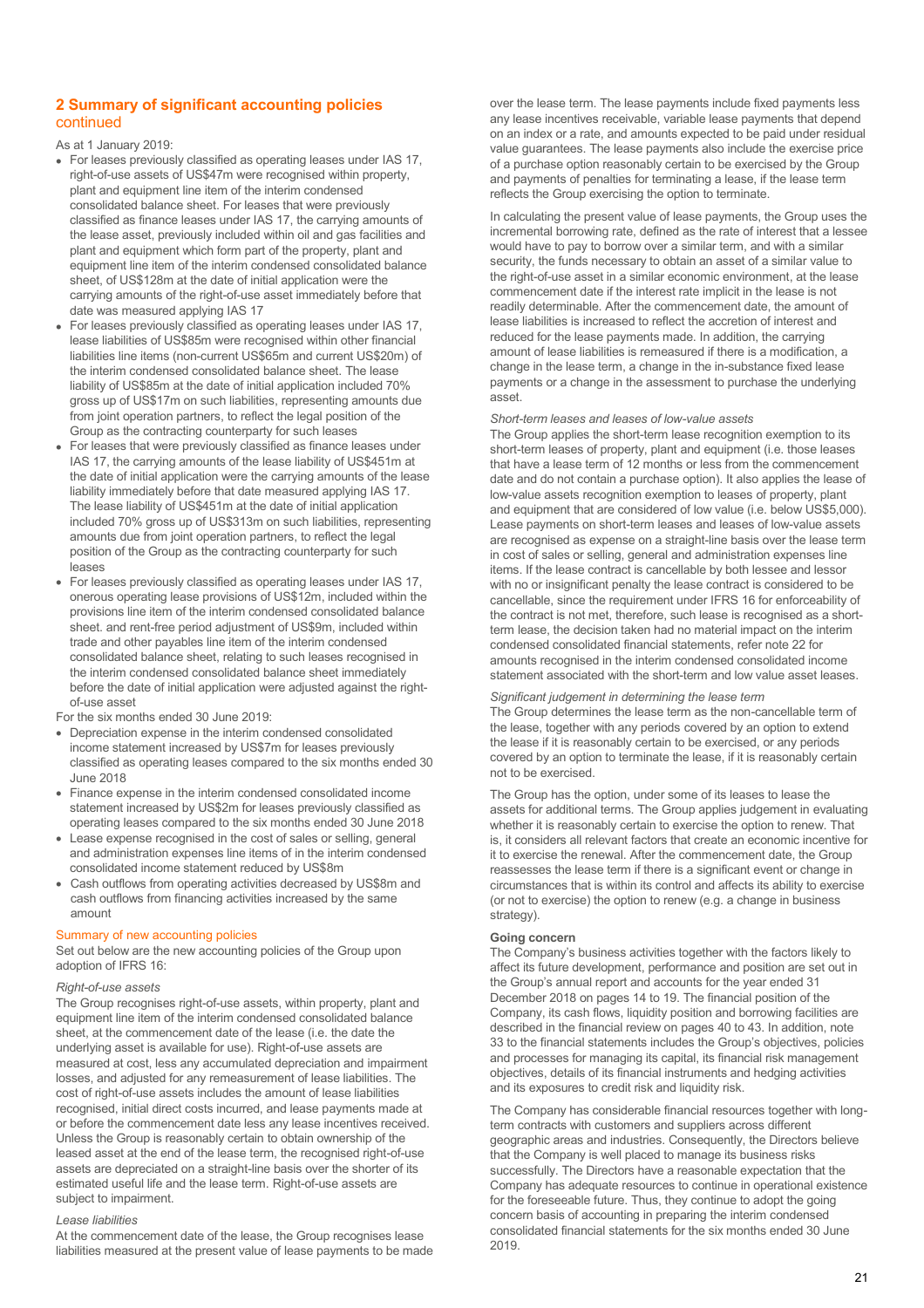### **NOTES TO THE INTERIM CONDENSED CONSOLIDATED FINANCIAL STATEMENTS**

For the six months ended 30 June 2019

#### **3 Revenue from contracts with customers**

|                           | Six months       | Six months    |
|---------------------------|------------------|---------------|
|                           | ended 30 June    | ended 30 June |
|                           | 2019             | 2018          |
|                           | <b>Unaudited</b> | Unaudited     |
|                           | <b>US\$m</b>     | US\$m         |
| Rendering of services     | 2,748            | 2,679         |
| Sale of crude oil and gas | 73               | 106           |
|                           | 2,821            | 2,785         |

Included in revenues from rendering of services are Engineering & Production Services revenues of a "pass-through" nature with zero or low margins amounting to US\$123m (six months ended 30 June 2018: US\$169m).

Set out below is the disaggregation of the Group's revenue from contracts with customers:

|                                                |                                        | Six months ended 30 June 2019 (unaudited)               |                                           |                                              |                                        | Six months ended 30 June 2018 (unaudited)        |                                           |                                                     |
|------------------------------------------------|----------------------------------------|---------------------------------------------------------|-------------------------------------------|----------------------------------------------|----------------------------------------|--------------------------------------------------|-------------------------------------------|-----------------------------------------------------|
|                                                | Engineering &<br>Construction<br>US\$m | Engineering<br>& Production<br><b>Services</b><br>US\$m | Integrated<br>Energy<br>Services<br>US\$m | Six months<br>ended 30<br>June 2019<br>US\$m | Engineering &<br>Construction<br>US\$m | Engineering &<br>Production<br>Services<br>US\$m | Integrated<br>Energy<br>Services<br>US\$m | Six months<br>ended 30<br><b>June 2018</b><br>US\$m |
| <b>Geographical markets</b>                    |                                        |                                                         |                                           |                                              |                                        |                                                  |                                           |                                                     |
| Oman                                           | 667                                    | 10                                                      |                                           | 677                                          | 171                                    | 164                                              |                                           | 335                                                 |
| Kuwait                                         | 507                                    | 3                                                       | $\overline{\phantom{0}}$                  | 510                                          | 783                                    | 1                                                |                                           | 784                                                 |
| Saudi Arabia                                   | 280                                    |                                                         |                                           | 280                                          | 536                                    |                                                  |                                           | 536                                                 |
| United Kingdom                                 |                                        | 273                                                     |                                           | 273                                          |                                        | 257                                              | 26                                        | 283                                                 |
| <b>United Arab Emirates</b>                    | 205                                    | 8                                                       | $\overline{\phantom{0}}$                  | 213                                          | 136                                    | 54                                               | $\overline{\phantom{0}}$                  | 190                                                 |
| India                                          | 162                                    |                                                         |                                           | 162                                          |                                        |                                                  | $\overline{\phantom{0}}$                  |                                                     |
| Iraq                                           | 62                                     | 94                                                      |                                           | 156                                          |                                        | 108                                              |                                           | 108                                                 |
| Turkey                                         | 128                                    | 2                                                       | $\overline{\phantom{0}}$                  | 130                                          |                                        | 89                                               | $\overline{\phantom{0}}$                  | 89                                                  |
| Russia                                         | 114                                    | 2                                                       | $\overline{\phantom{0}}$                  | 116                                          | 18                                     | $\overline{2}$                                   | $\overline{\phantom{0}}$                  | 20                                                  |
| Malaysia                                       | 27                                     | 6                                                       | 40                                        | 73                                           | 35                                     | 7                                                | 3                                         | 45                                                  |
| Thailand                                       | 47                                     | 8                                                       | 5                                         | 60                                           |                                        | $\overline{\phantom{0}}$                         | 19                                        | 19                                                  |
| Germany                                        | 27                                     | $\overline{\phantom{0}}$                                | $\overline{\phantom{0}}$                  | 27                                           | 134                                    | $\overline{\phantom{0}}$                         | $\overline{\phantom{0}}$                  | 134                                                 |
| Mexico                                         |                                        | $\overline{\phantom{0}}$                                | 50                                        | 50                                           |                                        | $\overline{2}$                                   | 45                                        | 47                                                  |
| Algeria                                        | 42                                     | 1                                                       | $\overline{\phantom{0}}$                  | 43                                           | 128                                    | $\overline{\phantom{0}}$                         | $\overline{\phantom{0}}$                  | 128                                                 |
| <b>Bahrain</b>                                 |                                        | 18                                                      | $\overline{\phantom{0}}$                  | 18                                           |                                        | 10                                               | $\overline{\phantom{0}}$                  | 10                                                  |
| Singapore                                      |                                        | $\sqrt{2}$                                              | 4                                         | 6                                            | $\overline{\phantom{0}}$               | $\overline{\phantom{0}}$                         | 28                                        | 28                                                  |
| Tunisia                                        |                                        | 1                                                       |                                           | $\mathbf{1}$                                 |                                        | $\overline{2}$                                   | 15                                        | 17                                                  |
| <b>Others</b>                                  | 9                                      | 17                                                      |                                           | 26                                           |                                        | 12                                               |                                           | 12                                                  |
| Total revenue from contracts with<br>customers | 2,277                                  | 445                                                     | 99                                        | 2,821                                        | 1,941                                  | 708                                              | 136                                       | 2,785                                               |
| Type of goods or service                       |                                        |                                                         |                                           |                                              |                                        |                                                  |                                           |                                                     |
| Lump-sum                                       | 2,209                                  | 85                                                      | $\overline{\phantom{0}}$                  | 2,294                                        | 1,941                                  | 107                                              | $\overline{\phantom{0}}$                  | 2,048                                               |
| Reimbursable                                   | 68                                     | 360                                                     | 26                                        | 454                                          |                                        | 601                                              | 30                                        | 631                                                 |
| Sale of crude oil and gas                      |                                        | -                                                       | 73                                        | 73                                           |                                        |                                                  | 106                                       | 106                                                 |
| Total revenue from contracts with<br>customers | 2,277                                  | 445                                                     | 99                                        | 2,821                                        | 1,941                                  | 708                                              | 136                                       | 2,785                                               |
| <b>Customer type</b>                           |                                        |                                                         |                                           |                                              |                                        |                                                  |                                           |                                                     |
| Government                                     | 1,679                                  | 88                                                      | 55                                        | 1,822                                        | 1,586                                  | 225                                              | 45                                        | 1,856                                               |
| Non-government                                 | 598                                    | 357                                                     | 44                                        | 999                                          | 355                                    | 483                                              | 91                                        | 929                                                 |
| Total revenue from contracts with<br>customers | 2,277                                  | 445                                                     | 99                                        | 2,821                                        | 1,941                                  | 708                                              | 136                                       | 2,785                                               |
| Timing of revenue recognition                  |                                        |                                                         |                                           |                                              |                                        |                                                  |                                           |                                                     |
| Services transferred over time                 | 2,277                                  | 445                                                     | 26                                        | 2,748                                        | 1,941                                  | 708                                              | 30                                        | 2,679                                               |
| Goods transferred at a point in time           |                                        | $\overline{\phantom{0}}$                                | 73                                        | 73                                           |                                        | $\overline{\phantom{0}}$                         | 106                                       | 106                                                 |
| Total revenue from contracts with<br>customers | 2,277                                  | 445                                                     | 99                                        | 2,821                                        | 1,941                                  | 708                                              | 136                                       | 2,785                                               |

The Group recognised additional expected credit loss provision on trade receivables and contract assets arising from contracts with customers, included within selling general and administration expenses in the interim condensed consolidated income statement, amounting to US\$1m for the six months ended 30 June 2019 (six months ended 30 June 2018: US\$2m reversal).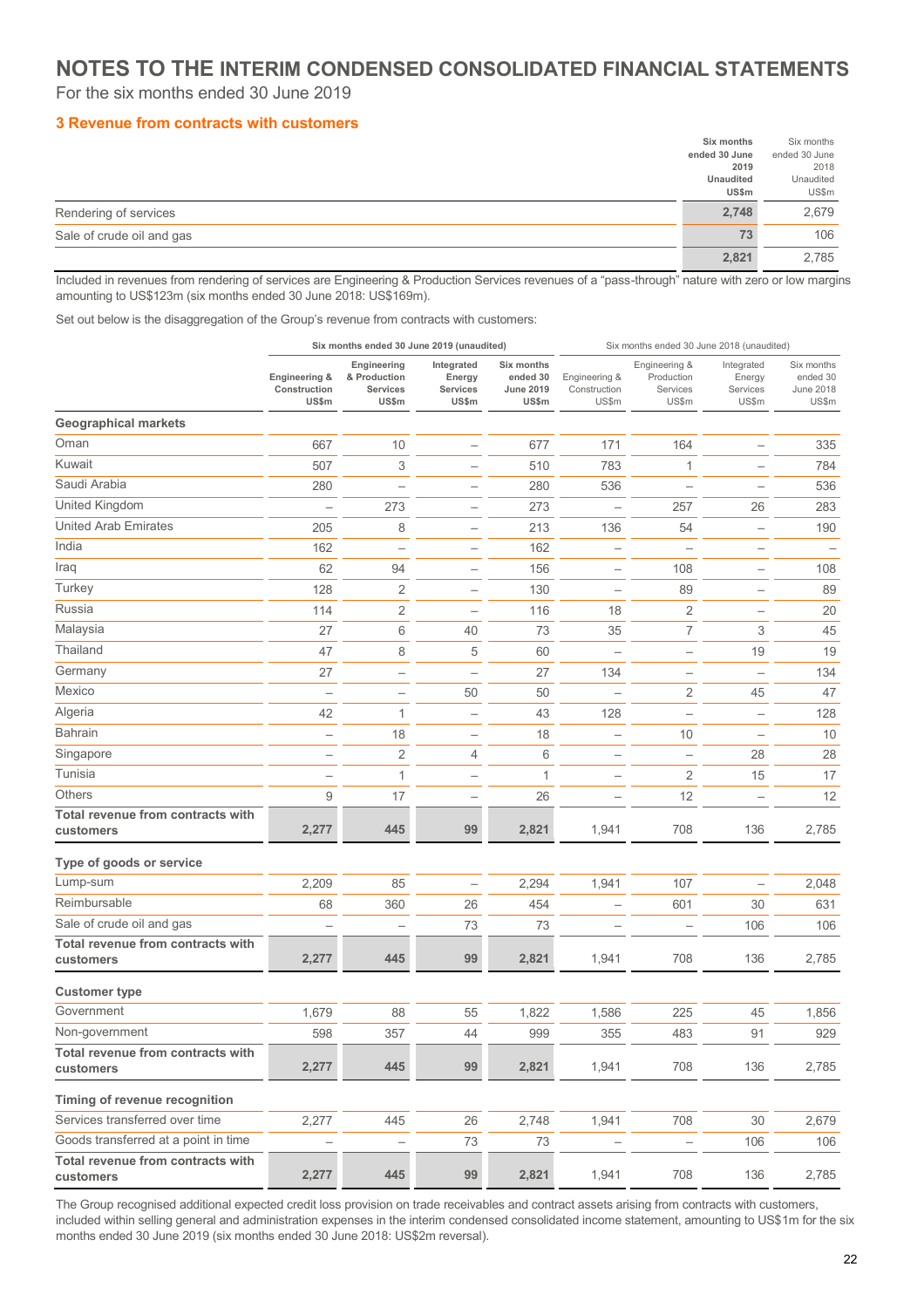#### **4 Segment information**

The Group organisational structure comprises the following three operating segments:

- Engineering & Construction (E&C), which provides fixed-price engineering, procurement and construction project execution services and reimbursable engineering, procurement and construction management services to the onshore and offshore oil and gas industry
- Engineering & Production Services (EPS), which includes all reimbursable engineering and production services to the oil and gas industry • Integrated Energy Services (IES), which is focused on delivering value from the existing asset portfolio

The Chief Operating Decision Maker (CODM) regularly reviews the performance of the operating segments to make decisions about resource allocations and to assess financial performance. Finance expense and income arising from borrowings and cash balances, which are not directly attributable to individual operating segments, are allocated to Corporate. In addition, certain shareholder services related costs, intra-group financing and consolidation adjustments are managed at Corporate and are not allocated to operating segments.

The Group's financial performance presented below also separately identifies the effect of exceptional items and certain remeasurements to provide users of the interim condensed consolidated financial statements with a clear and consistent presentation of the underlying business performance of the Group; refer to note 6 and appendix A on page 36 for details.

On 1 January 2019, the Engineering, Procurement and Construction Management (EPCm) line of business was reorganised and subsequently reclassified from the Engineering & Production Services (EPS) operating segment to the Engineering & Construction (E&C). Consequently, the comparative segmental information was restated to reflect the revised Group organisational structure.

The following tables represent revenue and profit/(loss) information relating to the Group's operating segments for the six months ended 30 June 2019 and the restated comparative information for the six months ended 30 June 2018:

#### **Six months ended 30 June 2019 (unaudited)**

|                                                                                             | Engineering &<br>Construction<br>US\$m | Engineering<br>& Production<br><b>Services</b><br>US\$m | Integrated<br>Energy<br>Services<br>US\$m | Corporate<br>& others<br>US\$m | Consolidation<br>adjustments &<br>eliminations<br>US\$m | <b>Business</b><br>performance<br>US\$m | Exceptional<br>items and certain<br>re-measurements<br>US\$m | Reported<br>US\$m |
|---------------------------------------------------------------------------------------------|----------------------------------------|---------------------------------------------------------|-------------------------------------------|--------------------------------|---------------------------------------------------------|-----------------------------------------|--------------------------------------------------------------|-------------------|
| <b>Revenue</b>                                                                              |                                        |                                                         |                                           |                                |                                                         |                                         |                                                              |                   |
| External sales                                                                              | 2,277                                  | 445                                                     | 99                                        |                                |                                                         | 2,821                                   |                                                              | 2,821             |
| Inter-segment sales                                                                         | 4                                      | 3                                                       |                                           |                                | (7)                                                     |                                         |                                                              |                   |
| <b>Total revenue</b>                                                                        | 2,281                                  | 448                                                     | 99                                        | -                              | (7)                                                     | 2,821                                   |                                                              | 2,821             |
| Operating profit/(loss)                                                                     | 196                                    | 30                                                      |                                           | (8)                            |                                                         | 218                                     | (15)                                                         | 203               |
| Finance income                                                                              |                                        | 1                                                       | 3                                         | 3                              |                                                         | $\overline{7}$                          |                                                              | 7                 |
| Finance expense                                                                             | (1)                                    | (1)                                                     | (7)                                       | (21)                           |                                                         | (30)                                    |                                                              | (30)              |
| Share of net profit of associates<br>and joint ventures                                     |                                        |                                                         | 13                                        |                                |                                                         | 13                                      |                                                              | 13                |
| Profit/(loss) before tax                                                                    | 195                                    | 30                                                      | 9                                         | (26)                           |                                                         | 208                                     | (15)                                                         | 193               |
| Income tax (expense)/credit                                                                 | (51)                                   | (7)                                                     | (2)                                       | 2                              |                                                         | (58)                                    |                                                              | (58)              |
| Net profit/(loss) after tax                                                                 | 144                                    | 23                                                      | 7                                         | (24)                           |                                                         | 150                                     | (15)                                                         | 135               |
| Non-controlling interests                                                                   | 4                                      |                                                         |                                           |                                |                                                         | $\overline{4}$                          |                                                              | $\overline{4}$    |
| Net profit/(loss) for the period<br>attributable to Petrofac<br><b>Limited shareholders</b> | 148                                    | 23                                                      |                                           | (24)                           |                                                         | 154                                     | (15)                                                         | 139               |
| EBITDA <sup>1</sup>                                                                         | 217                                    | 34                                                      | 58                                        | (4)                            |                                                         | 305                                     |                                                              |                   |

<sup>1</sup> Earnings before interest, tax, depreciation and amortisation (unaudited).

|                                                                    | Engineering &<br>Construction<br>US\$m | Engineering<br>& Production<br>Services<br>US\$m | Integrated<br>Energy<br><b>Services</b><br>US\$m | Corporate<br>& others<br>US\$m | Consolidation<br>adjustments &<br>eliminations<br>US\$m | Total<br>US\$m |
|--------------------------------------------------------------------|----------------------------------------|--------------------------------------------------|--------------------------------------------------|--------------------------------|---------------------------------------------------------|----------------|
| Other segment information                                          |                                        |                                                  |                                                  |                                |                                                         |                |
| Depreciation (note 10)                                             | 21                                     |                                                  | 40                                               |                                |                                                         | 68             |
| Amortisation and write off                                         |                                        |                                                  |                                                  |                                |                                                         | 6              |
| Exceptional items and certain re-measurements, pre-tax (note<br>6) | h                                      |                                                  |                                                  | 8                              |                                                         | 15             |
| Other long-term employment benefits                                | 12                                     |                                                  |                                                  |                                |                                                         | 13             |
| Share-based payments                                               |                                        |                                                  |                                                  |                                |                                                         | 8              |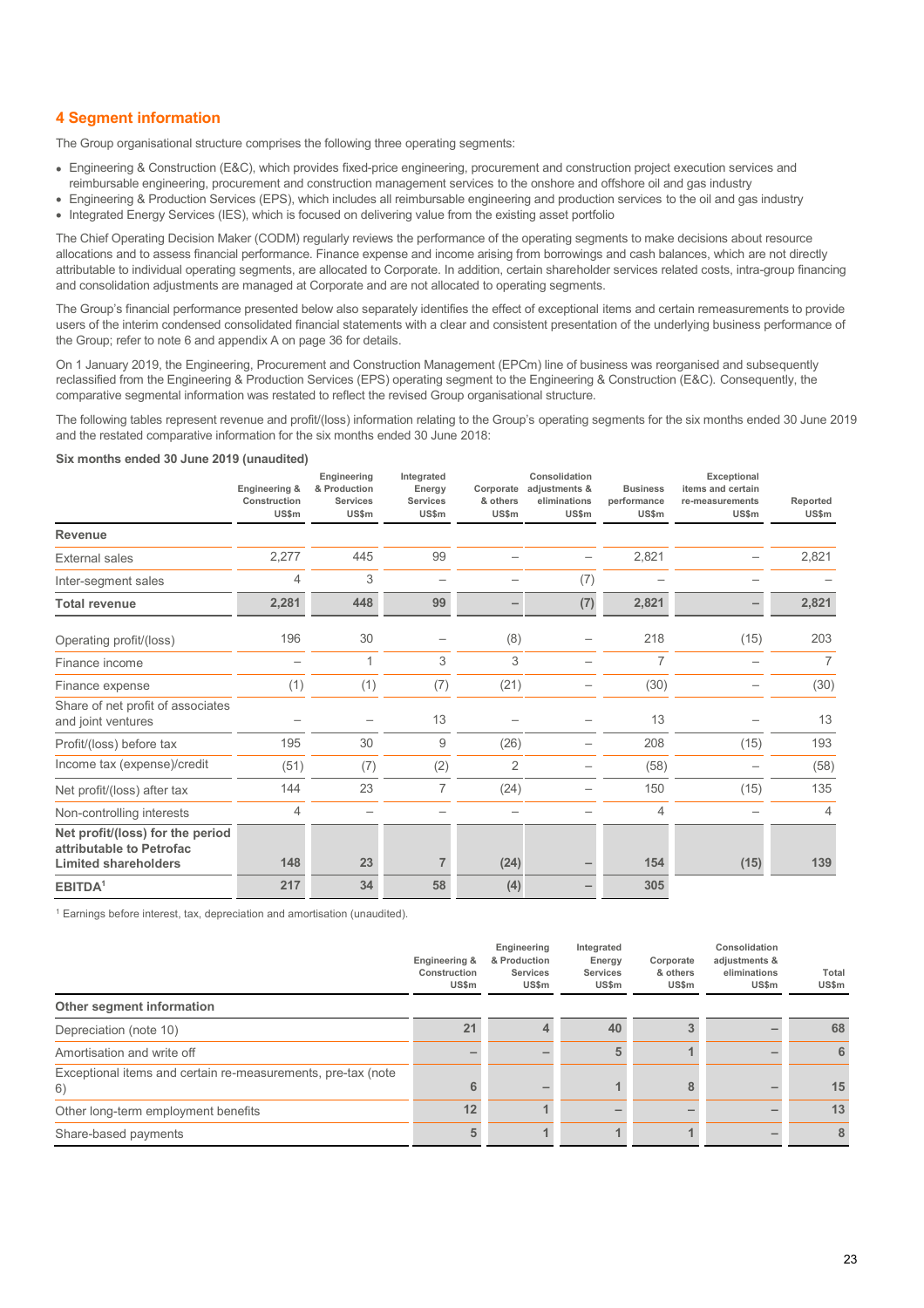### **NOTES TO THE INTERIM CONDENSED CONSOLIDATED FINANCIAL STATEMENTS**

For the six months ended 30 June 2019

#### **4 Segment information** continued

#### **Six months ended 30 June 2018 – restated (unaudited)**

|                                                                                      | Engineering &<br>Construction<br>US\$m | Engineering<br>& Production<br>Services<br>US\$m | Integrated<br>Energy<br>Services<br>US\$m | Corporate<br>& others<br>US\$m | Consolidation<br>adjustments &<br>eliminations<br>US\$m | *Business<br>performance<br>US\$m | *Exceptional<br>items and certain<br>re-measurements<br>US\$m | Reported<br>US\$m |
|--------------------------------------------------------------------------------------|----------------------------------------|--------------------------------------------------|-------------------------------------------|--------------------------------|---------------------------------------------------------|-----------------------------------|---------------------------------------------------------------|-------------------|
| Revenue                                                                              |                                        |                                                  |                                           |                                |                                                         |                                   |                                                               |                   |
| <b>External sales</b>                                                                | 2,223                                  | 426                                              | 136                                       |                                |                                                         | 2,785                             |                                                               | 2,785             |
| Inter-segment sales                                                                  | 5                                      | 4                                                |                                           |                                | (9)                                                     |                                   |                                                               |                   |
| Total revenue                                                                        | 2,228                                  | 430                                              | 136                                       |                                | (9)                                                     | 2,785                             |                                                               | 2,785             |
| Operating profit/(loss)                                                              | 208                                    | 34                                               | 10                                        | (4)                            |                                                         | 248                               | (280)                                                         | (32)              |
| Finance income                                                                       |                                        |                                                  | 8                                         | 3                              |                                                         | 11                                |                                                               | 11                |
| Finance expense                                                                      |                                        |                                                  | (9)                                       | (30)                           |                                                         | (39)                              |                                                               | (39)              |
| Share of net profit of associates<br>and joint ventures                              |                                        |                                                  | 8                                         |                                |                                                         | 8                                 |                                                               | 8                 |
| Profit/(loss) before tax                                                             | 208                                    | 34                                               | 17                                        | (31)                           |                                                         | 228                               | (280)                                                         | (52)              |
| Income tax (expense)/credit                                                          | (36)                                   | (6)                                              | (1)                                       | $\overline{2}$                 |                                                         | (41)                              | 72                                                            | 31                |
| Net profit/(loss) after tax                                                          | 172                                    | 28                                               | 16                                        | (29)                           |                                                         | 187                               | (208)                                                         | (21)              |
| Non-controlling interests                                                            | 5                                      | (1)                                              |                                           |                                |                                                         | $\overline{4}$                    |                                                               | $\overline{4}$    |
| Net profit/(loss) for the period<br>attributable to Petrofac Limited<br>shareholders | 177                                    | 27                                               | 16                                        | (29)                           |                                                         | 191                               | (208)                                                         | (17)              |
| EBITDA <sup>1</sup>                                                                  | 228                                    | 37                                               | 72                                        | (3)                            |                                                         | 334                               |                                                               |                   |

\* Re-presented due to the reclassification of an item from exceptional items and certain re-measurements to business performance as set out in note 6 'exceptional items and certain re-measurements' to the interim condensed consolidated financial statements.

<sup>1</sup> Earnings before interest, tax, depreciation and amortisation (unaudited).

|                                                                    | Engineering &<br>Construction<br>US\$m | Engineering<br>& Production<br>Services<br>US\$m | Integrated<br>Energy<br>Services<br>US\$m | Corporate<br>& others<br>US\$m | Consolidation<br>adjustments &<br>eliminations<br>US\$m | Total<br>US\$m |
|--------------------------------------------------------------------|----------------------------------------|--------------------------------------------------|-------------------------------------------|--------------------------------|---------------------------------------------------------|----------------|
| Other segment information                                          |                                        |                                                  |                                           |                                |                                                         |                |
| Depreciation (note 10)                                             | 20                                     | 3                                                | 54                                        |                                |                                                         | 78             |
| Exceptional items and certain re-measurements, pre-tax (note<br>6) | 8                                      | 23                                               | 236                                       | 13                             |                                                         | 280            |
| Other long-term employment benefits                                | 10                                     |                                                  |                                           |                                |                                                         | 11             |
| Share-based payments                                               | 6                                      |                                                  |                                           |                                |                                                         | 6              |

#### **5 Selling, general and administration expenses**

The increase in selling, general and administration expenses of US\$13m was mainly due to increase in proposal costs of US\$6m associated with the Engineering & Construction operating segment that was not reclassified to cost of sales since there were fewer projects secured for six months ended 30 June 2019 compared to prior period.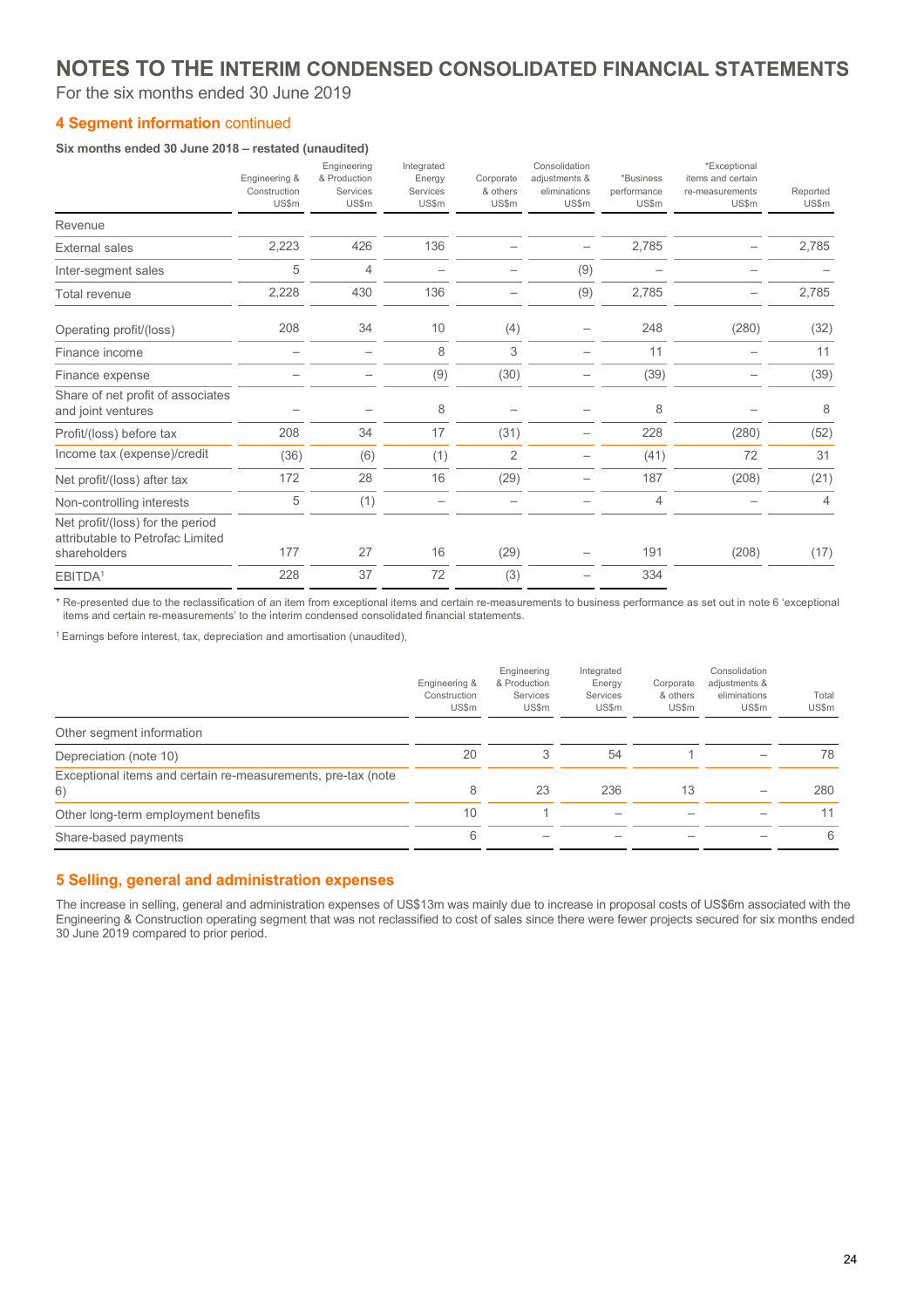#### **6 Exceptional items and certain re-measurements**

|                                                                       | Six months<br>ended 30 June<br>2019<br>Unaudited<br>US\$m | Six months<br>ended 30 June<br>2018<br>Unaudited<br>US\$m |
|-----------------------------------------------------------------------|-----------------------------------------------------------|-----------------------------------------------------------|
| Impairment of assets                                                  |                                                           | 244                                                       |
| Group reorganisation and redundancy costs                             |                                                           | 6                                                         |
| Onerous leasehold property provisions                                 |                                                           | 17                                                        |
| Other exceptional items                                               | 11                                                        | 13                                                        |
|                                                                       | 15                                                        | 280                                                       |
| Foreign exchange translation gains on tax balances                    |                                                           | (1)                                                       |
| Tax relief on exceptional items and certain re-measurements           |                                                           | (71)                                                      |
|                                                                       |                                                           | (72)                                                      |
| Interim condensed consolidated income statement charge for the period | 15                                                        | 208                                                       |

See note 2 and appendix A on page 36 for further details on APMs

#### **<sup>1</sup> Re-presentation of business performance and exceptional items and certain re-measurements**

During 2018, Management reassessed the reporting of alternative performance measures ("APMs") for details refer page 137 of 2018 Annual Report and Accounts. Consequently, the Group re-presented its six months ended 30 June 2018 comparative information relating to business performance and exceptional items and certain re-measurements and reclassified forward rate gains relating to Kuwaiti dinar forward currency contracts in the E&C operating segment of US\$1m from exceptional items and certain re-measurements line item to cost of sales line item in the interim condensed consolidated income statement. This resulted in an increase in business performance diluted earnings per share to 56.3 US cents. The reported total loss and reported diluted loss per share remained unaffected. The Group's business performance effective tax rate reduced to 18.0%. The representation had no impact on the interim condensed consolidated balance sheet.

#### **Impairment of assets**

No impairment on assets was recognised for the six months ended 30 June 2019 (six months ended 30 June 2018: Greater Stella Area pre-tax impairment charge of US\$79m, post-tax US\$55m; pre-tax impairment charge associated with Group's assets in Mexico of US\$157m, post-tax US\$110m in the Integrated Energy Services operating segment; and a pre-tax loss on disposal associated with the disposal of the JSD6000 installation vessel of US\$8m, post-tax US\$8m in the Engineering & Construction operating segment).

The Group determined at the end of the reporting period whether there were indicators of impairment in the carrying amount of its property, plant and equipment and intangible assets. Where indicators exist, an impairment test is undertaken which requires management to estimate the recoverable amount of its assets which is initially based on its value in use. When necessary, fair value less costs of disposal is estimated, for example, by reference to quoted market values, similar arm's length transactions involving these assets or risk adjusted discounted cash flow models. For the following specific assets, certain assumptions and estimates have been made in determining recoverable amounts. Should any changes occur in these assumptions, further impairment may be required in future periods:

- In respect of oil and gas assets in Mexico there were no indicators for impairment at 30 June 2019, mainly relating to the oil price assumptions and the reserves for oil and gas production. The recoverable amount of the assets is influenced by the timing and outcome of ongoing contractual negotiations in respect of the outstanding Production Enhancement Contracts ("PECs") migration to Production Sharing Contracts ("PSCs") or migration to other form of contract. Key judgements include the expected working interest in the PSCs or other form of contract and financial and fiscal terms achieved upon migration. Management considered the impact of delays in migration and judged that the carrying amount of the assets in Mexico of US\$554m reflected an expected outcome of a commercial negotiation in respect of migrations.
- Block PM304 oil and gas asset in Malaysia had a carrying amount of US\$230m, the recoverable amount, which was based on fair value less cost of disposal, was higher than the asset's carrying amount

#### **Group reorganisation and redundancy costs**

Group reorganisation and redundancy costs comprised, Group reorganisation related professional services fees in the Corporate reporting segment of US\$3m (post-tax US\$3m); and staff redundancy costs of US\$1m (post-tax US\$1m) associated with the Integrated Energy Services operating segment (six months ended 30 June 2018: US\$6m, post-tax US\$6m of staff redundancy costs relating to the Engineering & Production Services operating segment).

#### **Onerous leasehold property provisions**

No onerous operating lease provision was recognised for the six months ended 30 June 2019. The Group applied IFRS 16 'Leases' on 1 January 2019, being the date of initial application, and at that date the outstanding onerous operating lease provision of US\$12m recognised in the provisions line item of the interim condensed consolidated balance sheet was adjusted against the carrying amount of the right-of-use asset, note 2 (six months ended 30 June 2018: US\$17m, post-tax US\$17m was recognised for the estimated future costs relating to vacant and underutilised leasehold office buildings in the UK for which leases expire between 2020 and 2028).

#### **Other exceptional items**

Other exceptional items comprised US\$5m (post-tax US\$5m) of professional services fees relating to Corporate reporting segment and US\$6m (posttax US\$6m) of additional disposal costs associated with the disposal of JSD6000 installation vessel arising from a revision to disposal cost estimates during the period (six months ended 30 June 2018: professional services fees of US13m, post-tax US\$13m).

#### **Taxation**

No foreign exchange gains on the translation of deferred tax balances denominated in Malaysia Ringgits were recognised during the period in respect of the Group's assets in Malaysia (six months ended 30 June 2018: US\$1m).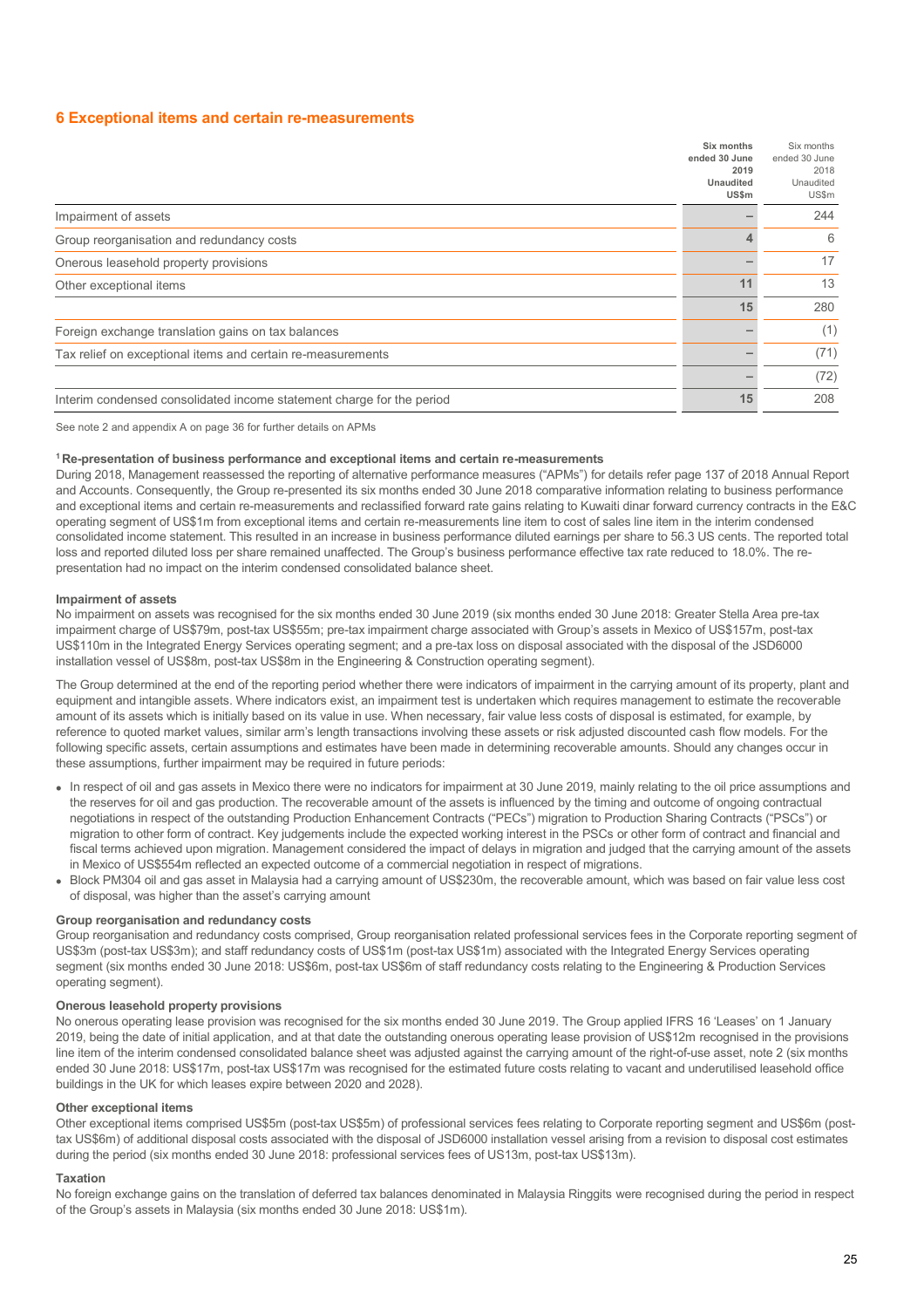### **NOTES TO THE INTERIM CONDENSED CONSOLIDATED FINANCIAL STATEMENTS**

For the six months ended 30 June 2019

#### **7 Income tax**

Income tax expense or credit is recognised based on Management's best estimate of the income tax rate applicable to the profit or loss before tax for the interim period. The major components of the income tax expense or credit are as follows:

|                                                                                                   | *Business<br>performance<br>US\$m | Exceptional<br>items and certain<br>re-measurements<br>US\$m | Reported<br>sx months<br>ended<br>30 June<br>2019<br>Unaudited<br>US\$m | <b>Business</b><br>performance<br>US\$m | Exceptional<br>items and certain<br>re-measurements<br>US\$m | Reported<br>six months<br>ended<br>30 June<br>2018<br>Unaudited<br>US\$m |
|---------------------------------------------------------------------------------------------------|-----------------------------------|--------------------------------------------------------------|-------------------------------------------------------------------------|-----------------------------------------|--------------------------------------------------------------|--------------------------------------------------------------------------|
| <b>Current income tax</b>                                                                         |                                   |                                                              |                                                                         |                                         |                                                              |                                                                          |
| Current income tax expense                                                                        | 50                                |                                                              | 50                                                                      | 60                                      |                                                              | 60                                                                       |
| Adjustments in respect of previous periods                                                        |                                   |                                                              |                                                                         | (1)                                     |                                                              | (1)                                                                      |
| Deferred tax                                                                                      |                                   |                                                              |                                                                         |                                         |                                                              |                                                                          |
| Relating to origination and reversal of<br>temporary differences                                  |                                   |                                                              |                                                                         | (18)                                    | (72)                                                         | (90)                                                                     |
| Income tax expense/(credit) reported in the<br>interim condensed consolidated income<br>statement | 58                                |                                                              | 58                                                                      | 41                                      | (72)                                                         | (31)                                                                     |

\* This measurement is shown by the Group as a means of measuring underlying business performance, see note 2 and appendix A on page 36.

The Group's business performance effective tax rate for the six months ended 30 June 2019 was 27.9% (six months ended 30 June 2018: 18.0% represented, refer note 6) and reported effective tax rate was 30.0% (six months ended 30 June 2018: negative 59.6%).

The Group's effective tax rate is dependent upon several factors, including the timing of profit recognition between the first and second halves of the year on contracts held, as well as the mix of jurisdictions in which contracts income is generated within the Engineering & Construction and the Integrated Energy Services operating segments.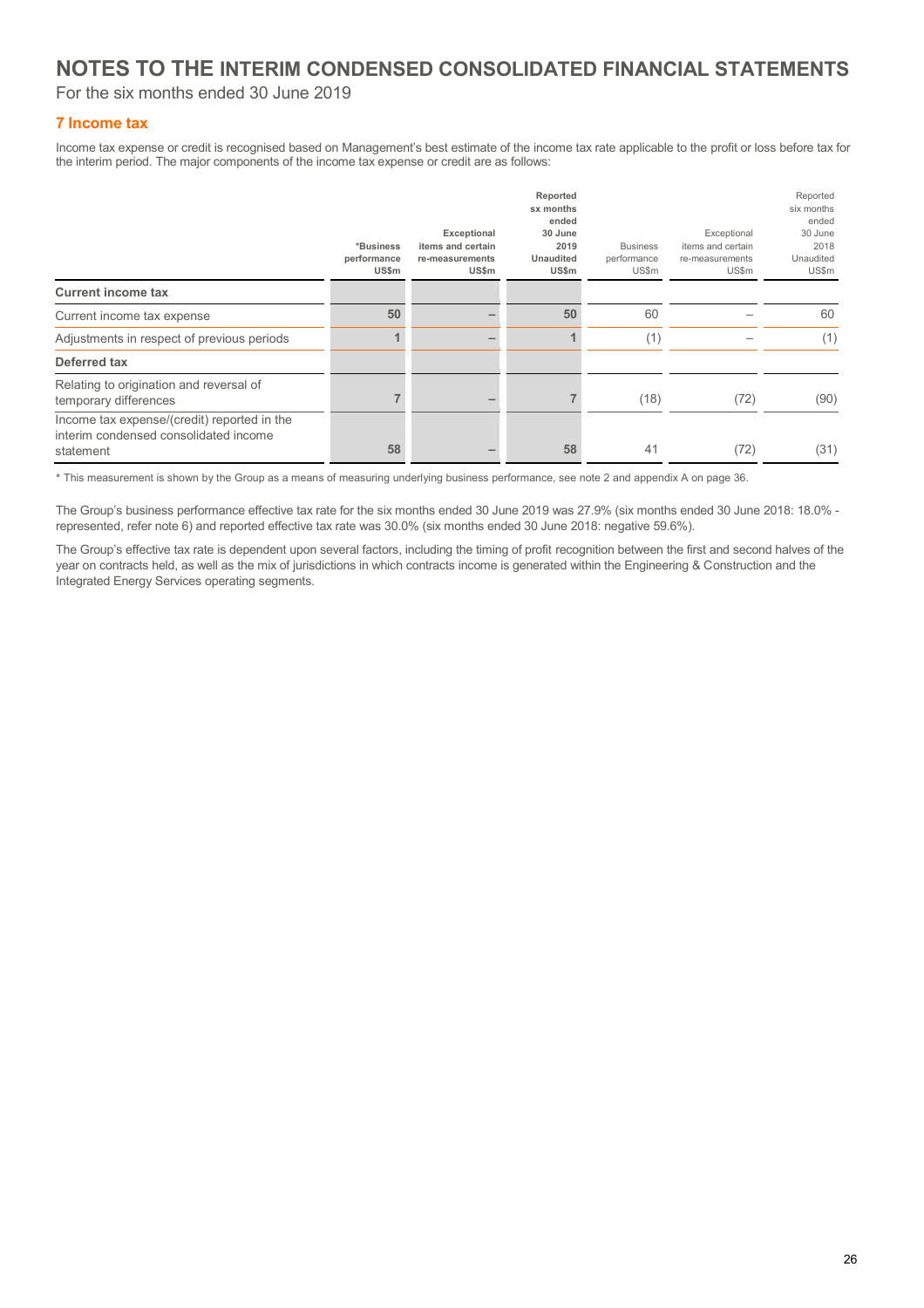#### **8 Earnings per share**

Basic earnings per share is calculated by dividing the profit for the period attributable to Petrofac Limited shareholders by the weighted average number of ordinary shares outstanding during the period.

Diluted earnings per share is calculated by dividing the profit attributable to Petrofac Limited shareholders, after adjusting for any dilutive effect, by the weighted average number of ordinary shares outstanding during the period, adjusted for the effects of ordinary shares granted under the share-based payment plans which are held in Employee Benefit Trust.

The following reflects the profit and share data used in calculating basic and diluted earnings per share:

|                                                                                                                   | Six months<br>ended       | *Six months<br>ended |
|-------------------------------------------------------------------------------------------------------------------|---------------------------|----------------------|
|                                                                                                                   | 30 June<br>2019           | 30 June<br>2018      |
|                                                                                                                   | Unaudited<br><b>US\$m</b> | Unaudited<br>US\$m   |
| Business performance net profit attributable to Petrofac Limited shareholders for basic and diluted earnings per  |                           |                      |
| share                                                                                                             | 154                       | 191                  |
| Reported net profit/(loss) attributable to Petrofac Limited shareholders for basic and diluted earnings per share | 139                       | (17)                 |

\* Re-presented due to the reclassification of an item from exceptional items and certain re-measurements to business performance as set out in note 6 'exceptional items and certain re-measurements' to the interim condensed consolidated financial statements.

|                                                                                                   | At 30 June       | At 30 June |
|---------------------------------------------------------------------------------------------------|------------------|------------|
|                                                                                                   | 2019             | 2018       |
|                                                                                                   | <b>Shares</b>    | Shares     |
|                                                                                                   | <b>Unaudited</b> | Unaudited  |
|                                                                                                   | million          | million    |
|                                                                                                   | 33               |            |
| Weighted average number of ordinary shares for basic earnings per share <sup>1</sup>              |                  | 339        |
| Effect of dilutive potential ordinary shares granted under share-based payment plans <sup>2</sup> |                  |            |
| Adjusted weighted average number of ordinary shares for diluted earnings per share                | 343              | 339        |

|                                         | Six months<br>ended<br>30 June<br>2019<br>Unaudited<br>US cents | *Six months<br>ended<br>30 June<br>2018<br>Unaudited<br>US cents |
|-----------------------------------------|-----------------------------------------------------------------|------------------------------------------------------------------|
| Basic earnings per share                |                                                                 |                                                                  |
| Business performance                    | 45.7                                                            | 56.3                                                             |
| Reported                                | 41.2                                                            | (5.0)                                                            |
| Diluted earnings per share <sup>2</sup> |                                                                 |                                                                  |
| Business performance                    | 44.9                                                            | 56.3                                                             |
| Reported                                | 40.5                                                            | (5.0)                                                            |
|                                         |                                                                 |                                                                  |

\* Re-presented due to the reclassification of an item from exceptional items and certain re-measurements to business performance as set out in note 6 'exceptional items and certain re-measurements' to the interim condensed consolidated financial statements.

<sup>1</sup> The weighted number of ordinary shares in issue during the period excludes those held by the Employee Benefit Trust.

<sup>2</sup> For the six months ended 30 June 2018, potentially issuable ordinary shares under the share-based payment plans are excluded from the diluted earnings per ordinary share calculation, as their inclusion would decrease the loss per ordinary share.

#### **9 Dividends paid and proposed**

|                                              | Six months<br>ended<br>30 June<br>2019<br><b>Unaudited</b><br>US\$m | Six months<br>ended<br>30 June<br>2018<br><b>Unaudited</b><br>US\$m |
|----------------------------------------------|---------------------------------------------------------------------|---------------------------------------------------------------------|
| Declared and paid during the period          |                                                                     |                                                                     |
| Equity dividends on ordinary shares:         |                                                                     |                                                                     |
| Final dividend for 2017: US\$0.253 per share |                                                                     | 86                                                                  |
| Final dividend for 2018: US\$0.253 per share | 86                                                                  |                                                                     |
|                                              | 86                                                                  | 86                                                                  |

The Company proposed an interim dividend of US\$0.127 per share which was approved by the Board of Directors on 27 August 2019 for payment on 18 October 2019.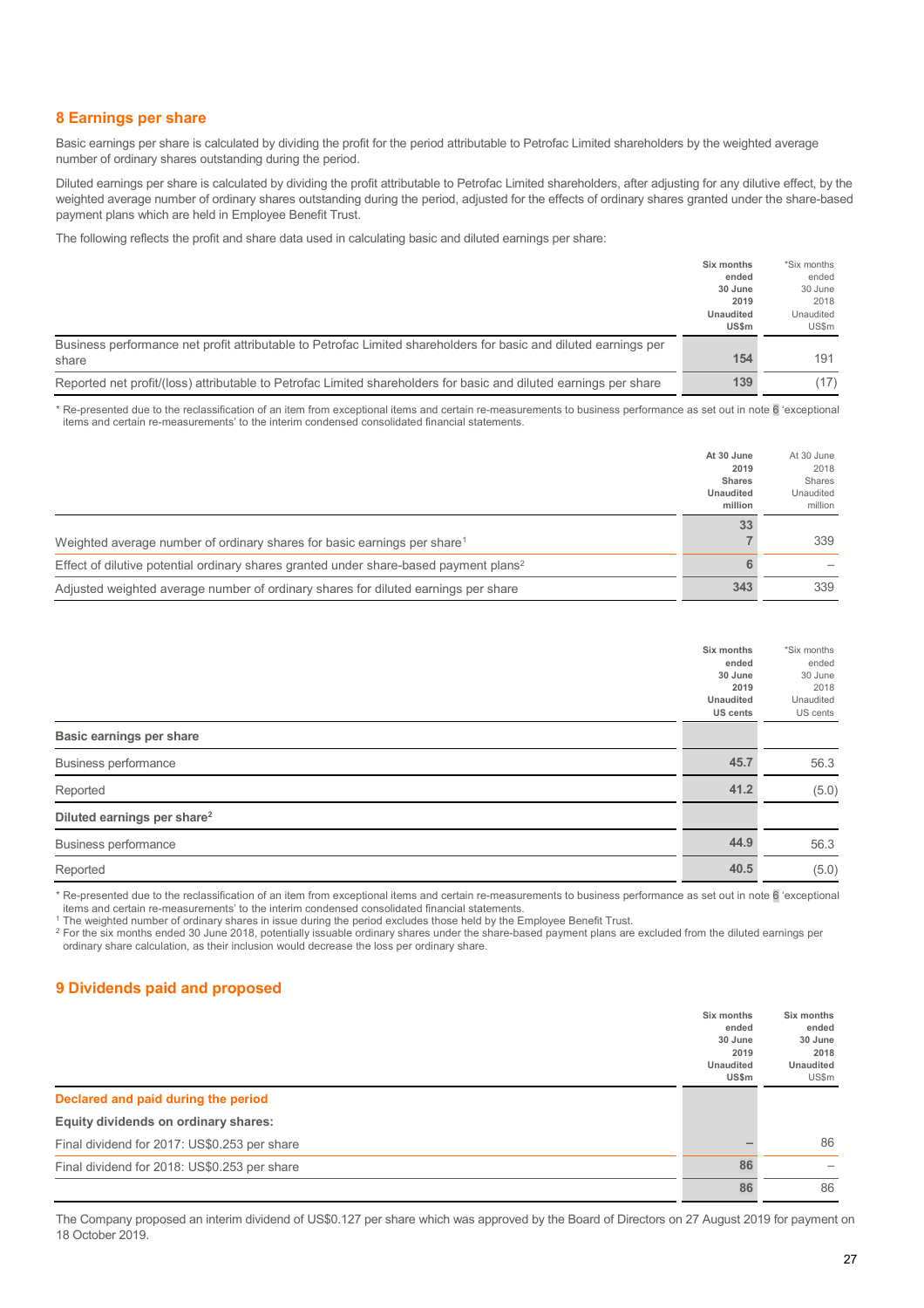### **NOTES TO THE INTERIM CONDENSED CONSOLIDATED FINANCIAL STATEMENTS**

For the six months ended 30 June 2019

#### **10 Property, plant and equipment**

The increase in property, plant and equipment of US\$28m was mainly due to the recognition of the right-of-use asset transition adjustment at the date of initial application of IFRS 16 'Leases' of US\$47m ,note 2 (for six months ended 30 June 2018: US\$nil); additions to Group's oil and gas assets in Malaysia and Mexico of US\$10m and US\$4m respectively in the Integrated Energy (for six months ended 30 June 2018: expenditure relating to Greater Stella Area of US\$6m and Group's oil and gas assets in Mexico of US\$7m); additions to right-of-use assets in respect of office buildings of US\$13m (for six months ended 30 June 2018: US\$nil), additions to temporary camp facilities of US\$8m and additions to office furniture and equipment of US\$12m in the Engineering & Construction operating segment (for six months ended 30 June 2018: temporary camp facilities relating to two projects in the Engineering & Construction operating segment of US\$8m). This increase was partly offset by depreciation charge for the period of US\$68m (for six months ended 30 June 2018: US\$78m).

#### **11 Intangible assets**

The increase in intangible assets of US\$12m mainly related to capitalised development costs of US\$9m (for six months ended 30 June 2018: US\$nil) associated with the development of Group-wide cloud-based Enterprise Resource Planning ("ERP") and digital systems.

#### **12 Other financial assets and other financial liabilities**

| Non-current<br>Receivable from joint operation partners for leases<br>Amortised cost<br>210<br>Deferred consideration receivable from Ithaca Energy UK Ltd<br>62<br>Amortised cost<br>Pánuco contingent consideration<br>Fair value through profit and loss<br>45<br>Contingent consideration receivable from Perenco (Oil and Gas)<br>42<br>International Limited<br>Fair value through profit and loss<br>Receivable from Shanghai Zhenhua Heavy Industries Co Ltd<br>Amortised cost<br>4<br>Forward currency contracts designated as hedges<br>Designated as cash flow hedges<br>1<br>Advances relating to provision for decommissioning liability<br>18<br>Amortised cost<br>382<br>Current<br>Receivable from joint operation partners for leases<br>Amortised cost<br>86<br>Contingent consideration receivable from Ithaca Energy UK Ltd<br>Fair value through profit and loss<br>19<br>Forward currency contracts designated as hedges<br>Designated as cash flow hedges<br>6<br>Forward currency contracts undesignated<br>Fair value through profit and loss<br>10<br>Restricted cash<br>Amortised cost<br>10<br>131<br><b>Other financial liabilities</b><br>Non-current<br>Lease creditors<br>Loans and borrowings<br>358<br>Forward currency contracts designated as hedges<br>Designated as cash flow hedges<br>358<br><b>Current</b><br>136<br>Lease creditors<br>Loans and borrowings<br>Forward currency contracts designated as hedges<br>Designated as cash flow hedges<br>11<br>$\overline{2}$<br>Forward currency contracts undesignated<br>Fair value through profit and loss<br>$\overline{7}$<br>Interest payable<br>Amortised cost<br>156 | <b>Other financial assets</b> | <b>Classification</b> | At 30 June<br>2019<br><b>Unaudited</b><br><b>US\$m</b> | At 31 December<br>2018<br>Audited<br>US\$m |
|--------------------------------------------------------------------------------------------------------------------------------------------------------------------------------------------------------------------------------------------------------------------------------------------------------------------------------------------------------------------------------------------------------------------------------------------------------------------------------------------------------------------------------------------------------------------------------------------------------------------------------------------------------------------------------------------------------------------------------------------------------------------------------------------------------------------------------------------------------------------------------------------------------------------------------------------------------------------------------------------------------------------------------------------------------------------------------------------------------------------------------------------------------------------------------------------------------------------------------------------------------------------------------------------------------------------------------------------------------------------------------------------------------------------------------------------------------------------------------------------------------------------------------------------------------------------------------------------------------------------------------------------------------------------|-------------------------------|-----------------------|--------------------------------------------------------|--------------------------------------------|
|                                                                                                                                                                                                                                                                                                                                                                                                                                                                                                                                                                                                                                                                                                                                                                                                                                                                                                                                                                                                                                                                                                                                                                                                                                                                                                                                                                                                                                                                                                                                                                                                                                                                    |                               |                       |                                                        |                                            |
|                                                                                                                                                                                                                                                                                                                                                                                                                                                                                                                                                                                                                                                                                                                                                                                                                                                                                                                                                                                                                                                                                                                                                                                                                                                                                                                                                                                                                                                                                                                                                                                                                                                                    |                               |                       |                                                        | 237                                        |
|                                                                                                                                                                                                                                                                                                                                                                                                                                                                                                                                                                                                                                                                                                                                                                                                                                                                                                                                                                                                                                                                                                                                                                                                                                                                                                                                                                                                                                                                                                                                                                                                                                                                    |                               |                       |                                                        | 59                                         |
|                                                                                                                                                                                                                                                                                                                                                                                                                                                                                                                                                                                                                                                                                                                                                                                                                                                                                                                                                                                                                                                                                                                                                                                                                                                                                                                                                                                                                                                                                                                                                                                                                                                                    |                               |                       |                                                        | 45                                         |
|                                                                                                                                                                                                                                                                                                                                                                                                                                                                                                                                                                                                                                                                                                                                                                                                                                                                                                                                                                                                                                                                                                                                                                                                                                                                                                                                                                                                                                                                                                                                                                                                                                                                    |                               |                       |                                                        | 42                                         |
|                                                                                                                                                                                                                                                                                                                                                                                                                                                                                                                                                                                                                                                                                                                                                                                                                                                                                                                                                                                                                                                                                                                                                                                                                                                                                                                                                                                                                                                                                                                                                                                                                                                                    |                               |                       |                                                        | 4                                          |
|                                                                                                                                                                                                                                                                                                                                                                                                                                                                                                                                                                                                                                                                                                                                                                                                                                                                                                                                                                                                                                                                                                                                                                                                                                                                                                                                                                                                                                                                                                                                                                                                                                                                    |                               |                       |                                                        | 1                                          |
|                                                                                                                                                                                                                                                                                                                                                                                                                                                                                                                                                                                                                                                                                                                                                                                                                                                                                                                                                                                                                                                                                                                                                                                                                                                                                                                                                                                                                                                                                                                                                                                                                                                                    |                               |                       |                                                        | 18                                         |
|                                                                                                                                                                                                                                                                                                                                                                                                                                                                                                                                                                                                                                                                                                                                                                                                                                                                                                                                                                                                                                                                                                                                                                                                                                                                                                                                                                                                                                                                                                                                                                                                                                                                    |                               |                       |                                                        | 406                                        |
|                                                                                                                                                                                                                                                                                                                                                                                                                                                                                                                                                                                                                                                                                                                                                                                                                                                                                                                                                                                                                                                                                                                                                                                                                                                                                                                                                                                                                                                                                                                                                                                                                                                                    |                               |                       |                                                        |                                            |
|                                                                                                                                                                                                                                                                                                                                                                                                                                                                                                                                                                                                                                                                                                                                                                                                                                                                                                                                                                                                                                                                                                                                                                                                                                                                                                                                                                                                                                                                                                                                                                                                                                                                    |                               |                       |                                                        | 76                                         |
|                                                                                                                                                                                                                                                                                                                                                                                                                                                                                                                                                                                                                                                                                                                                                                                                                                                                                                                                                                                                                                                                                                                                                                                                                                                                                                                                                                                                                                                                                                                                                                                                                                                                    |                               |                       |                                                        | 19                                         |
|                                                                                                                                                                                                                                                                                                                                                                                                                                                                                                                                                                                                                                                                                                                                                                                                                                                                                                                                                                                                                                                                                                                                                                                                                                                                                                                                                                                                                                                                                                                                                                                                                                                                    |                               |                       |                                                        | 25                                         |
|                                                                                                                                                                                                                                                                                                                                                                                                                                                                                                                                                                                                                                                                                                                                                                                                                                                                                                                                                                                                                                                                                                                                                                                                                                                                                                                                                                                                                                                                                                                                                                                                                                                                    |                               |                       |                                                        | 14                                         |
|                                                                                                                                                                                                                                                                                                                                                                                                                                                                                                                                                                                                                                                                                                                                                                                                                                                                                                                                                                                                                                                                                                                                                                                                                                                                                                                                                                                                                                                                                                                                                                                                                                                                    |                               |                       |                                                        | 10                                         |
|                                                                                                                                                                                                                                                                                                                                                                                                                                                                                                                                                                                                                                                                                                                                                                                                                                                                                                                                                                                                                                                                                                                                                                                                                                                                                                                                                                                                                                                                                                                                                                                                                                                                    |                               |                       |                                                        | 144                                        |
|                                                                                                                                                                                                                                                                                                                                                                                                                                                                                                                                                                                                                                                                                                                                                                                                                                                                                                                                                                                                                                                                                                                                                                                                                                                                                                                                                                                                                                                                                                                                                                                                                                                                    |                               |                       |                                                        |                                            |
|                                                                                                                                                                                                                                                                                                                                                                                                                                                                                                                                                                                                                                                                                                                                                                                                                                                                                                                                                                                                                                                                                                                                                                                                                                                                                                                                                                                                                                                                                                                                                                                                                                                                    |                               |                       |                                                        |                                            |
|                                                                                                                                                                                                                                                                                                                                                                                                                                                                                                                                                                                                                                                                                                                                                                                                                                                                                                                                                                                                                                                                                                                                                                                                                                                                                                                                                                                                                                                                                                                                                                                                                                                                    |                               |                       |                                                        | 339                                        |
|                                                                                                                                                                                                                                                                                                                                                                                                                                                                                                                                                                                                                                                                                                                                                                                                                                                                                                                                                                                                                                                                                                                                                                                                                                                                                                                                                                                                                                                                                                                                                                                                                                                                    |                               |                       |                                                        | $\overline{2}$                             |
|                                                                                                                                                                                                                                                                                                                                                                                                                                                                                                                                                                                                                                                                                                                                                                                                                                                                                                                                                                                                                                                                                                                                                                                                                                                                                                                                                                                                                                                                                                                                                                                                                                                                    |                               |                       |                                                        | 341                                        |
|                                                                                                                                                                                                                                                                                                                                                                                                                                                                                                                                                                                                                                                                                                                                                                                                                                                                                                                                                                                                                                                                                                                                                                                                                                                                                                                                                                                                                                                                                                                                                                                                                                                                    |                               |                       |                                                        |                                            |
|                                                                                                                                                                                                                                                                                                                                                                                                                                                                                                                                                                                                                                                                                                                                                                                                                                                                                                                                                                                                                                                                                                                                                                                                                                                                                                                                                                                                                                                                                                                                                                                                                                                                    |                               |                       |                                                        | 112                                        |
|                                                                                                                                                                                                                                                                                                                                                                                                                                                                                                                                                                                                                                                                                                                                                                                                                                                                                                                                                                                                                                                                                                                                                                                                                                                                                                                                                                                                                                                                                                                                                                                                                                                                    |                               |                       |                                                        | 17                                         |
|                                                                                                                                                                                                                                                                                                                                                                                                                                                                                                                                                                                                                                                                                                                                                                                                                                                                                                                                                                                                                                                                                                                                                                                                                                                                                                                                                                                                                                                                                                                                                                                                                                                                    |                               |                       |                                                        | 3                                          |
|                                                                                                                                                                                                                                                                                                                                                                                                                                                                                                                                                                                                                                                                                                                                                                                                                                                                                                                                                                                                                                                                                                                                                                                                                                                                                                                                                                                                                                                                                                                                                                                                                                                                    |                               |                       |                                                        | $\overline{7}$                             |
|                                                                                                                                                                                                                                                                                                                                                                                                                                                                                                                                                                                                                                                                                                                                                                                                                                                                                                                                                                                                                                                                                                                                                                                                                                                                                                                                                                                                                                                                                                                                                                                                                                                                    |                               |                       |                                                        | 139                                        |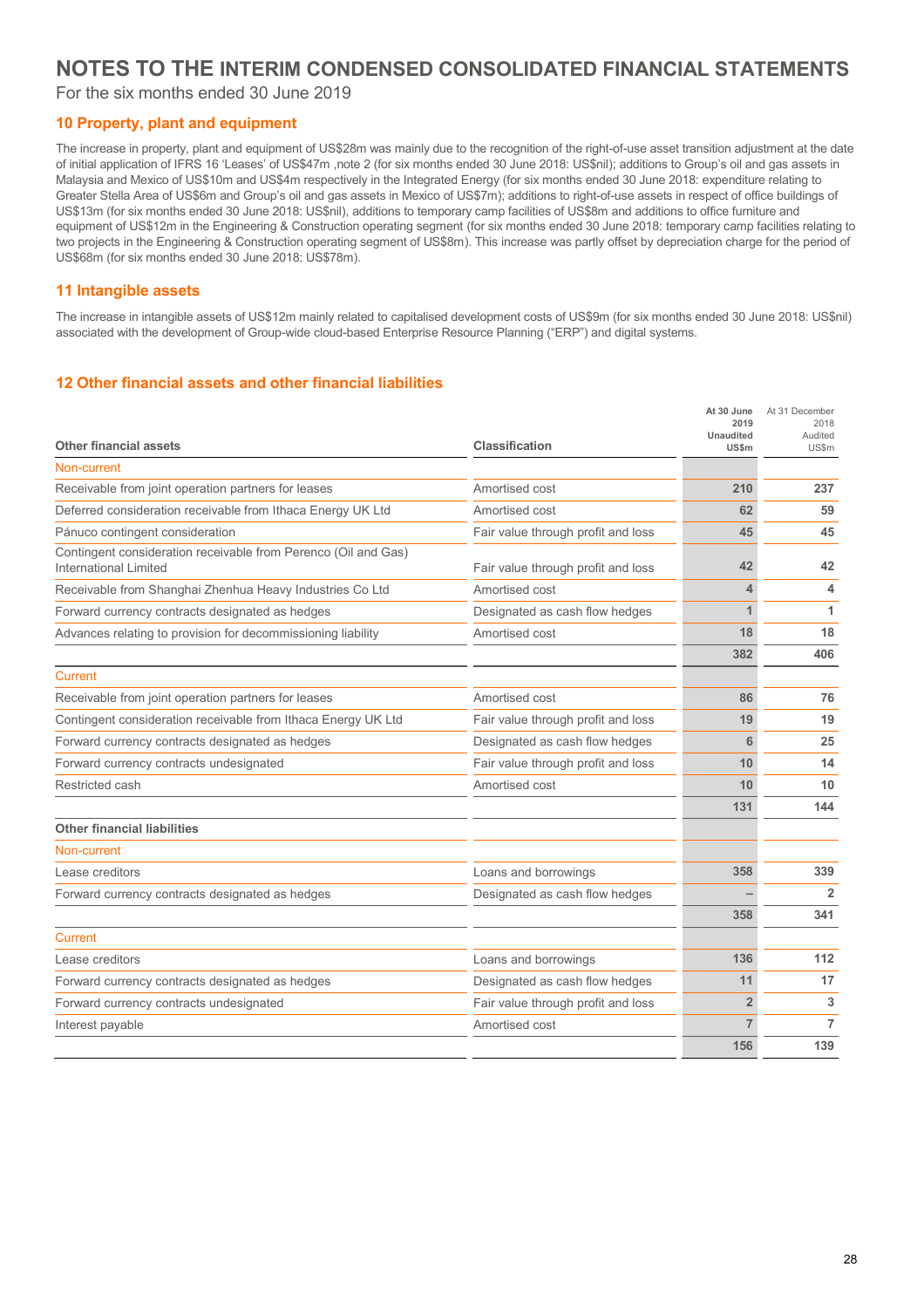#### **Receivable from joint operation partners for leases**

The current and non-current receivables from joint operation partners represented 70% of the lease liability in respect of oil and gas facilities, office building, vehicles and transport vessels in Malaysia that are recognised 100% in the Group's interim condensed consolidated balance sheet. This treatment is necessary to reflect the legal position of the Group as the contracting counterparty for such leases. The Group's 30% share of this liability was US\$127m (31 December 2018: US\$134m). At 30 June 2019, Management concluded that no expected credit loss allowance against the receivable from joint operation partners for leases was necessary, since under the joint operating agreement any default by the joint operation partners is fully recoverable through a recourse available to the non-defaulting partner through a transfer or an assignment of defaulting partner's equity interest.

#### **Deferred consideration receivable from Ithaca Energy UK Ltd**

The deferred consideration, recoverable over a period of four years under the terms of the Sales and Purchase Agreement, of US\$62m from Ithaca Energy UK Ltd relating to the disposal of Petrofac GSA Holdings Limited, is measured at amortised cost using a discount rate of 8.4%. Unwinding of the discount on the deferred consideration of US\$3m was recognised during the six months ended 30 June 2019, within the finance income line item of the interim condensed consolidated income statement (six months ended 30 June 2018: US\$nil). There was no significant increase in the credit risk for such financial asset since the initial recognition.

#### **Pánuco contingent consideration**

A reconciliation of the fair value measurement of the Pánuco contingent consideration is presented below:

|                                   |                  | At 30 June At 31 December |
|-----------------------------------|------------------|---------------------------|
|                                   | 2019             | 2018                      |
|                                   | <b>Unaudited</b> | Audited                   |
|                                   | <b>US\$m</b>     | US\$m                     |
| Opening balance                   | 45               | 88                        |
| Fair value loss                   |                  | (43)                      |
| As at end of the reporting period | 45               | 45                        |

There is considerable uncertainty on the timing and ultimate terms of the Pánuco Production Enhancement Contract ("PEC") migration to a Production Sharing Contract ("PSC"). Management has considered alternative scenarios to assess the recoverability of the Pánuco contingent consideration including, but not limited to, the impact of delay in migration or renegotiation of the contingent consideration in the event of migration to another form of contract. Based on this assessment no fair value movement was recognised during the six months ended 30 June 2019. This is a significant accounting estimate made by Management to determine the fair value of the contingent consideration at 30 June 2019. A further fair value loss could be recognised as an exceptional item in the interim condensed consolidated income statement if the outcome of the migration is less beneficial to the Group than Management's current expectation.

#### **Contingent consideration receivable from Perenco (Oil and Gas) International Limited ("Perenco")**

At 30 June 2019, the fair value of contingent consideration receivable from Perenco was US\$42m (31 December 2018: US\$42m). No fair value movement was recognised during the period. The fair value of the contingent consideration took into consideration Management's expectation of future field development programme and migration terms to the Group's Magallanes and Arenque Production Enhancement Contracts by applying a risk factor (a Level 3 measurement of the 'fair value hierarchy' contained within IFRS 13 'Fair Value Measurement') to the maximum contingent consideration receivable. A 10% increase in risk factor would result in a negative fair value change of US\$7m. Management has also considered alternative scenarios to assess the recoverability of the contingent consideration receivable from Perenco including, but not limited to, the impact of delay in migration or renegotiation of the contingent consideration in the event of migration to another form of contract. This is a significant accounting estimate made by Management to determine the fair value of the contingent consideration at 30 June 2019. A fair value loss could be recognised as an exceptional item in the interim condensed consolidated income statement if the outcome of the migration is less beneficial to the Group than Management's current expectation

#### **Advances relating to provision for decommissioning liability**

Advances relating to decommissioning provisions represent advance payments to regulators for future decommissioning liabilities, relating to the Group's assets in Malaysia and Mexico.

#### **Contingent consideration receivable from Ithaca Energy UK Ltd ("Ithaca")**

At 30 June 2019, the fair value of contingent consideration receivable from Ithaca was US\$19m (31 December 2018: US\$19m), of which US\$10m was received during July 2019. No fair value movement was recognised during the period. The fair value of the contingent consideration reflected Management's expectation of meeting certain performance conditions by applying a risk factor (a Level 3 measurement of the 'fair value hierarchy' contained within IFRS 13 'Fair Value Measurement') to the maximum contingent consideration receivable. A 10% increase in risk the factor would result in a negative fair value change of US\$3m.

#### **Restricted cash**

The Group had outstanding letters of guarantee, including performance, advance payments and bid bonds against which the Group had pledged or restricted cash balances.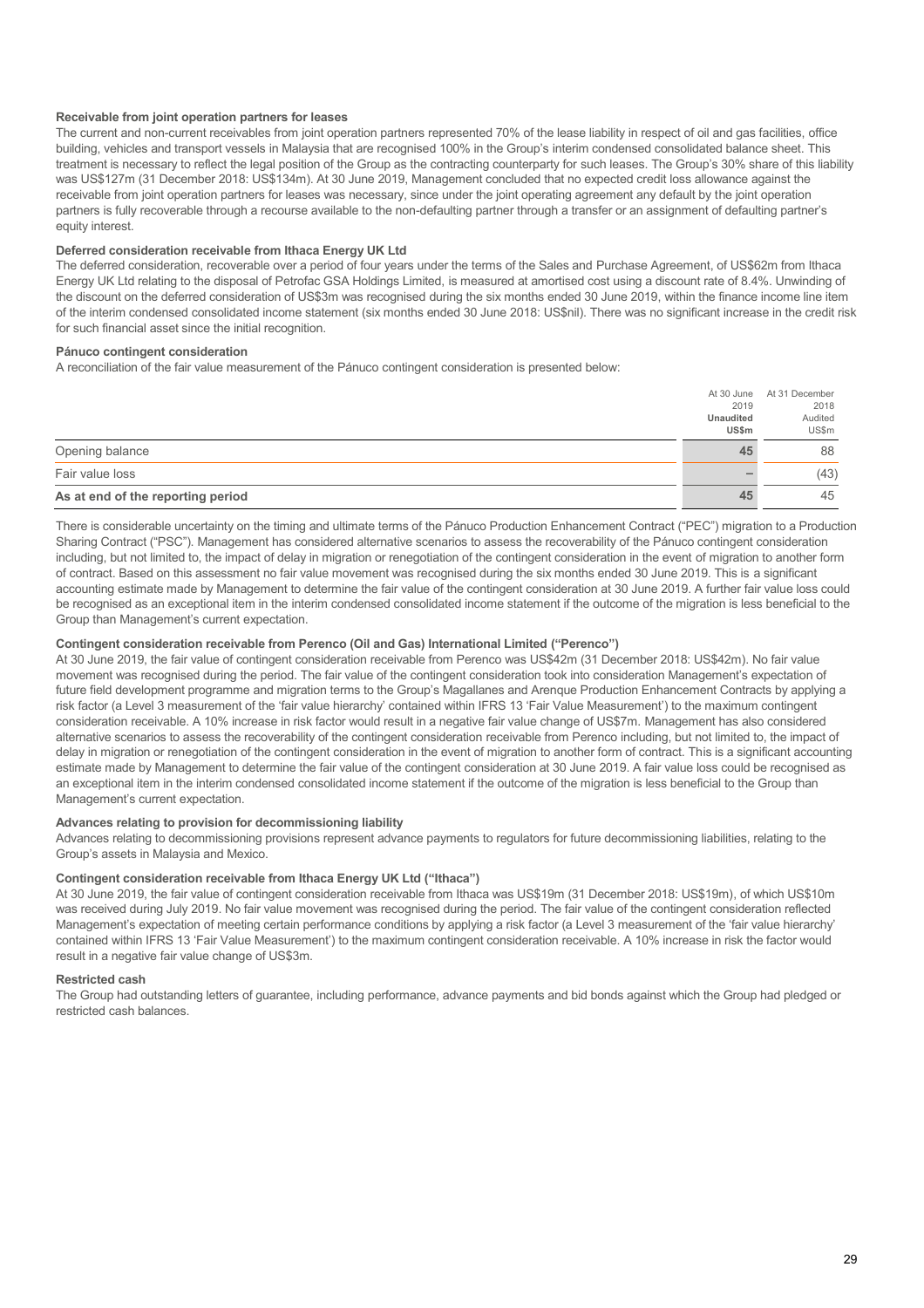### **NOTES TO THE INTERIM CONDENSED CONSOLIDATED FINANCIAL STATEMENTS**

#### For the six months ended 30 June 2019

#### **12 Other financial assets and other financial liabilities** continued

#### **Fair value measurement**

The following financial instruments are measured at fair value using the hierarchy below for determination and disclosure of their respective fair values:

Level 1: Unadjusted quoted prices in active markets for identical financial assets or liabilities

Level 2: Inputs other than quoted prices included within Level 1 that are observable for the asset or liability, either directly (i.e. as prices) or indirectly (i.e. derived from prices)

Level 3: Valuation techniques for which the lowest level input that is significant to the fair value measurement is unobservable

Set out below is a comparison of the carrying amounts and fair values of financial instruments as at:

|                                                                                         | Level              |                                              |                                         | Carrying amount<br>Fair value                |                                         |
|-----------------------------------------------------------------------------------------|--------------------|----------------------------------------------|-----------------------------------------|----------------------------------------------|-----------------------------------------|
|                                                                                         |                    | 30 June<br>2019<br><b>Unaudited</b><br>US\$m | 31 December<br>2018<br>Audited<br>US\$m | 30 June<br>2019<br><b>Unaudited</b><br>US\$m | 31 December<br>2018<br>Audited<br>US\$m |
| <b>Financial assets</b>                                                                 |                    |                                              |                                         |                                              |                                         |
| Measured at amortised cost                                                              |                    |                                              |                                         |                                              |                                         |
| Cash and short-term deposits                                                            | Level 2            | 993                                          | 726                                     | 993                                          | 726                                     |
| Restricted cash                                                                         | Level <sub>2</sub> | 10                                           | 10                                      | 10                                           | 10                                      |
| Receivable from joint operation partners for leases                                     | Level 3            | 296                                          | 313                                     | 296                                          | 313                                     |
| Deferred consideration receivable from Ithaca Energy UK Ltd                             | Level 3            | 62                                           | 59                                      | 62                                           | 59                                      |
| Receivable from Shanghai Zhenhua Heavy Industries Co Ltd                                | Level 3            | 4                                            | $\overline{4}$                          | $\overline{4}$                               | 4                                       |
| Advances relating to provision for decommissioning liability                            | Level 3            | 18                                           | 18                                      | 18                                           | 18                                      |
| Measured at fair value through profit and loss                                          |                    |                                              |                                         |                                              |                                         |
| Pánuco contingent consideration                                                         | Level 3            | 45                                           | 45                                      | 45                                           | 45                                      |
| Contingent consideration receivable from Perenco (Oil and Gas) International<br>Limited | Level 3            | 42                                           | 42                                      | 42                                           | 42                                      |
| Contingent consideration receivable from Ithaca Energy UK Ltd                           | Level 3            | 19                                           | 19                                      | 19                                           | 19                                      |
| Sterling forward currency contracts - undesignated                                      | Level 2            | 8                                            | 13                                      | 8                                            | 13                                      |
| Euro forward currency contracts - undesignated                                          | Level 2            | $\overline{2}$                               | $\mathbf{1}$                            | $\overline{2}$                               | $\mathbf{1}$                            |
| Designated as cash flow hedges                                                          |                    |                                              |                                         |                                              |                                         |
| Euro forward currency contracts                                                         | Level 2            | 4                                            | 25                                      | $\overline{4}$                               | 25                                      |
| Russian ruble forward currency contracts                                                | Level 2            | 3                                            | 1                                       | 3                                            | $\mathbf{1}$                            |
| <b>Financial liabilities</b>                                                            |                    |                                              |                                         |                                              |                                         |
| Measured at amortised cost                                                              |                    |                                              |                                         |                                              |                                         |
| Interest-bearing loans and borrowings                                                   |                    |                                              |                                         |                                              |                                         |
| Term loans                                                                              | Level 2            | 400                                          | 424                                     | 400                                          | 425                                     |
| <b>Revolving Credit Facility</b>                                                        | Level 2            | 448                                          | 77                                      | 450                                          | 80                                      |
| <b>Export Credit Agency funding</b>                                                     | Level 2            |                                              | 114                                     |                                              | 115                                     |
| <b>Bank overdrafts</b>                                                                  | Level 2            | 76                                           | 21                                      | 76                                           | 21                                      |
| Lease creditors                                                                         | Level 2            | 494                                          | 451                                     | 494                                          | 451                                     |
| Interest payable                                                                        | Level <sub>2</sub> | $\overline{7}$                               | 7                                       | $\overline{7}$                               | 7                                       |
| Measured at fair value through profit and loss                                          |                    |                                              |                                         |                                              |                                         |
| Sterling forward currency contracts - undesignated                                      | Level 2            | $\overline{2}$                               | $\mathbf{1}$                            | $\overline{2}$                               | 1                                       |
| Euro forward currency contracts - undesignated                                          | Level 2            |                                              | $\overline{2}$                          |                                              | $\overline{2}$                          |
| Designated as cash flow hedges                                                          |                    |                                              |                                         |                                              |                                         |
| Euro forward currency contracts                                                         | Level 2            | 5                                            | 7                                       | 5                                            | 7                                       |
| Kuwaiti dinar forward currency contracts                                                | Level 2            | $\overline{3}$                               | 8                                       | 3                                            | 8                                       |
| Russian ruble forward currency contracts                                                | Level 2            | 1                                            | 3                                       | 1                                            | 3                                       |
| Sterling forward currency contracts                                                     | Level 2            | $\overline{2}$                               | 1                                       | $\overline{2}$                               | $\mathbf{1}$                            |

Management assessed the carrying amounts of trade and other receivables and trade and other payables to approximate their fair values largely due to the short-term maturities of these instruments.

When the fair values of financial assets and financial liabilities recognised in the interim condensed consolidated balance sheet cannot be measured based on quoted prices in active markets, their fair value is measured using valuation techniques including discounted cash flow ("DCF") model. The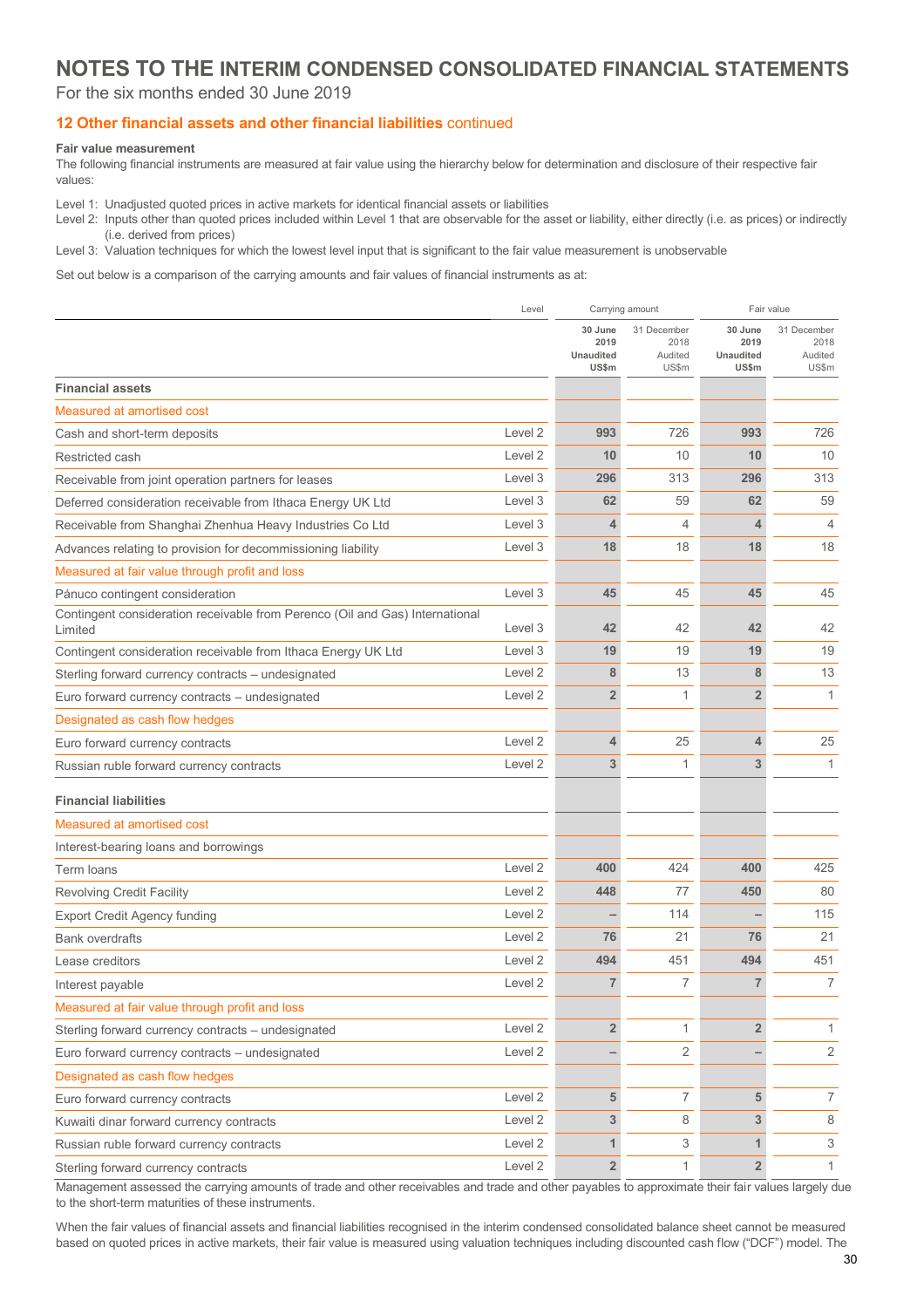inputs to these models are taken from observable markets where possible, but where such information is not available, a degree of judgement is required in establishing fair values. Judgements include considerations of inputs such as liquidity risk, credit risk and volatility. Changes in assumptions relating to these factors could affect the recognised fair value of financial instruments and are discussed further below.

The following methods and assumptions were used to estimate the fair values for material financial instruments:

- The Group enters into derivative financial instruments with various counterparties, principally financial institutions with investment grade credit ratings. Foreign exchange forward contracts and commodity forward contracts are valued using valuation techniques, which employ the use of market observable inputs. The most frequently applied valuation techniques include forward pricing using present value calculations. The models incorporate various inputs including the credit quality of counterparties, foreign exchange spot and forward rates, yield curves of the respective currencies, currency basis spreads between the respective currencies, interest rate curves and forward rate curves of the underlying commodity. The changes in counterparty credit risk had no material effect on the hedge effectiveness assessment for derivatives designated in hedge relationships and other financial instruments recognised at fair value.
- The fair value of deferred consideration receivable from Ithaca Energy UK Ltd is equivalent to its amortised costs determined as the present value of discounted future cash flows using the discount rate of 8.4% which includes the counterparty's risk of default.
- The fair value of long-term interest-bearing loans and borrowings, lease creditors and receivable from joint operation partners for leases are equivalent to their amortised costs determined as the present value of discounted future cash flows using the effective interest rate.

#### **13 Trade and other receivables**

|                                                  | 30 June<br>2019<br><b>Unaudited</b><br>US\$m | 31 December<br>2018<br>Audited<br>US\$m |
|--------------------------------------------------|----------------------------------------------|-----------------------------------------|
| Trade receivables                                | 788                                          | 829                                     |
| Advances provided to vendors and sub-contractors | 393                                          | 355                                     |
| Prepayments and deposits                         | 24                                           | 23                                      |
| Receivables from joint operation partners        | 54                                           | 95                                      |
| Other receivables                                | 135                                          | 129                                     |
|                                                  | 1,394                                        | 1.431                                   |

The decrease in trade receivables of US\$41m was mainly due to a reduction in outstanding trade receivables of U\$69m relating to an engineering, procurement and construction management contract in the Engineering & Construction operating segment. At 30 June 2019, the Group had an expected credit loss provision of US\$21m (31 December 2018: US\$21m) against outstanding trade receivable balance of US\$809m.

The increase in advances provided to vendors and sub-contractors of US\$38m was mainly due to advances of US\$32m relating to a contract in the Engineering & Construction operating segment.

The decrease in receivables from joint operation partners of US\$41m was mainly due to substantial completion of a contract in the Engineering & Construction operating segment in which the Group was a joint operator.

#### **14 Contract assets**

|                       | 30 June<br>2019           | 31 December<br>2018 |
|-----------------------|---------------------------|---------------------|
|                       | <b>Unaudited</b><br>US\$m | Audited<br>US\$m    |
| Work in progress      | 1,777                     | 1,505               |
| Retention receivables | 289                       | 308                 |
| Accrued income        | 187                       | 185                 |
|                       | 2,253                     | 1,998               |

The increase in work in progress during the period of US\$272m was mainly due to recognition of variation orders pending customer's approval of US\$207m. At 30 June 2019, the Group had an expected credit loss provision of US\$6m (31 December 2018: US5m) against an outstanding work in progress balance of US\$1,783m.

At 30 June 2019, work in progress includes variation orders pending customer's approval of US\$430m (31 December 2018: US\$235m).

The decrease in retention receivables of US\$19m is mainly due to a receipt of US\$17m relating to a contract in the Engineering & Construction operating segment. At 30 June 2019, the Group had an expected credit loss provision of US\$34m (31 December 2018: US\$34m) and US\$2m (31 December 2018: US\$2m) against an outstanding retention receivable balance of US\$323m and an outstanding accrued income balance of US\$189m respectively.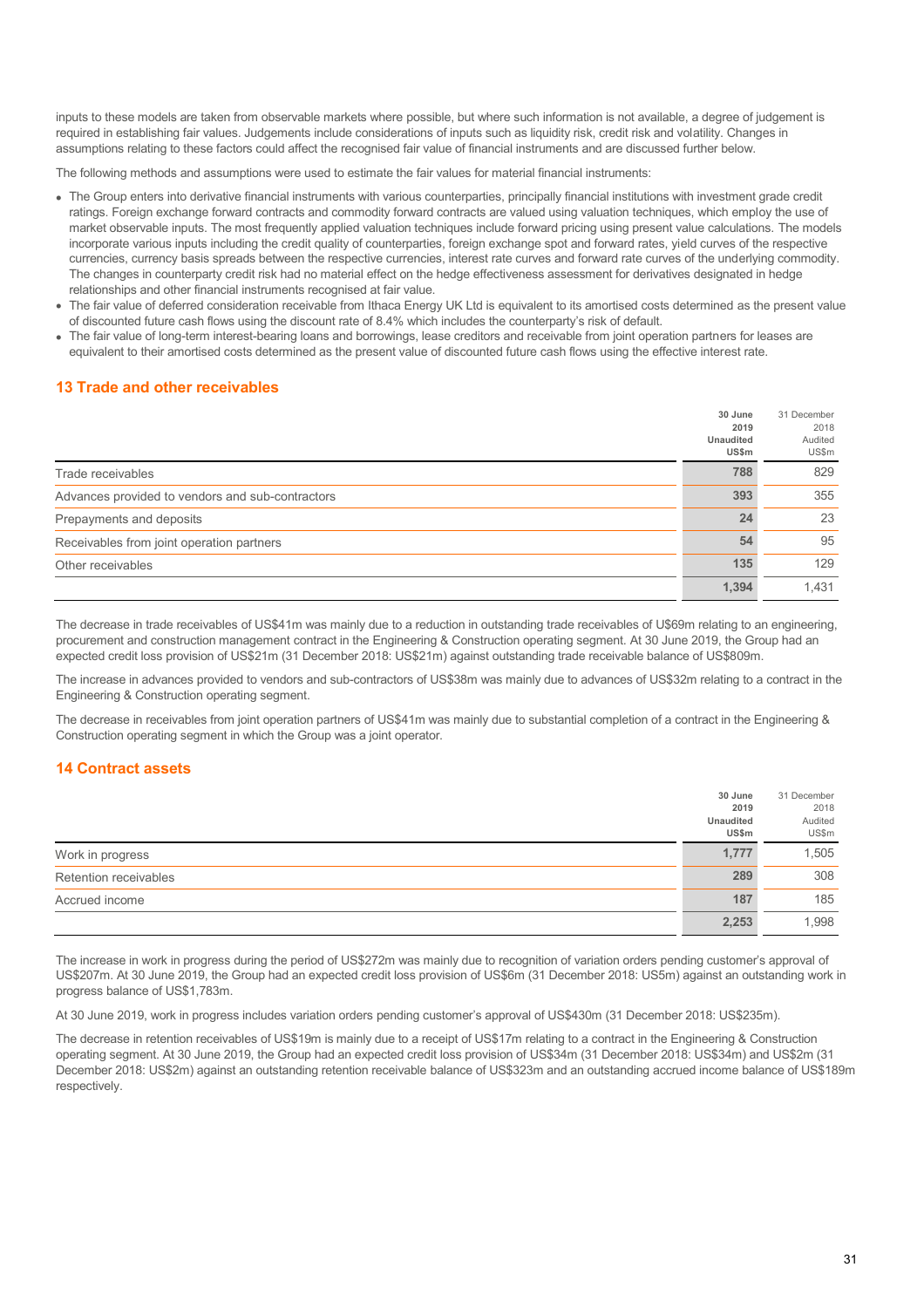### **NOTES TO THE INTERIM CONDENSED CONSOLIDATED FINANCIAL STATEMENTS**

For the six months ended 30 June 2019

#### **15 Cash and cash equivalents**

For the purposes of the interim condensed consolidated statement of cash flows, cash and cash equivalents comprise:

|                              | 30 June<br>2019<br><b>Unaudited</b><br>US\$m | 31 December<br>2018<br>Audited<br>US\$m |
|------------------------------|----------------------------------------------|-----------------------------------------|
| Cash at bank and in hand     | 898                                          | 630                                     |
| Short-term deposits          | 96                                           | 97                                      |
| Cash and short-term deposits | 994                                          | 727                                     |
| <b>ECL</b> allowance         | (1)                                          | (1)                                     |
|                              | 993                                          | 726                                     |
| Bank overdrafts (note 17)    | (76)                                         | (21)                                    |
|                              | 917                                          | 705                                     |

#### **16 Other reserves**

|                                                                                                  | Net unrealised<br>gains/(losses)<br>on derivatives<br>US\$m | Foreign currency<br>translation<br>US\$m | Reserve for<br>share-based<br>payments<br>US\$m | Total<br>US\$m |
|--------------------------------------------------------------------------------------------------|-------------------------------------------------------------|------------------------------------------|-------------------------------------------------|----------------|
| Balance at 1 January 2018 (audited)                                                              | 40                                                          | (18)                                     | 87                                              | 109            |
| Net gains on maturity of cash flow hedges recycled in the year                                   | (3)                                                         |                                          |                                                 | (3)            |
| Net changes in fair value of derivatives and financial assets designated as cash<br>flow hedges  | (24)                                                        |                                          |                                                 | (24)           |
| Foreign currency translation                                                                     |                                                             | 17                                       |                                                 | 17             |
| Issue of Company's shares by Employee Benefit Trust                                              |                                                             |                                          | 1(34)                                           | (34)           |
| Transfer to share-based payments reserve for Deferred Bonus Share Plan<br><b>Invested Shares</b> |                                                             |                                          | 15                                              | 15             |
| Credit to equity for share-based payments charge                                                 |                                                             |                                          | 17                                              | 17             |
| Income tax on share-based payments reserve                                                       |                                                             |                                          | (2)                                             | (2)            |
| Balance at 31 December 2018 (audited)                                                            | 13                                                          | (1)                                      | 83                                              | 95             |
| Attributable to:                                                                                 |                                                             |                                          |                                                 |                |
| Petrofac Limited shareholders                                                                    | 13                                                          | (1)                                      | 83                                              | 95             |
| Non-controlling interests                                                                        |                                                             |                                          |                                                 |                |
| Balance at 31 December 2018 (audited)                                                            | 13                                                          | (1)                                      | 83                                              | 95             |
| Balance at 1 January 2019 (audited)                                                              | 13                                                          | (1)                                      | 83                                              | 95             |
| Net losses on maturity of cash flow hedges recycled in the period                                | $\overline{2}$                                              |                                          |                                                 | $\overline{2}$ |
| Net changes in fair value of derivatives and financial assets designated as cash<br>flow hedges  | 8                                                           |                                          |                                                 | 8              |
| Foreign currency translation                                                                     | $\overline{\phantom{a}}$                                    | 4                                        |                                                 | $\overline{4}$ |
| Issue of Company's shares by Employee Benefit Trust                                              |                                                             |                                          | (23)                                            | (23)           |
| Transfer to share-based payments reserve for Deferred Bonus Share Plan<br><b>Invested Shares</b> |                                                             |                                          | 12                                              | 12             |
| Credit to equity for share-based payments charge                                                 |                                                             |                                          | 8                                               | 8              |
| Income tax on share-based payments reserve                                                       |                                                             |                                          |                                                 |                |
| Balance at 30 June 2019 (unaudited)                                                              | 23                                                          | 3                                        | 80                                              | 106            |
| Attributable to:                                                                                 |                                                             |                                          |                                                 |                |
| Petrofac Limited shareholders                                                                    | 23                                                          | 3                                        | 80                                              | 106            |
| Non-controlling interests                                                                        |                                                             |                                          |                                                 |                |
| Balance at 30 June 2019 (unaudited)                                                              | 23                                                          | 3                                        | 80                                              | 106            |

<sup>1</sup> Includes US\$32m relating to shares vested during the six months ended 30 June 2018.

The forward currency points element and ineffective portion of derivative financial instruments relating to forward currency contracts amounting to US\$9m loss (six months ended 30 June 2018: US\$1m loss) have been recognised in cost of sales.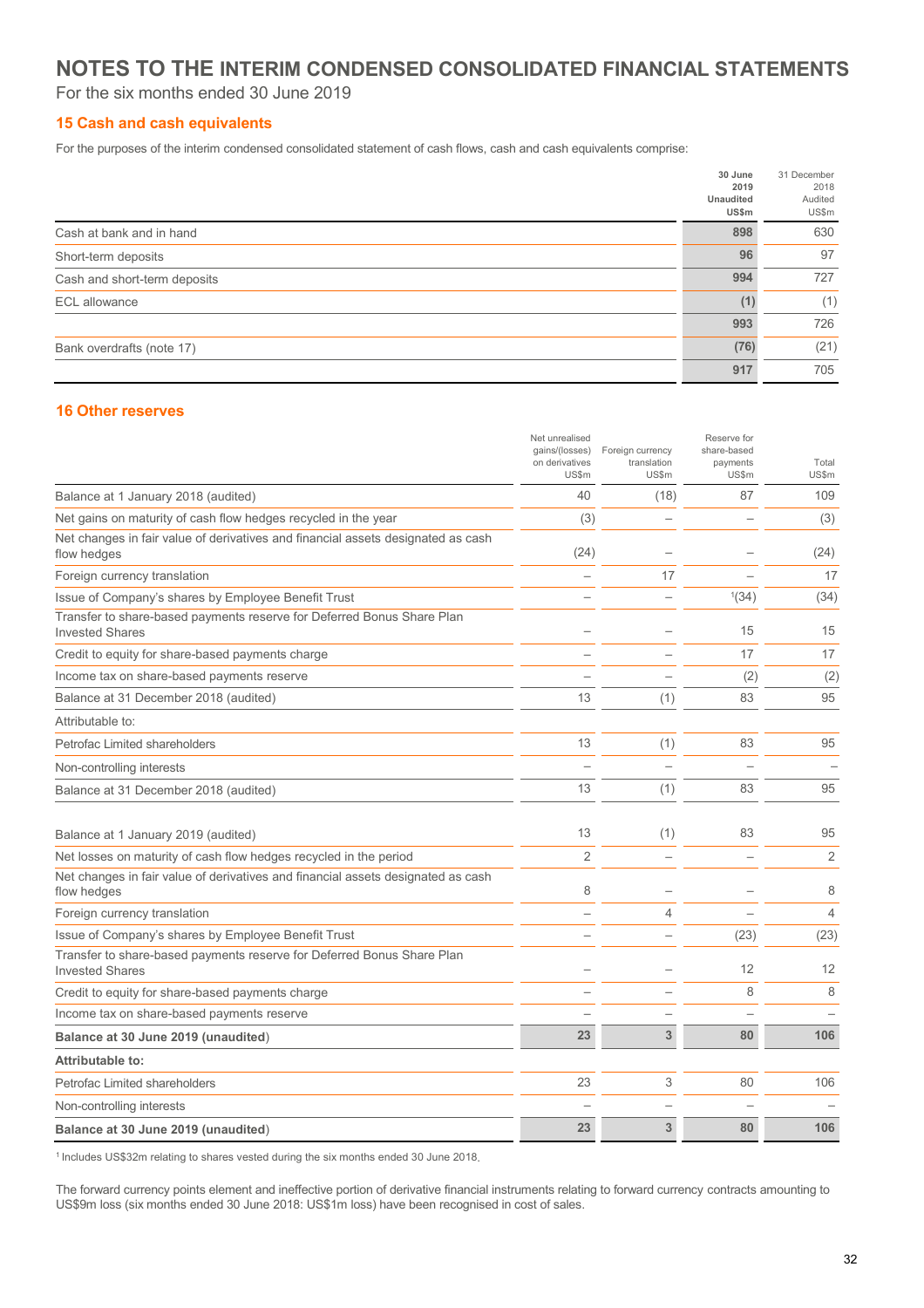#### **17 Interest-bearing loans and borrowings**

|                                                                                                             | 30 June<br>2019           | 31 December<br>2018 |
|-------------------------------------------------------------------------------------------------------------|---------------------------|---------------------|
|                                                                                                             | <b>Unaudited</b><br>US\$m | Audited<br>US\$m    |
| Non-current                                                                                                 |                           |                     |
| <b>Revolving Credit Facility</b>                                                                            | 450                       | 80                  |
| Term loans                                                                                                  | 225                       | 300                 |
|                                                                                                             | 675                       | 380                 |
| <b>Less:</b> Debt acquisition costs net of accumulated amortisation and effective interest rate adjustments | (2)                       | (4)                 |
|                                                                                                             | 673                       | 376                 |
| <b>Current</b>                                                                                              |                           |                     |
| Export Credit Agency funding (SACE and UKEF Facilities)                                                     |                           | 115                 |
| Term loans                                                                                                  | 175                       | 125                 |
| <b>Bank overdrafts</b>                                                                                      | 76                        | 21                  |
|                                                                                                             | 251                       | 261                 |
| <b>Less:</b> Debt acquisition costs net of accumulated amortisation and effective interest rate adjustments |                           | (1)                 |
|                                                                                                             | 251                       | 260                 |
| Total interest-bearing loans and borrowings                                                                 | 924                       | 636                 |

Details of the Group's interest-bearing loans and borrowings are as follows:

#### **Revolving Credit Facility**

The Group has a US\$1,200m committed Revolving Credit Facility with a syndicate of international banks, which is available for general corporate purposes. US\$200m of the facility will mature in June 2020 and the remaining US\$1,000m will mature in June 2021. As at 30 June 2019, US\$450m was drawn under this facility (31 December 2018: US\$80m).

Interest is payable on the drawn balance of the facility and in addition utilisation fees are payable depending on the level of utilisation.

#### **Export Credit Agency funding**

During 2019, the term loan facilities guaranteed, respectively, by the Italian Export Credit Agency (SACE) and the UK Export Credit Agency (UKEF) were repaid in full. As at 30 June 2019, no amounts were due under the SACE facility (31 December 2018: US\$43m) nor the UKEF facility (31 December 2018: US\$72m).

#### **Term loans**

At 30 June 2019, the Group had in place five bilateral term loans with a combined total of approximately US\$431m. As at that date, US\$400m was drawn under these facilities (31 December 2018: US\$425m). Of the total, US\$100m is scheduled to mature in August 2019, US\$75m in February 2020, and US\$225m in August 2020.

#### **Bank overdrafts**

Bank overdrafts are available to meet the Group's working capital requirements. These are repayable on demand.

#### **Compliance with covenants**

The Revolving Credit Facility and the term loans (together, the Senior Loans) are subject to two financial covenants relating to leverage and interest cover. The Group was compliant with these covenants at 30 June 2019.

The Senior Loans are senior unsecured obligations of the Company and will rank equally in right of payment with each other and with the Company's other existing and future unsecured and unsubordinated indebtedness.

#### **18 Trade and other payables**

|                     | 30 June<br>2019<br>Unaudited<br>US\$m | 31 December<br>2018<br>Audited<br>US\$m |
|---------------------|---------------------------------------|-----------------------------------------|
| Trade payables      | 529                                   | 336                                     |
| Accrued expenses    | 400                                   | 431                                     |
| Other taxes payable | 57                                    | 71                                      |
| Other payables      | 127                                   | 124                                     |
|                     | 1,113                                 | 962                                     |

The increase in trade payables of US\$193m is mainly due to an increase of approximately US\$200m in the Engineering & Construction operating segment mainly arising from increase in construction activity for late life contracts.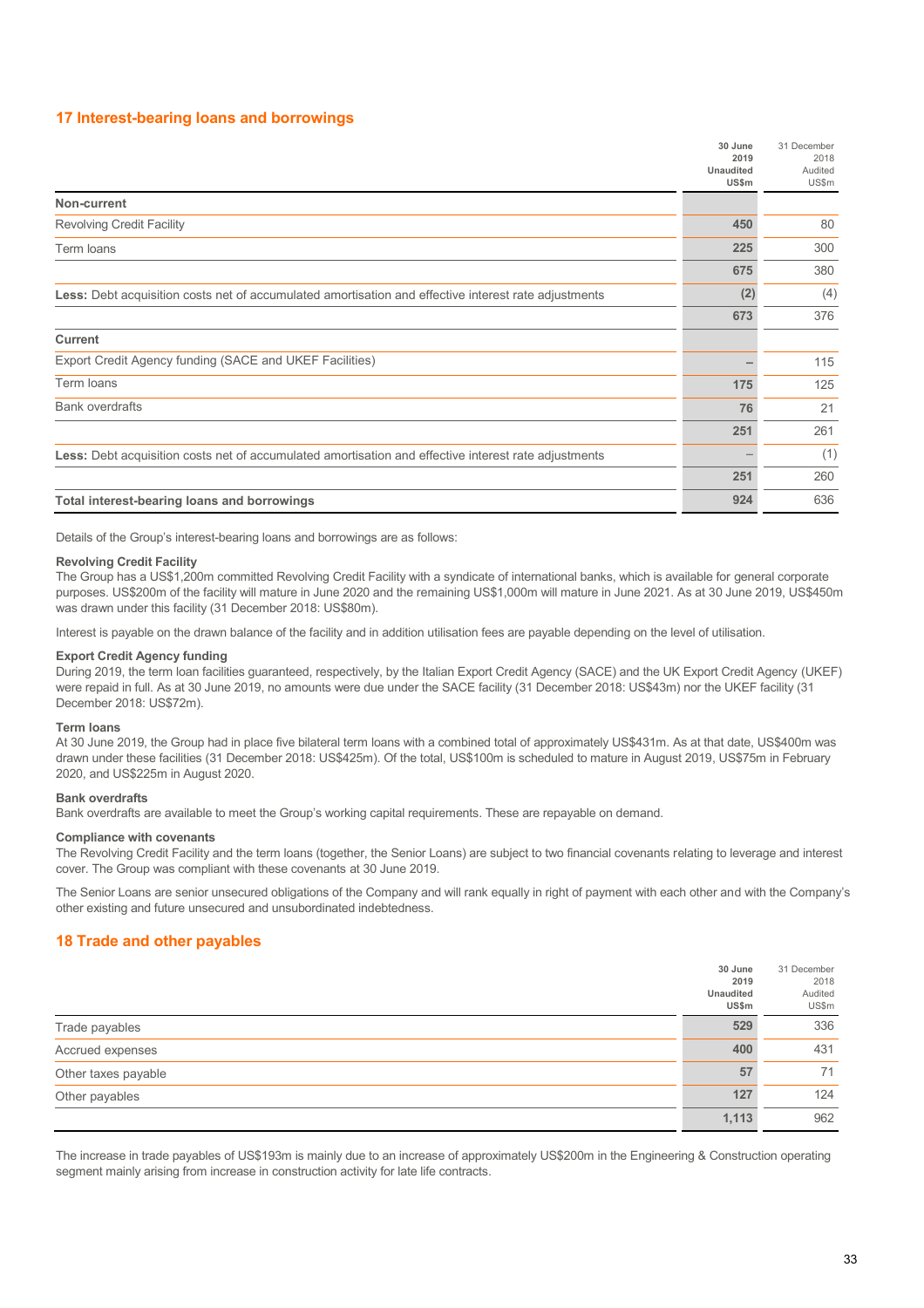### **NOTES TO THE INTERIM CONDENSED CONSOLIDATED FINANCIAL STATEMENTS**

For the six months ended 30 June 2019

#### **19 Contract liabilities**

|                                                    | 30 June<br>2019<br><b>Unaudited</b><br><b>US\$m</b> | 31 December<br>2018<br>Audited<br>US\$m |
|----------------------------------------------------|-----------------------------------------------------|-----------------------------------------|
| Billings in excess of costs and estimated earnings | 228                                                 | 374                                     |
| Advances received from customers                   | 239                                                 | 130                                     |
|                                                    | 467                                                 | 504                                     |

The decrease in billings in excess of costs and estimated earnings of US\$146m was mainly due to revenue recognised during the period from amounts included in contract liabilities at the beginning of the year of US\$200m, this decrease was partly offset by advance billings of US\$54m relating to two contracts in the Engineering & Construction operating segment.

The increase in advances received from customers of US\$109m was mainly due to receipt of advances for four contracts in the Engineering & Construction operating segment of US\$173m, this increase was offset by revenue recognised during the period from amounts included in contract liabilities at the beginning of the year of US\$55m.

#### **20 Related party transactions**

The following table provides the total amount of transactions which have been entered into with related parties:

|                                  | 30 June   | 31 December |
|----------------------------------|-----------|-------------|
|                                  | 2019      | 2018        |
|                                  | Unaudited | Audited     |
| <b>Related party receivables</b> | US\$m     | US\$m       |
| Joint ventures                   |           |             |
| Associates                       |           |             |
|                                  |           |             |

All sales to and purchases from related parties are conducted on an arm's length basis and are approved by the operating segment's management.

All related party balances will be settled in cash.

Other Directors' interests include market-rate services of US\$103,000 (six months ended 30 June 2018: US\$246,000), incurred in the ordinary course of business by the Engineering & Production Services operating segment. The Group Chief Executive is a beneficiary of a trust which has invested in a fund that has an equity interest in the company which provided the services. In May 2017, the board of directors approved a donation of up to US\$5m over the course of 5 years to the American University of Beirut (AUB) to establish the Petrofac Fund for Engineers endowment fund, which will provide scholarships and internships to engineering students in memory of Mr Maroun Semaan, Petrofac's co-founder. For six months ended 30 June 2019, a US\$nil (six months ended 30 June 2018: US\$nil) donation from the approved amount was made to the AUB. The Group Chief Executive is a trustee of the AUB.

#### **21 Commitments and contingent liabilities**

#### **Capital commitments**

At 30 June 2019 the Group had capital commitments of US\$24m (31 December 2018: US\$21m).

Included in the US\$24m of commitments are:

|                                                                                                                                                                      | 30 June   | 31 December |
|----------------------------------------------------------------------------------------------------------------------------------------------------------------------|-----------|-------------|
|                                                                                                                                                                      | 2019      | 2018        |
|                                                                                                                                                                      | Unaudited | Audited     |
|                                                                                                                                                                      | US\$m     | US\$m       |
| Production Enhancement Contracts (PEC) in Mexico                                                                                                                     |           | 16          |
| Appraisal and development expenditure relating to the Group's assets in Malaysia                                                                                     |           |             |
| Commitments in respect of the construction of a new training centre in Oman                                                                                          |           |             |
| Commitments in respect of development of the Group's cloud-based Enterprise Resource Planning ("ERP"),<br>digital systems and other information technology equipment | 17        |             |

#### **Contingent liabilities**

As described in pages 5, 27 and 76 of the 2018 Annual Report and Accounts, on 12 May 2017, the UK Serious Fraud Office ("SFO") announced an investigation into the activities of Petrofac, its subsidiaries, and their officers, employees and agents for suspected bribery, corruption, and/or money laundering. In February 2019 a former employee of a Petrofac subsidiary admitted offences contrary to the UK Bribery Act 2010. No charges have been brought against any Group company or any other officers or employees to date. Although not charged, a number of Petrofac individuals and entities are alleged to have acted together with the individual concerned. The SFO investigation is ongoing. The existence of any possible future financial obligations (such as fines or penalties), or other consequences, is unable to be determined at this time.

The Group is aware of challenges to the historical application of National Insurance Contributions to workers in the UK Continental Shelf. At this point, the Group considers this to be a possible obligation whose existence will be confirmed only by the occurrence or non-occurrence of one or more uncertain future events not wholly within the control of the Group and, accordingly, no provision has been recognised. Management does not believe it is possible to make a reliable estimate of the potential financial effect in the event that the Group was determined to have any liability that may arise from this matter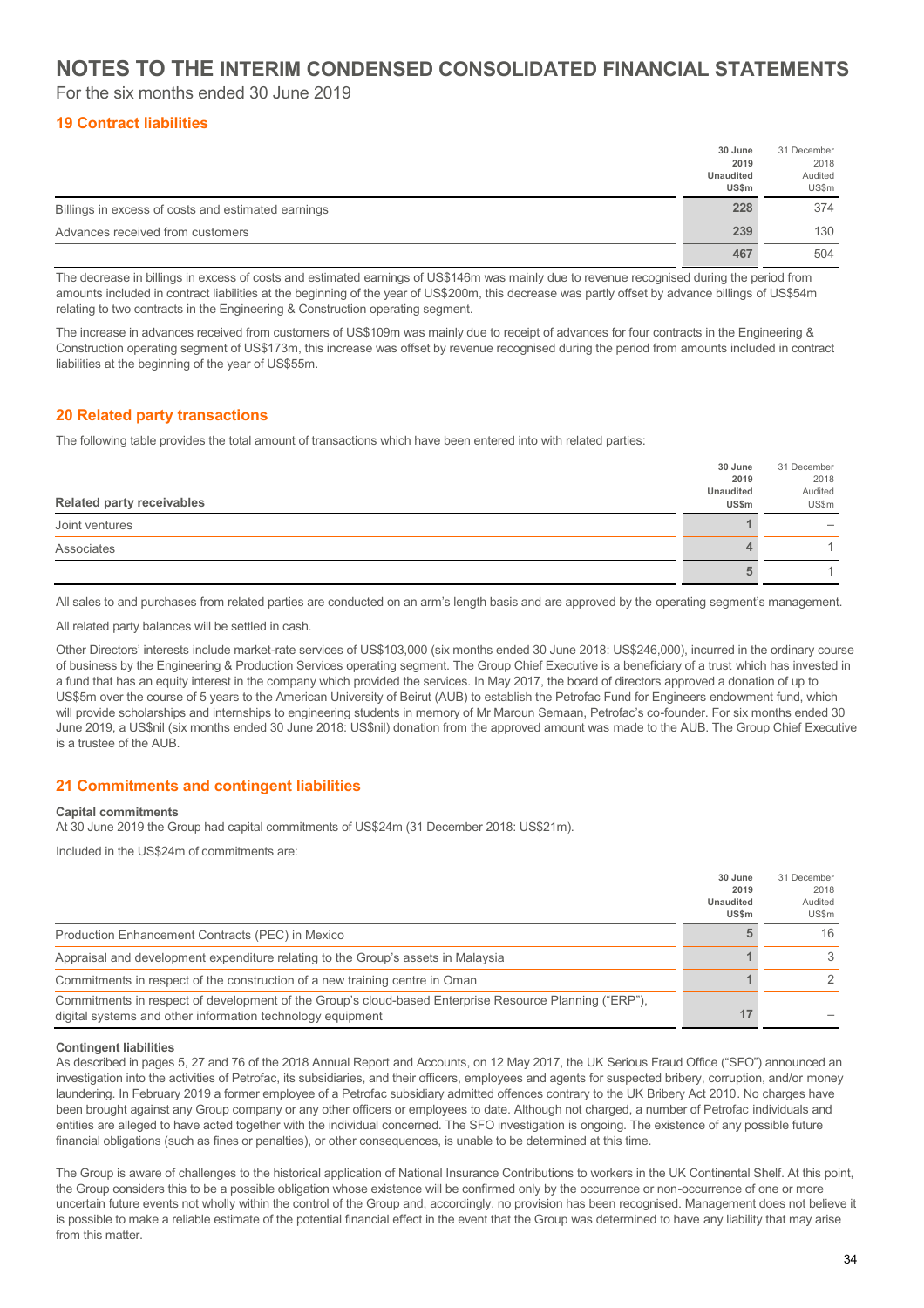#### **22 Lease disclosures**

#### **a. Right-of-use assets**

The table below provides details of right-of-use assets recognised within property, plant and equipment line item of the interim condensed consolidated balance sheet:

| Finance lease asset carrying amounts under IAS 17 'Leases' reclassified at the date of<br>initial application (note 2) | US\$m<br>127 | US\$m | US\$m | US\$m | US\$m<br>128 |
|------------------------------------------------------------------------------------------------------------------------|--------------|-------|-------|-------|--------------|
| Transition adjustment (note 2)                                                                                         |              | 41    |       |       | 47           |
| Additions                                                                                                              |              | 15    |       |       | 15           |
| Depreciation charge for the period                                                                                     | (9)          | (5)   |       | '2,   | (16)         |
| At 30 June 2019 (unaudited)                                                                                            | 118          | 51    | 1     |       | 174          |
|                                                                                                                        |              |       |       |       |              |

#### **b. Lease liabilities**

The table below provides details of lease liabilities recognised within other financial liabilities line item of the interim condensed consolidated balance sheet:

|                                                                                                                  | uəəm |
|------------------------------------------------------------------------------------------------------------------|------|
| Finance lease liabilities carrying amounts under IAS 17 reclassified at the date of initial application (note 2) | 451  |
| Transition adjustment (note 2)                                                                                   | 85   |
| Additions                                                                                                        | 15   |
| Interest                                                                                                         | 6    |
| Payments made by the Group                                                                                       | (28) |
| Principal payments made by joint operation partners                                                              | (35) |
| At 30 June 2019 (unaudited)                                                                                      | 494  |

The lease liabilities as at 1 January 2019 can be reconciled to the operating lease commitments as of 31 December 2018 as follows:

|                                                                        | <b>US\$m</b>     |
|------------------------------------------------------------------------|------------------|
| Operating lease commitments as at 31 December 2018                     | 100 <sub>1</sub> |
| Weighted average incremental borrowing rate as at 1 January 2019       | 5.5%             |
| Discounted operating lease commitments at 1 January 2019               | 85               |
| Commitments relating to leases previously classified as finance leases | 451              |
| Lease liabilities as at 1 January 2019 (unaudited)                     | 536              |

#### **c. Amounts recognised in the interim condensed consolidated income statement in respect of leases**

|                                                                                                  | <b>US\$m</b> |
|--------------------------------------------------------------------------------------------------|--------------|
| Depreciation charge for the period in respect of right-of-use assets                             | 16           |
| Finance expense recognised during the period associated with lease liabilities                   |              |
| Lease expense recognised during the period for short-term leases and leases for low-value assets |              |

**US\$m**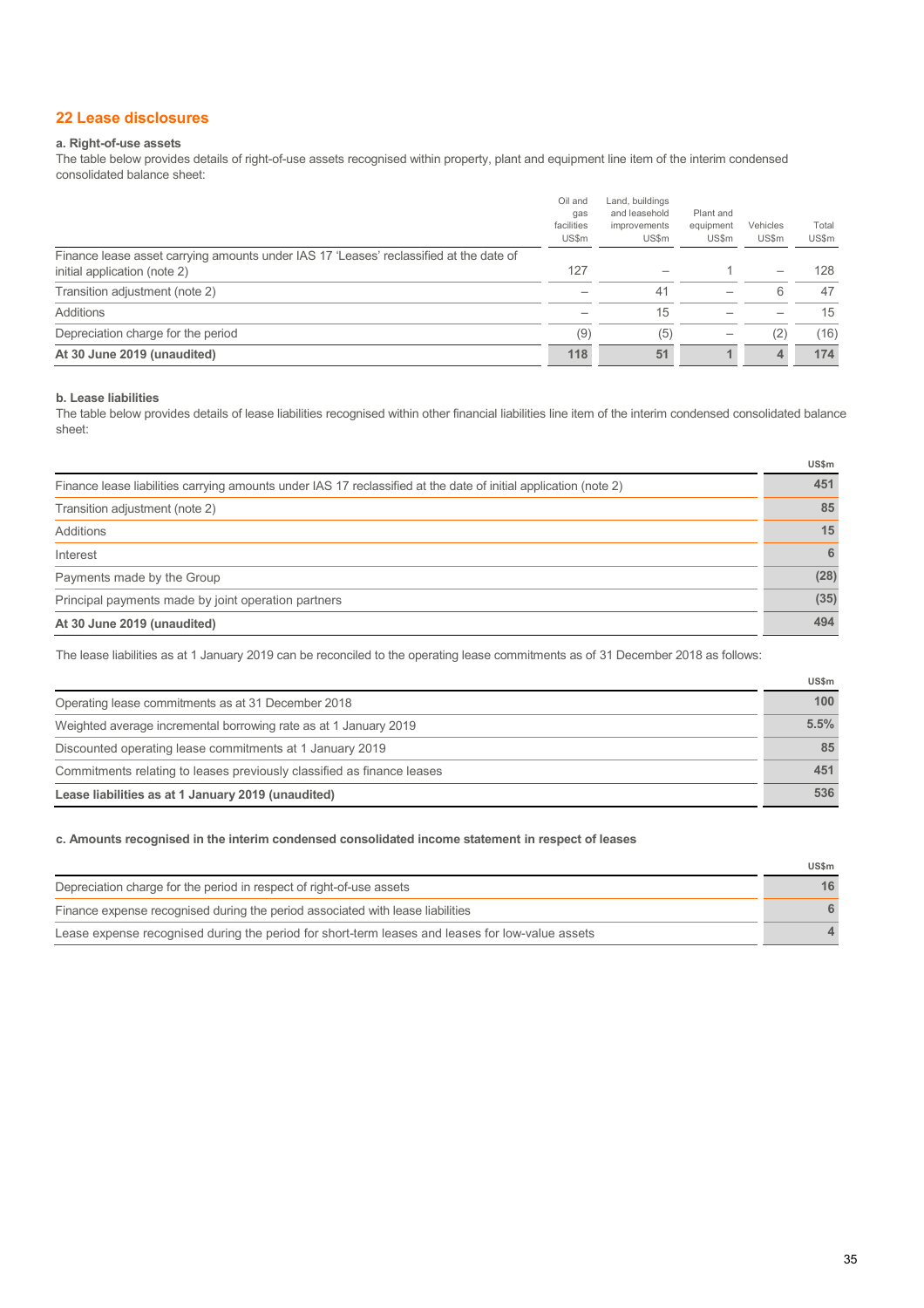## **Appendices**

For the six months ended 30 June 2019

### **Appendix A**

The Group references Alternative Performance Measures ("APMs") when evaluating the Group's reported financial performance, financial position and cash flows that are not defined or specified under International Financial Reporting Standards ("IFRS"). The Group considers that these APMs, which are not a substitute for or superior to IFRS measures, provide stakeholders with additional useful information by adjusting for certain reported items which impact upon IFRS measures or, by defining new measures, to aid the understanding of the Group's financial performance, financial position and cash flows.

| <b>APM</b>                                                                                                                                       | Description                                                                                                                        | <b>Closest equivalent IFRS</b><br>measure                                                                                                                                                                                   | Adjustments to reconcile to primary statements                                                                                                                                                                                                                                                                                                                                                                                                 | Rationale for adjustments                                                                                                                                                                                                                                                         |
|--------------------------------------------------------------------------------------------------------------------------------------------------|------------------------------------------------------------------------------------------------------------------------------------|-----------------------------------------------------------------------------------------------------------------------------------------------------------------------------------------------------------------------------|------------------------------------------------------------------------------------------------------------------------------------------------------------------------------------------------------------------------------------------------------------------------------------------------------------------------------------------------------------------------------------------------------------------------------------------------|-----------------------------------------------------------------------------------------------------------------------------------------------------------------------------------------------------------------------------------------------------------------------------------|
| Group's business<br>performance net<br>profit attributable<br>to Petrofac<br>Limited<br>shareholders<br>(note A1)                                | Measures net<br>profitability                                                                                                      | Group's net profit/(loss)                                                                                                                                                                                                   | Petrofac presents business performance<br>APM in the interim condensed<br>consolidated income statement as a<br>means of measuring underlying business<br>performance. The business performance<br>net profit measure excludes the<br>contribution of impairments of assets, fair<br>value re-measurements, losses on<br>disposal, restructuring and redundancy<br>costs, onerous leasehold property<br>provision, certain Corporate reporting | The intention of this measure is<br>to provide users of the interim<br>condensed consolidated<br>financial statements with a clear<br>and consistent presentation of<br>underlying business<br>performance and it excludes the<br>impact of certain items to aid<br>comparability |
| <b>Business</b><br>performance basic<br>and diluted<br>earnings per<br>share attributable<br>to Petrofac<br>Limited<br>shareholders<br>(note A2) | Measures net<br>profitability                                                                                                      | Basic and diluted earnings<br>per share                                                                                                                                                                                     | segment professional services and<br>amortisation of debt acquisition cost,<br>contract migration costs and material<br>deferred tax movements arising due to<br>foreign exchange differences in<br>jurisdictions where tax is computed based<br>on the functional currency of the country<br>A re-presentation was made to the<br>Group's business performance APM                                                                            |                                                                                                                                                                                                                                                                                   |
| <b>Business</b><br>performance<br>earnings before<br>interest, tax,<br>depreciation and<br>amortisation<br>("EBITDA")<br>(note A3)               | <b>Measures</b><br>operating<br>profitability                                                                                      | Operating profit/(loss)                                                                                                                                                                                                     | during 2018, refer note 6 for details<br>Excludes exceptional items and certain<br>re-measurements, depreciation and<br>amortisation and includes share of net<br>profits from associates and joint ventures                                                                                                                                                                                                                                   | The intention of this measure is<br>to provide users of the interim<br>condensed consolidated<br>financial statements with a clear<br>and consistent presentation of<br>underlying operating<br>performance                                                                       |
| <b>Business</b><br>performance<br>effective tax rate<br>$( 'ETR' )$ (note A4)                                                                    | Measures tax<br>charge                                                                                                             | Income tax expense                                                                                                                                                                                                          | Excludes income tax credit related to<br>exceptional items and certain re-<br>measurements                                                                                                                                                                                                                                                                                                                                                     | The intention of this measure is<br>to provide users of the interim<br>condensed consolidated<br>financial statements with a clear<br>and consistent presentation of<br>underlying business<br>performance ETR                                                                    |
| Capital<br>expenditure (note<br>A5)                                                                                                              | Measures net<br>cash cost of<br>capital<br>investment                                                                              | Net cash flows (used<br>in)/generated from<br>investing activities                                                                                                                                                          | Excludes dividends received from<br>associates and joint ventures, net loans<br>repaid by associates and joint ventures,<br>proceeds from disposal of a subsidiary,<br>disposal costs paid/proceeds from<br>disposal of property, plant and equipment<br>and interest received                                                                                                                                                                 | Excludes items not considered<br>relevant to capital investment                                                                                                                                                                                                                   |
| Free cash flow<br>(note A6)                                                                                                                      | Measures net<br>cash<br>generated<br>after<br>operating and<br>investing<br>activities to<br>finance<br>returns to<br>shareholders | Net cash flows generated<br>from/(used in) operating<br>activities plus net cash<br>flows (used in)/generated<br>from investing activities<br>minus interest paid plus<br>amounts received from<br>non-controlling interest | n/a                                                                                                                                                                                                                                                                                                                                                                                                                                            | n/a                                                                                                                                                                                                                                                                               |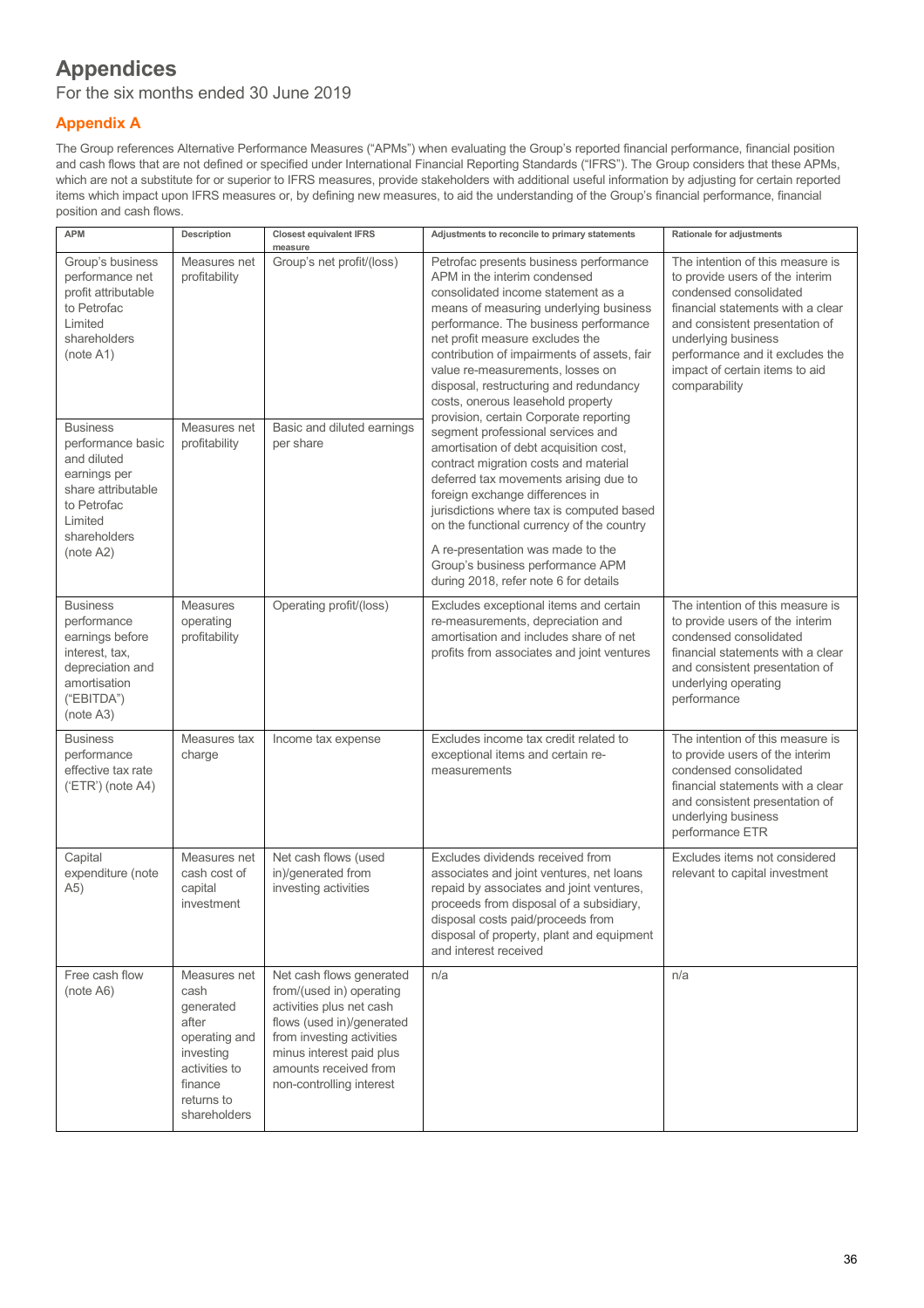| <b>APM</b>                                             | Description                                                                                     | <b>Closest equivalent IFRS</b><br>measure                                                                                                                                                                                                                             | Adjustments to reconcile to primary statements | Rationale for adjustments |
|--------------------------------------------------------|-------------------------------------------------------------------------------------------------|-----------------------------------------------------------------------------------------------------------------------------------------------------------------------------------------------------------------------------------------------------------------------|------------------------------------------------|---------------------------|
| Working capital,<br>balance sheet<br>measure (note A7) | Measures the<br>investment in<br>working<br>capital                                             | No direct equivalent.<br>Calculated as inventories<br>plus trade and other<br>receivables plus contract<br>assets minus trade and<br>other payables minus<br>contract liabilities minus<br>accrued contract<br>expenses                                               | n/a                                            | n/a                       |
| Return on capital<br>employed<br>('ROCE') (note<br>A8) | Measures the<br>efficiency of<br>generating<br>operating<br>profits from<br>capital<br>employed | No direct equivalent.<br>Calculated as business<br>performance earnings<br>before interest, tax and<br>amortisation (EBITA)<br>divided by capital<br>employed (average total<br>assets minus average<br>current liabilities after<br>adjusting for certain<br>leases) | n/a                                            | n/a                       |
| Cash conversion<br>(note A9)                           | Measures the<br>conversion of<br>EBITDA into<br>cash                                            | No direct equivalent.<br>Calculated as cash<br>generated from operations<br>divided by business<br>performance EBITDA                                                                                                                                                 | n/a                                            | n/a                       |
| Net lease liabilities<br>(note A10)                    | Measures net<br>lease<br>liabilities                                                            | No direct equivalent.<br>Calculated as gross lease<br>liabilities minus 70% of<br>leases in respect of oil<br>and gas facilities relating<br>to Block PM304 in<br>Malaysia                                                                                            | n/a                                            | n/a                       |
| Net debt (note<br>A11)                                 | Measure<br>indebtedness                                                                         | No direct equivalent.<br>Calculated as interest<br>bearing loans and<br>borrowings minus cash<br>and short-term deposits                                                                                                                                              | n/a                                            | n/a                       |
| Net debt/EBITDA<br>(note $A12$ )                       | Measures<br>leverage                                                                            | No direct equivalent.<br>Calculated as net debt<br>divided by EBITDA                                                                                                                                                                                                  | n/a                                            | n/a                       |
| New order intake<br>(note A13)                         | Provides<br>visibility of<br>future<br>revenue                                                  | No direct equivalent.<br>Calculated as net awards<br>plus net variation orders                                                                                                                                                                                        | n/a                                            | n/a                       |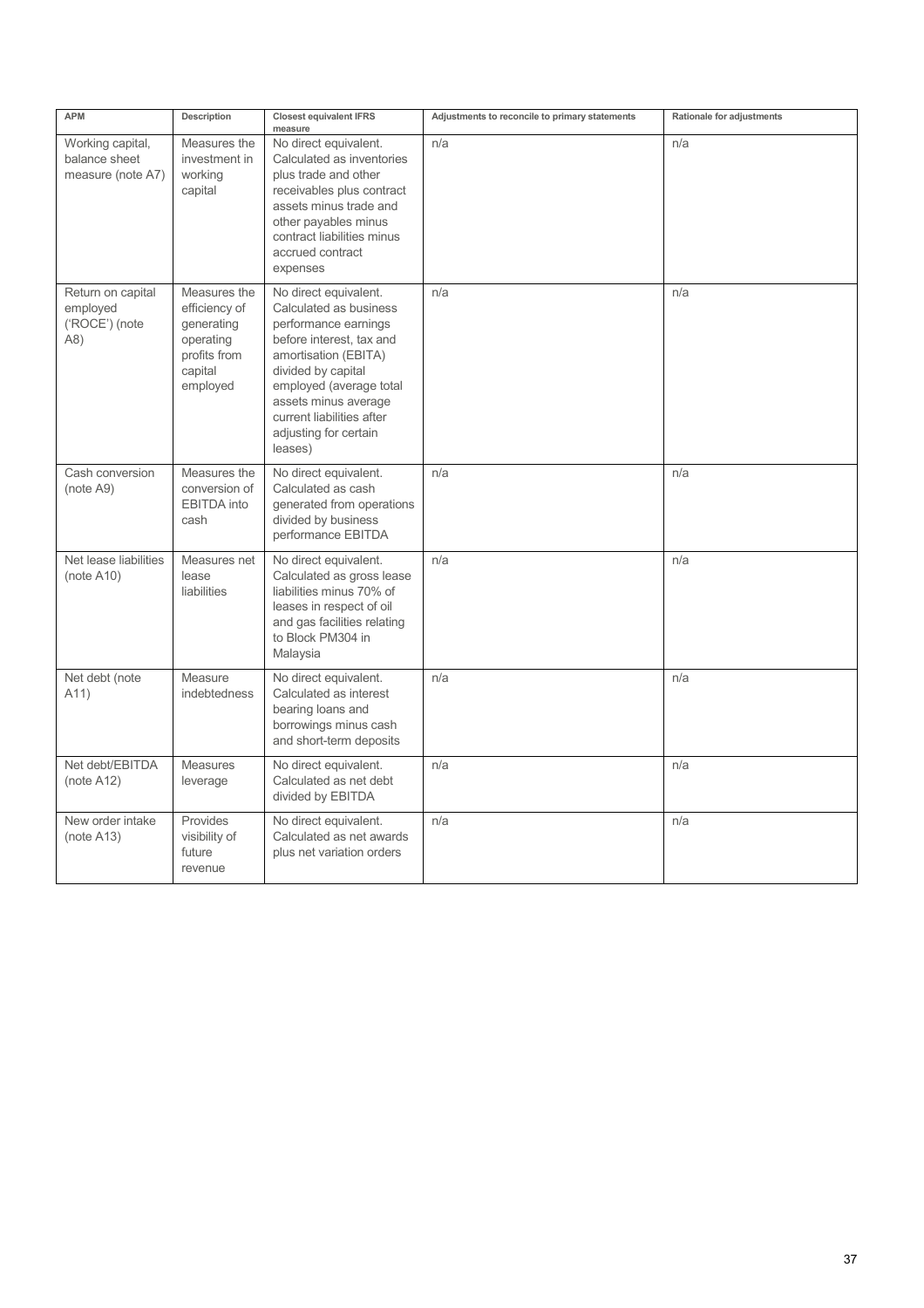## **Appendices**

For the six months ended 30 June 2019

**A1. Business performance net profit attributable to Petrofac Limited shareholders**

|                                                                               | Six months | *Six months |
|-------------------------------------------------------------------------------|------------|-------------|
|                                                                               | ended      | ended       |
|                                                                               | 30 June    | 30 June     |
|                                                                               | 2019       | 2018        |
|                                                                               | Unaudited  | Unaudited   |
|                                                                               | US\$m      | US\$m       |
| Reported net profit/(loss) (A)                                                | 135        | (21)        |
| Adjustments - exceptional items and certain re-measurements (note 6):         |            |             |
| Impairment of Assets                                                          |            | 244         |
| Fair value re-measurements                                                    |            |             |
| Loss on disposal                                                              |            |             |
| Group reorganisation and redundancy costs                                     | 4          | 6           |
| Onerous leasehold property provisions                                         |            | 17          |
| Other exceptional items                                                       | 11         | 13          |
| Pre-tax exceptional items and certain re-measurements (B)                     | 15         | 280         |
| Foreign exchange translation (gains)/losses on deferred tax balances          |            | (1)         |
| Tax relief on exceptional items and certain re-measurements                   |            | (71)        |
| Tax credit on exceptional items and certain re-measurements (C)               |            | (72)        |
| Post-tax exceptional items and certain re-measurements ( $D = B + C$ )        | 15         | 208         |
| Group's business performance net profit $(A + D)$                             | 150        | 187         |
| Loss attributable to non-controlling interest                                 | 4          | 4           |
| Business performance net profit attributable to Petrofac Limited shareholders | 154        | 191         |

Re-presented due to the reclassification of an item from exceptional items and certain re-measurements to business performance as set out in note 6 'exceptional items and certain remeasurements' to the interim condensed consolidated financial statements.

#### **A2. Business performance basic earnings per share attributable to Petrofac Limited shareholders**

|                                                                                       | Six months   | *Six months |
|---------------------------------------------------------------------------------------|--------------|-------------|
|                                                                                       | ended        | ended       |
|                                                                                       | 30 June      | 30 June     |
|                                                                                       | 2019         | 2018        |
|                                                                                       | Unaudited    | Unaudited   |
|                                                                                       | <b>US\$m</b> | US\$m       |
| Reported net profit/(loss) attributable to Petrofac Limited shareholders (E)          | 139          | (17)        |
| Add: post-tax exceptional items and certain re-measurements (appendix A note A1)      | 15           | 208         |
| Business performance net profit attributable to Petrofac Limited shareholders $(E_1)$ | 154          | 191         |

\* Re-presented due to the reclassification of an item from exceptional items and certain re-measurements to business performance as set out in note 6 'exceptional items and certain remeasurements' to the interim condensed consolidated financial statements.

|                                                                                                           | 30 June   | 30 June   |
|-----------------------------------------------------------------------------------------------------------|-----------|-----------|
|                                                                                                           | 2019      | 2019      |
|                                                                                                           | Unaudited | Unaudited |
|                                                                                                           | shares    | shares    |
|                                                                                                           | Million   | million   |
| Weighted average number of ordinary shares for basic earnings per share <sup>1</sup> (F) (note 8)         | 337       | 339       |
| Weighted average number of ordinary shares for diluted earnings per share <sup>1</sup> ( $F_1$ ) (note 8) | 343       | 339       |

|                                             | Six months<br>ended<br>30 June    | *Six months<br>ended<br>30 June |
|---------------------------------------------|-----------------------------------|---------------------------------|
|                                             | 2019<br><b>Unaudited</b><br>US\$m | 2018<br>Unaudited<br>US\$m      |
| Basic earnings per share                    |                                   |                                 |
| Business performance $(E_1 / F \times 100)$ | 45.7                              | 56.3                            |
| Reported $(E / F \times 100)$               | 41.2                              | (5.0)                           |
| Diluted earnings per share <sup>2</sup>     |                                   |                                 |
| Business performance $(E_1/F_1 \times 100)$ | 44.9                              | 56.3                            |
| Reported $(E / F_1 \times 100)$             | 40.5                              | (5.0)                           |

Re-presented due to the reclassification of an item from exceptional items and certain re-measurements to business performance as set out in note 6 'exceptional items and certain remeasurements' to the interim condensed consolidated financial statements.

The weighted number of ordinary shares in issue during the period excludes those held by the Employee Benefit Trust.

2 For the six months ended 30 June 2018, potentially issuable ordinary shares under the share-based payment plans are excluded from the diluted earnings per ordinary share calculation, as their inclusion would decrease the loss per ordinary share.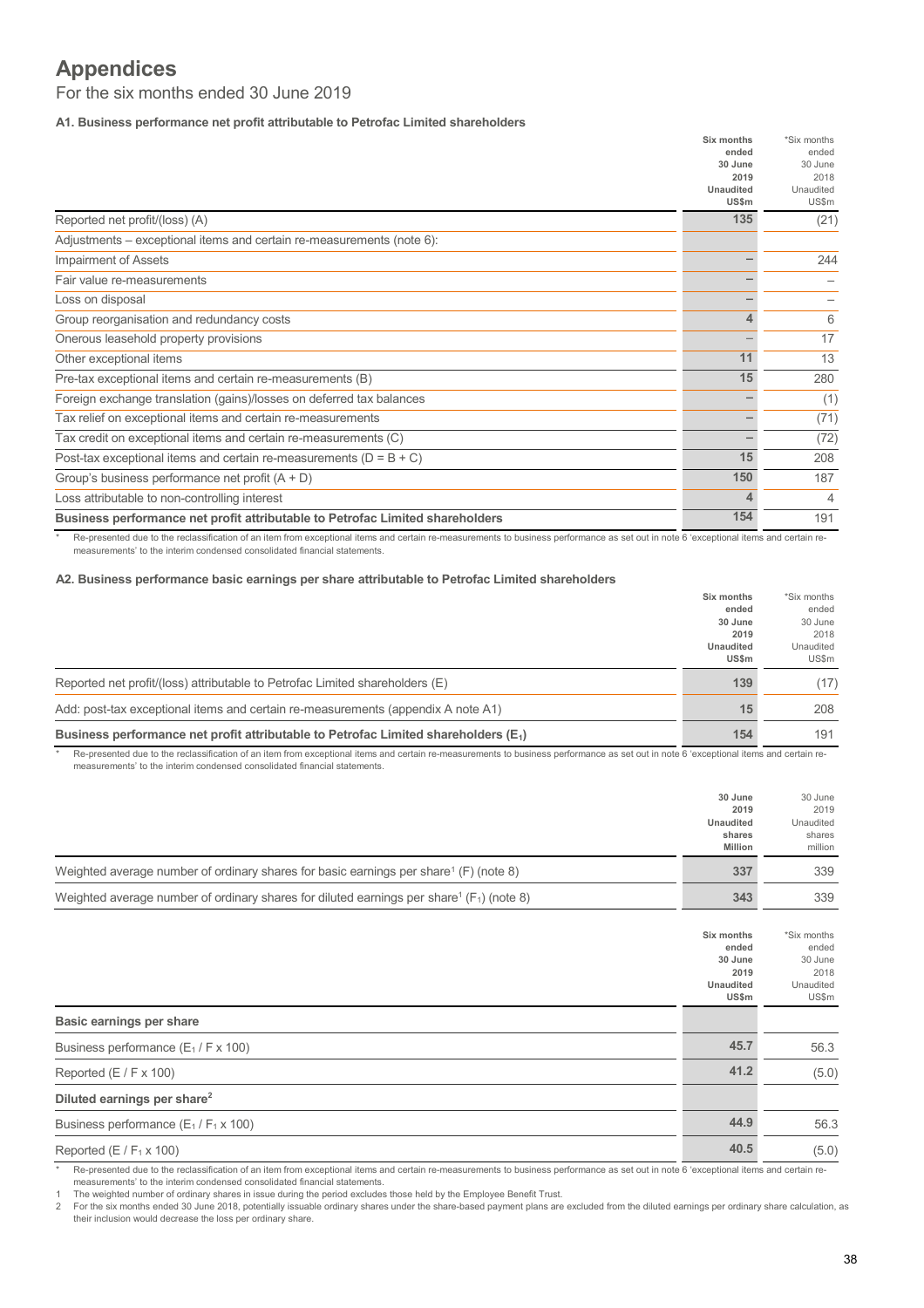#### **A3. Business performance EBITDA**

|                                                                            | Six months       | *Six months |
|----------------------------------------------------------------------------|------------------|-------------|
|                                                                            | ended            | ended       |
|                                                                            | 30 June          | 30 June     |
|                                                                            | 2019             | 2018        |
|                                                                            | <b>Unaudited</b> | Unaudited   |
|                                                                            | US\$m            | US\$m       |
| Reported operating profit/(loss)                                           | 203              | (32)        |
| Adjustments:                                                               |                  |             |
| Pre-tax exceptional items and certain re-measurements (appendix A note A1) | 15               | 280         |
| Share of net profit of associates and joint ventures                       | 13               | 8           |
| Depreciation (note 10)                                                     | 68               | 78          |
| Amortisation and write off (note 4)                                        | 6                |             |
| <b>Business performance EBITDA</b>                                         | 305              | 334         |

\* Re-presented due to the reclassification of an item from exceptional items and certain re-measurements to business performance as set out in note 6 'exceptional items and certain remeasurements' to the interim condensed consolidated financial statements.

#### **A4. Business performance ETR**

|                                                                                       | Six months                | *Six months        |
|---------------------------------------------------------------------------------------|---------------------------|--------------------|
|                                                                                       | ended<br>30 June          | ended<br>30 June   |
|                                                                                       | 2019                      | 2018               |
|                                                                                       | <b>Unaudited</b><br>US\$m | Unaudited<br>US\$m |
| Reported income tax expense/(credit)                                                  | 58                        | (31)               |
| Add: Tax credit on exceptional items and certain re-measurements (appendix A note A1) |                           | 72                 |
| Business performance income tax expense (G)                                           | 58                        | 41                 |
| Group's business performance net profit (appendix A note A1)                          | 150                       | 187                |
| Group's business performance net profit before tax (H)                                | 208                       | 228                |
| Business performance ETR (G / H x 100)                                                | 27.9%                     | 18.0%              |

Re-presented due to the reclassification of an item from exceptional items and certain re-measurements to business performance as set out in note 6 'exceptional items and certain remeasurements' to the interim condensed consolidated financial statements.

#### **A5. Capital expenditure**

|                                                              | Six months       | Six months     |
|--------------------------------------------------------------|------------------|----------------|
|                                                              | ended            | ended          |
|                                                              | 30 June          | 30 June        |
|                                                              | 2019             | 2018           |
|                                                              | <b>Unaudited</b> | Unaudited      |
|                                                              | US\$m            | US\$m          |
| Net cash flows used in/(generated from) investing activities | 52               | (55)           |
| <b>Adjustments:</b>                                          |                  |                |
| Dividend received from associates and joint ventures         | C                | 5              |
| Net loans repaid by/(paid to) associates and joint ventures  |                  | $\overline{7}$ |
| Proceeds from disposal of property, plant and equipment      | (6)              | 93             |
| Proceeds from disposal of subsidiaries                       | $\overline{2}$   |                |
| Interest received                                            | 3                | 3              |
| <b>Capital expenditure</b>                                   | 53               | 53             |

#### **A6. Free cash flow**

|                                                              | Six months       | Six months |
|--------------------------------------------------------------|------------------|------------|
|                                                              | ended            | ended      |
|                                                              | 30 June          | 30 June    |
|                                                              | 2019             | 2018       |
|                                                              | <b>Unaudited</b> | Unaudited  |
|                                                              | US\$m            | US\$m      |
| Net cash flows generated from/(used in) operating activities | 190              | (148)      |
| Net cash flows (used in)/generated from investing activities | (52)             | 55         |
| Interest paid                                                | (25)             | (33)       |
| Amounts received from non-controlling interest               | 10               |            |
| Free cash flow                                               | 123              | (126)      |
|                                                              |                  |            |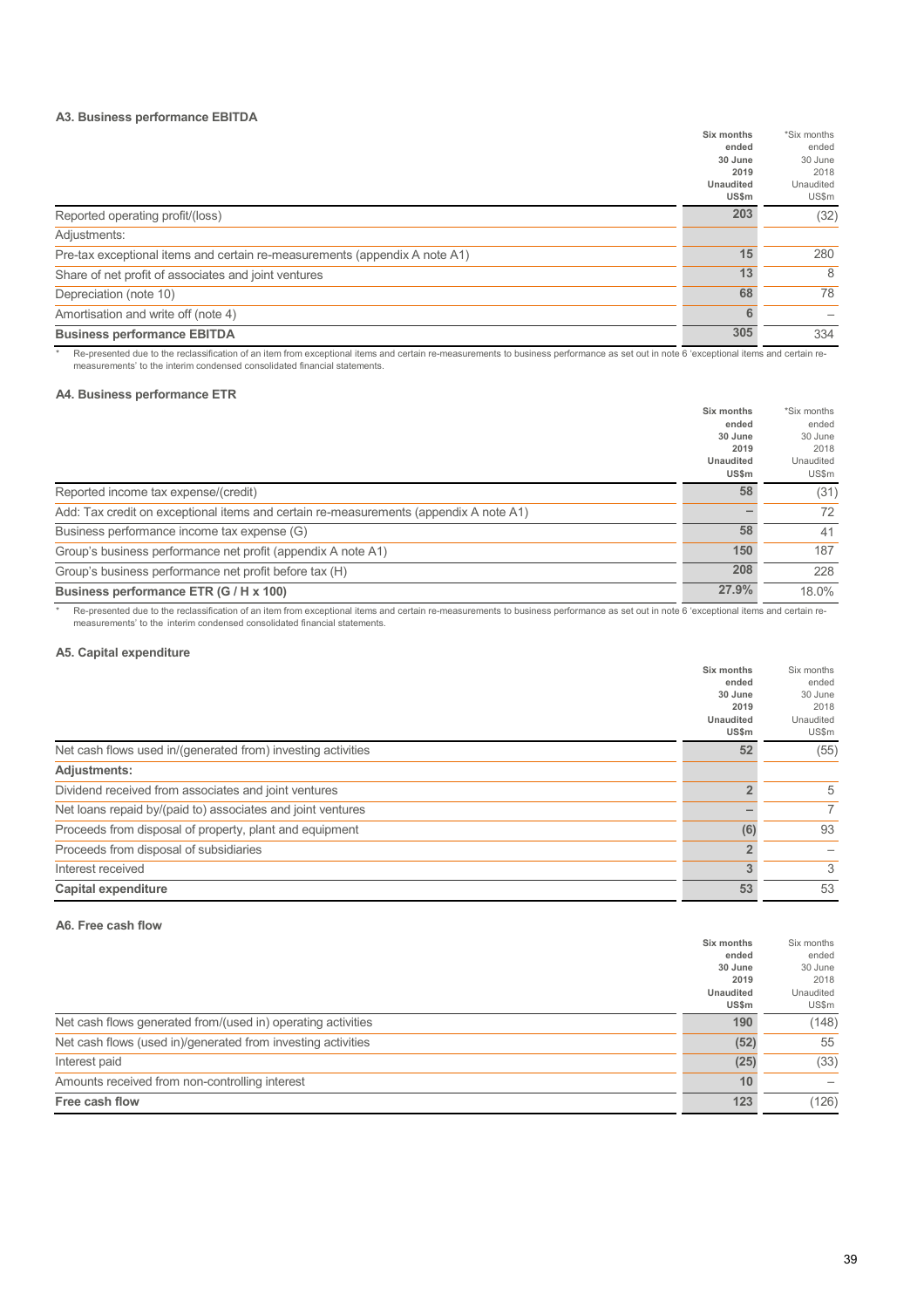## **Appendices**

For the six months ended 30 June 2019

#### **A7. Working capital**

| 2019<br>2018<br><b>Unaudited</b><br>Audited<br>US\$m<br>US\$m<br>19<br>21<br>Inventories<br>1,394<br>1,431<br>Trade and other receivables (note 13)<br>2,253<br>Contract assets (note 14)<br>1,998<br><b>Current Assets (I)</b><br>3,666<br>3,450<br>962<br>1,113<br>Trade and other payables (note 18)<br>467<br>504<br>1,702<br>1,645<br>Accrued contract expenses<br><b>Current Liabilities (J)</b><br>3,282<br>3,111<br>339<br>Working capital (I - J)<br>384 |                                | 30 June | 31 December |
|-------------------------------------------------------------------------------------------------------------------------------------------------------------------------------------------------------------------------------------------------------------------------------------------------------------------------------------------------------------------------------------------------------------------------------------------------------------------|--------------------------------|---------|-------------|
|                                                                                                                                                                                                                                                                                                                                                                                                                                                                   |                                |         |             |
|                                                                                                                                                                                                                                                                                                                                                                                                                                                                   |                                |         |             |
|                                                                                                                                                                                                                                                                                                                                                                                                                                                                   |                                |         |             |
|                                                                                                                                                                                                                                                                                                                                                                                                                                                                   |                                |         |             |
|                                                                                                                                                                                                                                                                                                                                                                                                                                                                   |                                |         |             |
|                                                                                                                                                                                                                                                                                                                                                                                                                                                                   |                                |         |             |
|                                                                                                                                                                                                                                                                                                                                                                                                                                                                   |                                |         |             |
|                                                                                                                                                                                                                                                                                                                                                                                                                                                                   |                                |         |             |
|                                                                                                                                                                                                                                                                                                                                                                                                                                                                   | Contract liabilities (note 19) |         |             |
|                                                                                                                                                                                                                                                                                                                                                                                                                                                                   |                                |         |             |
|                                                                                                                                                                                                                                                                                                                                                                                                                                                                   |                                |         |             |
|                                                                                                                                                                                                                                                                                                                                                                                                                                                                   |                                |         |             |

#### **A8. Return on capital employed**

| ended<br>ended<br>30 June<br>30 June<br>2019<br>2018<br><b>Unaudited</b><br>Unaudited<br><b>US\$m</b><br>US\$m<br>Reported operating profit/(loss)<br>203<br>(32)<br>Pre-tax exceptional items and certain re-measurements (appendix A note A1)<br>15<br>280<br>Share of profits from associates and joint ventures<br>13<br>8<br>Amortisation and write off (note 4)<br>6<br>Business performance EBITA (K)<br>237<br>256<br>Total assets opening balance<br>5,806<br>7,563<br>Less: 70% on leases in respect of oil and gas facilities relating to Block PM304 in Malaysia<br>(313)<br>(381)<br>Adjusted total assets opening balance (L)<br>5,493<br>7,182<br>Total assets closing balance<br>6,580<br>6,307<br>Less: 70% on leases in respect of oil and gas facilities relating to Block PM304 in Malaysia (note A10)<br>(296)<br>(348)<br>Adjusted total assets closing balance (M)<br>6,232<br>6,011<br>Average total assets $(N = (L + M)/2)$<br>6,707<br>5,752<br>Current liabilities opening balance<br>4,982<br>3,794<br>Less: 70% on leases in respect of oil and gas facilities relating to Block PM304 in Malaysia (note A10)<br>(76)<br>(76)<br>Adjusted current liabilities opening balance (O)<br>3,718<br>4,906<br>Current liabilities closing balance<br>4,351<br>3,918<br>Less: 70% on leases in respect of oil and gas facilities relating to Block PM304 in Malaysia (note A10)<br>(86)<br>(76)<br>Adjusted current liabilities closing balance (P)<br>3,832<br>4,275<br>Average current liabilities $(Q = (O + P)/2)$<br>3,775<br>4,591<br>1,977<br>2,116<br>24.2%<br>Return on capital employed (K / R x 100 x 2)<br>24.0% |                                | Six months | *Six months |
|----------------------------------------------------------------------------------------------------------------------------------------------------------------------------------------------------------------------------------------------------------------------------------------------------------------------------------------------------------------------------------------------------------------------------------------------------------------------------------------------------------------------------------------------------------------------------------------------------------------------------------------------------------------------------------------------------------------------------------------------------------------------------------------------------------------------------------------------------------------------------------------------------------------------------------------------------------------------------------------------------------------------------------------------------------------------------------------------------------------------------------------------------------------------------------------------------------------------------------------------------------------------------------------------------------------------------------------------------------------------------------------------------------------------------------------------------------------------------------------------------------------------------------------------------------------------------------------------------------------------------------------------------|--------------------------------|------------|-------------|
|                                                                                                                                                                                                                                                                                                                                                                                                                                                                                                                                                                                                                                                                                                                                                                                                                                                                                                                                                                                                                                                                                                                                                                                                                                                                                                                                                                                                                                                                                                                                                                                                                                                    |                                |            |             |
|                                                                                                                                                                                                                                                                                                                                                                                                                                                                                                                                                                                                                                                                                                                                                                                                                                                                                                                                                                                                                                                                                                                                                                                                                                                                                                                                                                                                                                                                                                                                                                                                                                                    |                                |            |             |
|                                                                                                                                                                                                                                                                                                                                                                                                                                                                                                                                                                                                                                                                                                                                                                                                                                                                                                                                                                                                                                                                                                                                                                                                                                                                                                                                                                                                                                                                                                                                                                                                                                                    |                                |            |             |
|                                                                                                                                                                                                                                                                                                                                                                                                                                                                                                                                                                                                                                                                                                                                                                                                                                                                                                                                                                                                                                                                                                                                                                                                                                                                                                                                                                                                                                                                                                                                                                                                                                                    |                                |            |             |
|                                                                                                                                                                                                                                                                                                                                                                                                                                                                                                                                                                                                                                                                                                                                                                                                                                                                                                                                                                                                                                                                                                                                                                                                                                                                                                                                                                                                                                                                                                                                                                                                                                                    |                                |            |             |
|                                                                                                                                                                                                                                                                                                                                                                                                                                                                                                                                                                                                                                                                                                                                                                                                                                                                                                                                                                                                                                                                                                                                                                                                                                                                                                                                                                                                                                                                                                                                                                                                                                                    | <b>Adjustments:</b>            |            |             |
|                                                                                                                                                                                                                                                                                                                                                                                                                                                                                                                                                                                                                                                                                                                                                                                                                                                                                                                                                                                                                                                                                                                                                                                                                                                                                                                                                                                                                                                                                                                                                                                                                                                    |                                |            |             |
|                                                                                                                                                                                                                                                                                                                                                                                                                                                                                                                                                                                                                                                                                                                                                                                                                                                                                                                                                                                                                                                                                                                                                                                                                                                                                                                                                                                                                                                                                                                                                                                                                                                    |                                |            |             |
|                                                                                                                                                                                                                                                                                                                                                                                                                                                                                                                                                                                                                                                                                                                                                                                                                                                                                                                                                                                                                                                                                                                                                                                                                                                                                                                                                                                                                                                                                                                                                                                                                                                    |                                |            |             |
|                                                                                                                                                                                                                                                                                                                                                                                                                                                                                                                                                                                                                                                                                                                                                                                                                                                                                                                                                                                                                                                                                                                                                                                                                                                                                                                                                                                                                                                                                                                                                                                                                                                    |                                |            |             |
|                                                                                                                                                                                                                                                                                                                                                                                                                                                                                                                                                                                                                                                                                                                                                                                                                                                                                                                                                                                                                                                                                                                                                                                                                                                                                                                                                                                                                                                                                                                                                                                                                                                    |                                |            |             |
|                                                                                                                                                                                                                                                                                                                                                                                                                                                                                                                                                                                                                                                                                                                                                                                                                                                                                                                                                                                                                                                                                                                                                                                                                                                                                                                                                                                                                                                                                                                                                                                                                                                    |                                |            |             |
|                                                                                                                                                                                                                                                                                                                                                                                                                                                                                                                                                                                                                                                                                                                                                                                                                                                                                                                                                                                                                                                                                                                                                                                                                                                                                                                                                                                                                                                                                                                                                                                                                                                    |                                |            |             |
|                                                                                                                                                                                                                                                                                                                                                                                                                                                                                                                                                                                                                                                                                                                                                                                                                                                                                                                                                                                                                                                                                                                                                                                                                                                                                                                                                                                                                                                                                                                                                                                                                                                    |                                |            |             |
|                                                                                                                                                                                                                                                                                                                                                                                                                                                                                                                                                                                                                                                                                                                                                                                                                                                                                                                                                                                                                                                                                                                                                                                                                                                                                                                                                                                                                                                                                                                                                                                                                                                    |                                |            |             |
|                                                                                                                                                                                                                                                                                                                                                                                                                                                                                                                                                                                                                                                                                                                                                                                                                                                                                                                                                                                                                                                                                                                                                                                                                                                                                                                                                                                                                                                                                                                                                                                                                                                    |                                |            |             |
|                                                                                                                                                                                                                                                                                                                                                                                                                                                                                                                                                                                                                                                                                                                                                                                                                                                                                                                                                                                                                                                                                                                                                                                                                                                                                                                                                                                                                                                                                                                                                                                                                                                    |                                |            |             |
|                                                                                                                                                                                                                                                                                                                                                                                                                                                                                                                                                                                                                                                                                                                                                                                                                                                                                                                                                                                                                                                                                                                                                                                                                                                                                                                                                                                                                                                                                                                                                                                                                                                    |                                |            |             |
|                                                                                                                                                                                                                                                                                                                                                                                                                                                                                                                                                                                                                                                                                                                                                                                                                                                                                                                                                                                                                                                                                                                                                                                                                                                                                                                                                                                                                                                                                                                                                                                                                                                    |                                |            |             |
|                                                                                                                                                                                                                                                                                                                                                                                                                                                                                                                                                                                                                                                                                                                                                                                                                                                                                                                                                                                                                                                                                                                                                                                                                                                                                                                                                                                                                                                                                                                                                                                                                                                    |                                |            |             |
|                                                                                                                                                                                                                                                                                                                                                                                                                                                                                                                                                                                                                                                                                                                                                                                                                                                                                                                                                                                                                                                                                                                                                                                                                                                                                                                                                                                                                                                                                                                                                                                                                                                    |                                |            |             |
|                                                                                                                                                                                                                                                                                                                                                                                                                                                                                                                                                                                                                                                                                                                                                                                                                                                                                                                                                                                                                                                                                                                                                                                                                                                                                                                                                                                                                                                                                                                                                                                                                                                    |                                |            |             |
|                                                                                                                                                                                                                                                                                                                                                                                                                                                                                                                                                                                                                                                                                                                                                                                                                                                                                                                                                                                                                                                                                                                                                                                                                                                                                                                                                                                                                                                                                                                                                                                                                                                    |                                |            |             |
|                                                                                                                                                                                                                                                                                                                                                                                                                                                                                                                                                                                                                                                                                                                                                                                                                                                                                                                                                                                                                                                                                                                                                                                                                                                                                                                                                                                                                                                                                                                                                                                                                                                    |                                |            |             |
|                                                                                                                                                                                                                                                                                                                                                                                                                                                                                                                                                                                                                                                                                                                                                                                                                                                                                                                                                                                                                                                                                                                                                                                                                                                                                                                                                                                                                                                                                                                                                                                                                                                    | Capital employed $(R = N - Q)$ |            |             |
|                                                                                                                                                                                                                                                                                                                                                                                                                                                                                                                                                                                                                                                                                                                                                                                                                                                                                                                                                                                                                                                                                                                                                                                                                                                                                                                                                                                                                                                                                                                                                                                                                                                    |                                |            |             |

\* Re-presented due to the reclassification of an item from exceptional items and certain re-measurements to business performance as set out in note 6 'exceptional items and certain remeasurements' to the interim condensed consolidated financial statements.

#### **A9. Cash conversion**

|                                              | Six months       | *Six months |
|----------------------------------------------|------------------|-------------|
|                                              | ended            | ended       |
|                                              | 30 June          | 30 June     |
|                                              | 2019             | 2018        |
|                                              | <b>Unaudited</b> | Unaudited   |
|                                              | <b>US\$m</b>     | US\$m       |
| Cash generated from/(used in) operations (S) | 310              | (42)        |
| Business performance EBITDA (T)              | 305              | 334         |
| Cash conversion (S / T x 100)                | $101.6\%$        | $(12.6\%)$  |

\* Re-presented due to the reclassification of an item from exceptional items and certain re-measurements to business performance as set out in note 6 'exceptional items and certain remeasurements' to the interim condensed consolidated financial statements.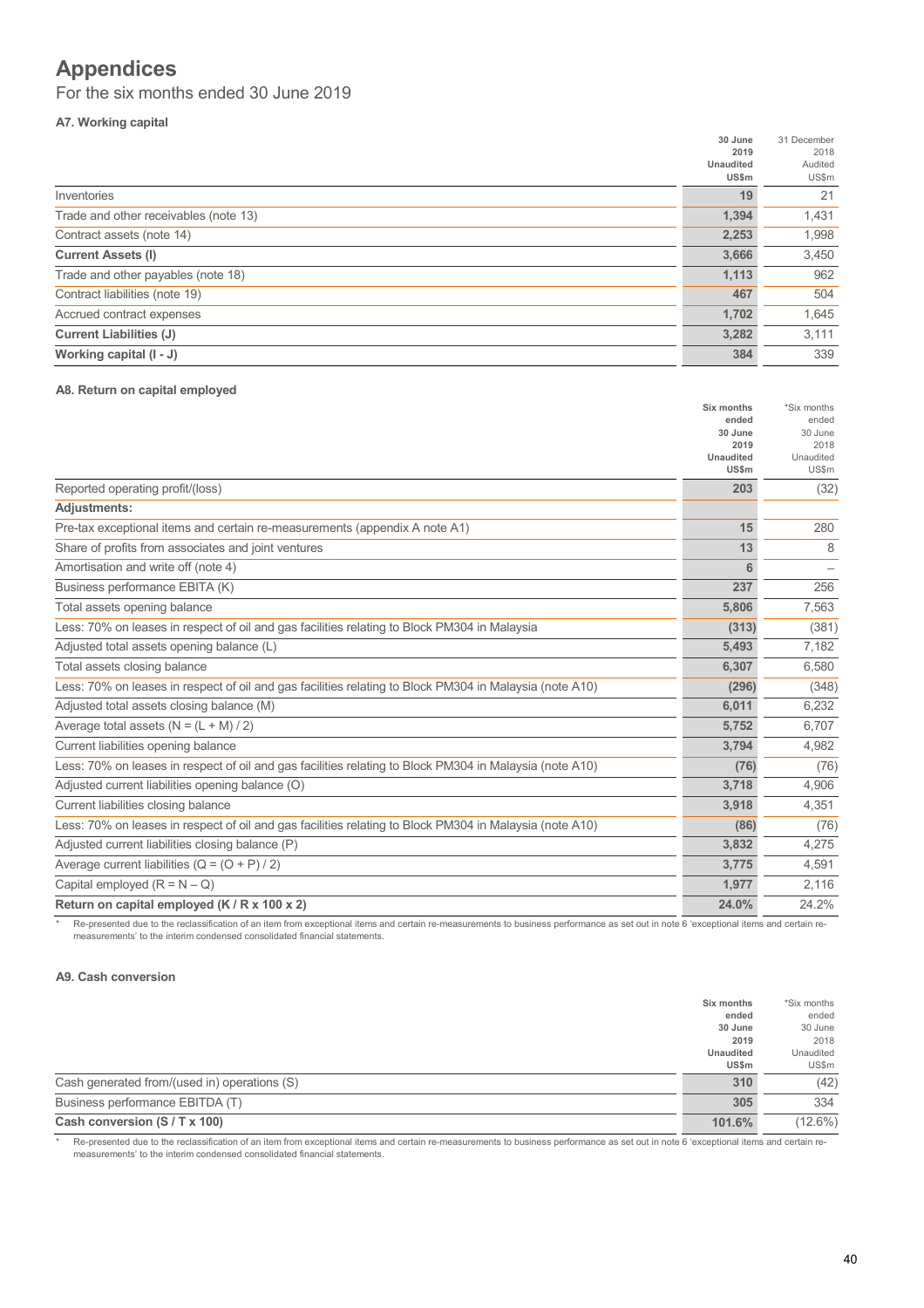#### **A10. Net lease liabilities**

|                                                                                                                  | 30 June          | 31 December |
|------------------------------------------------------------------------------------------------------------------|------------------|-------------|
|                                                                                                                  | 2019             | 2018        |
|                                                                                                                  | <b>Unaudited</b> | Audited     |
|                                                                                                                  | US\$m            | US\$m       |
| Non-current liability for leases (note 12)                                                                       | 358              | 339         |
| Current liability for leases (note 12)                                                                           | 136              | 112         |
| Total gross liability for leases                                                                                 | 494              | 451         |
| 70% gross up on non-current liability for leases in respect of oil and gas facilities relating to Block PM304 in |                  |             |
| Malaysia (note 12)                                                                                               | 210              | 237         |
| 70% gross up on current liability for leases in respect of oil and gas facilities relating to Block PM304 in     |                  |             |
| Malaysia (note 12)                                                                                               | 86               | 76          |
| Total 70% on leases in respect of oil and gas facilities relating to Block PM304 in Malaysia                     | 296              | 313         |
| Net non-current liability for leases                                                                             | 148              | 102         |
| Net current liability for leases                                                                                 | 50               | 36          |
| <b>Net liability for leases</b>                                                                                  | 198              | 138         |

#### **A11. Net debt**

|                                                     | 30 June      | 31 December |
|-----------------------------------------------------|--------------|-------------|
|                                                     | 2019         | 2018        |
|                                                     | Unaudited    | Audited     |
|                                                     | <b>US\$m</b> | US\$m       |
| Interest-bearing loans and borrowings (U) (note 17) | 924          | 636         |
| Less: Cash and short-term deposits (V) (note 15)    | (993)        | (726)       |
| Net (cash)/debt $(U - V)$                           | (69)         | (90)        |

#### **A12. Net debt / EBITDA**

|                                           | 30 June          | 31 December |
|-------------------------------------------|------------------|-------------|
|                                           | 2019             | 2018        |
|                                           | <b>Unaudited</b> | Audited     |
|                                           | <b>US\$m</b>     | US\$m       |
| Net Debt (W) (appendix A note A11)        | <b>NA</b>        | NA.         |
| Business performance EBITDA (X) (note A3) | <b>NA</b>        | <b>NA</b>   |
| Net debt / EBITDA (W / X)                 | <b>NA</b>        | <b>NA</b>   |

#### **A13. New order intake**

|                                                                | Six months       | *Six months |
|----------------------------------------------------------------|------------------|-------------|
|                                                                | ended            | ended       |
|                                                                | 30 June          | 30 June     |
|                                                                | 2019             | 2018        |
|                                                                | <b>Unaudited</b> | Unaudited   |
|                                                                | US\$m            | US\$m       |
| <b>Engineering &amp; Construction operating segment</b>        |                  |             |
| Net awards                                                     | 1,159            | 1,427       |
| Net variation orders                                           | 432              | 281         |
|                                                                | 1,591            | 1,708       |
| <b>Engineering &amp; Production Services operating segment</b> |                  |             |
| Net awards                                                     | 190              | 385         |
| Net variation orders                                           | (2)              | 41          |
|                                                                | 188              | 426         |
| New order intake                                               | 1,779            | 2,134       |
|                                                                |                  |             |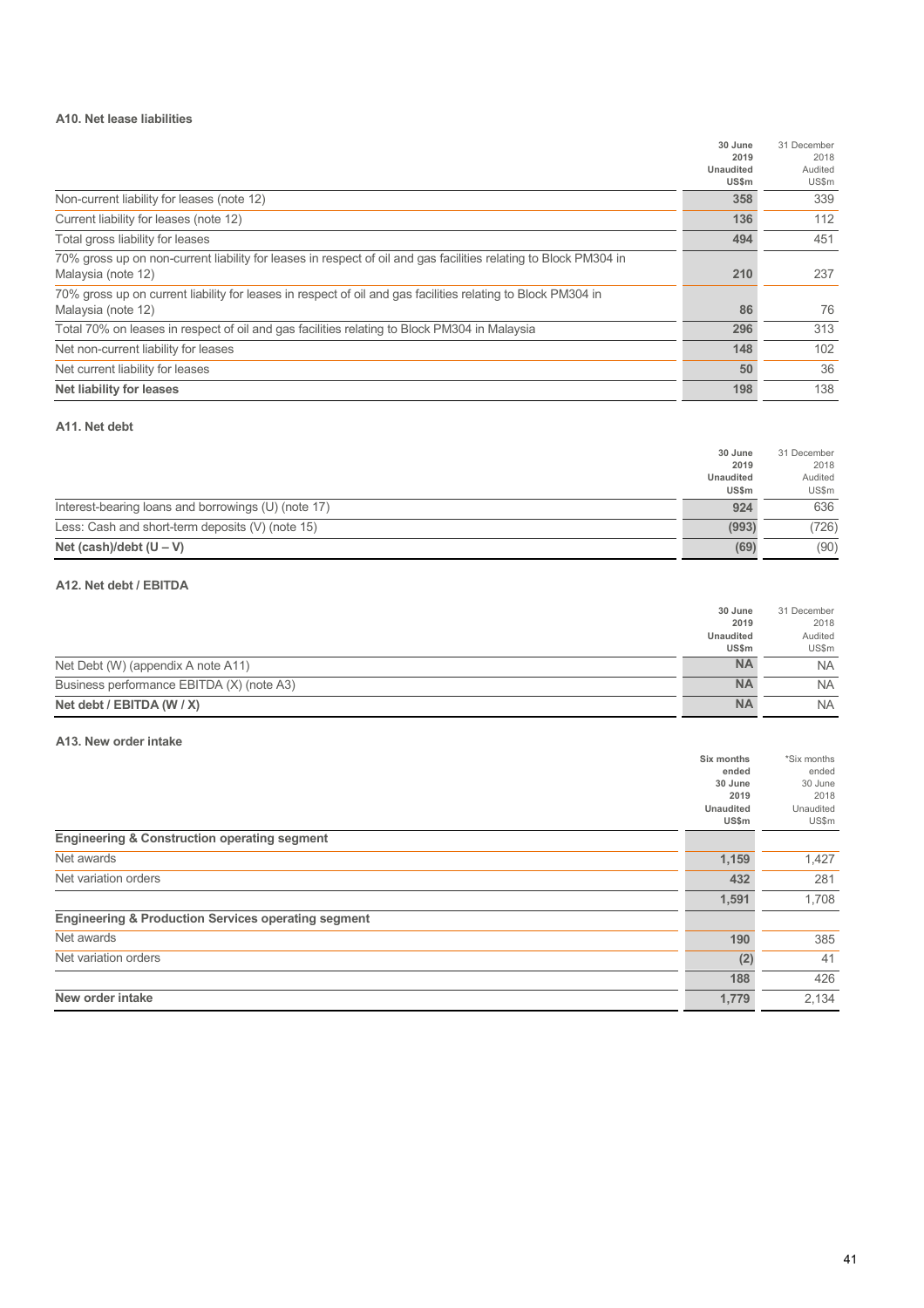## **STATEMENT OF DIRECTORS' RESPONSIBILITIES**

The Directors confirm that, to the best of their knowledge, the interim condensed consolidated financial statements on pages 14 to 35 has been prepared in accordance with IAS 34 'Interim Financial Reporting', and that the interim management report on pages 1 to 13 includes a fair review of the information required by DTR 4.2.7R and DTR 4.2.8R.

The Directors of Petrofac Limited are listed in the Petrofac Annual Report and Accounts 2018.

By the order of the Board

Ayman Asfari **Alastair Cochran** Asfari Alastair Cochran Alastair Cochran Alastair Cochran Alastair Cochran Alastair Cochran Alastair Cochran Alastair Cochran Alastair Cochran Alastair Cochran Alastair Cochran Alastair Coch Chief Executive Officer Chief Financial Officer

27 August 2019 27 August 2019

#### **Independent review report to Petrofac Limited**

#### **Introduction**

We have been engaged by Petrofac Limited ('the Company') to review the interim condensed consolidated financial statements in the interim report for the six months ended 30 June 2019 which comprises the interim condensed consolidated income statement, the interim condensed consolidated statement of comprehensive income, the interim condensed consolidated balance sheet, the interim condensed consolidated statement of cash flows, the interim condensed consolidated statement of changes in equity and the related explanatory notes 1 to 22 that have been reviewed. We have read the other information contained in the interim report and considered whether it contains any apparent misstatements or material inconsistencies with the information in the interim condensed consolidated financial statements.

This report is made solely to the company in accordance with guidance contained in International Standard on Review Engagements 2410 (UK and Ireland) "Review of Interim Financial Information Performed by the Independent Auditor of the Entity" issued by the Auditing Practices Board. To the fullest extent permitted by law, we do not accept or assume responsibility to anyone other than the company, for our work, for this report, or for the conclusions we have formed.

#### **Directors' Responsibilities**

The interim report is the responsibility of, and has been approved by, the directors. The directors are responsible for preparing the interim report in accordance with the Disclosure Guidance and Transparency Rules of the United Kingdom's Financial Conduct Authority.

As disclosed in note 2, the annual financial statements of the group are prepared in accordance with International Financial Reporting Standards ('IFRS'). The interim condensed consolidated financial statements included in this interim report have been prepared in accordance with International Accounting Standard 34, "Interim Financial Reporting".

#### **Our Responsibility**

Our responsibility is to express to the Company a conclusion on the interim condensed consolidated financial statements in the interim report based on our review.

#### **Scope of Review**

We conducted our review in accordance with International Standard on Review Engagements (UK and Ireland) 2410, "Review of Interim Financial Information Performed by the Independent Auditor of the Entity" issued by the Auditing Practices Board for use in the United Kingdom. A review of interim financial information consists of making enquiries, primarily of persons responsible for financial and accounting matters, and applying analytical and other review procedures. A review is substantially less in scope than an audit conducted in accordance with International Standards on Auditing (UK) and consequently does not enable us to obtain assurance that we would become aware of all significant matters that might be identified in an audit. Accordingly, we do not express an audit opinion.

#### **Conclusion**

Based on our review, nothing has come to our attention that causes us to believe that the interim condensed consolidated financial statements in the interim report for the six months ended 30 June 2019 are not prepared, in all material respects, in accordance with International Accounting Standard 34 and the Disclosure Guidance and Transparency Rules of the United Kingdom's Financial Conduct Authority.

Ernst & Young LLP London 27 August 2019